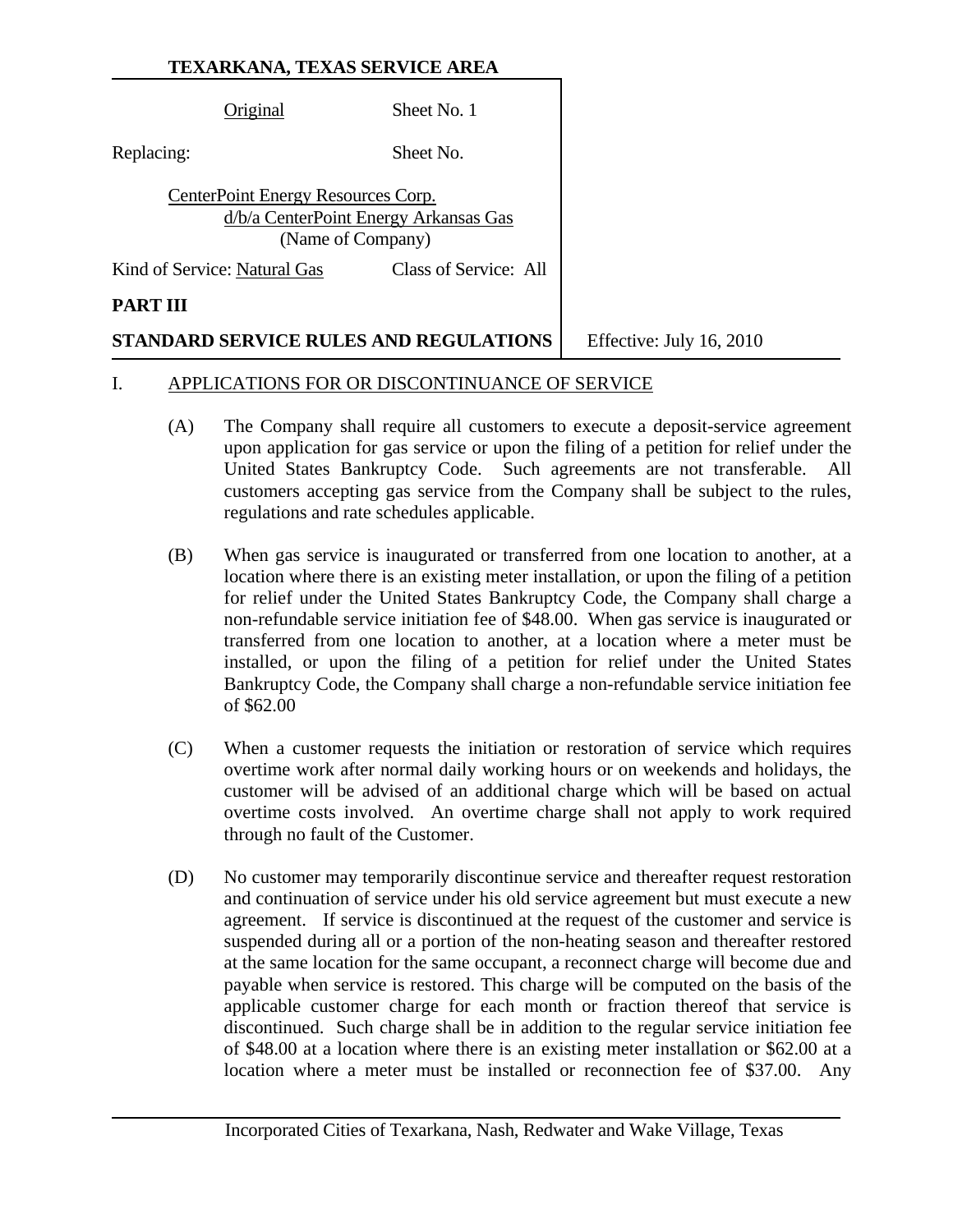| <b>TEXARKANA, TEXAS SERVICE AREA</b> |  |
|--------------------------------------|--|
|                                      |  |

|            |                                                         | STANDARD SERVICE RULES AND REGULATIONS | Effective: September 1, 2017 |
|------------|---------------------------------------------------------|----------------------------------------|------------------------------|
| PART III   |                                                         |                                        |                              |
|            | Kind of Service: Natural Gas                            | Class of Service: All                  |                              |
|            | CenterPoint Energy Resources Corp.<br>(Name of Company) | d/b/a CenterPoint Energy Arkansas Gas  |                              |
| Replacing: | Original                                                | Sheet No. 1                            |                              |
|            | <b>First Revised</b>                                    | Sheet No. 2                            |                              |

 commercial or industrial customer who discontinues service for any period of time must be considered a new customer for State and Federal regulatory policy purposes when application is made for restoration of service.

- (E) The company will not accept orders to discontinue service other than from the person in whose name the account is billed.
- (F) The Company may turn on service after normal daily working hours, or on weekends and holidays, in emergency situations requiring immediate initiation of service. When this service is offered, the customer will be assessed an additional charge of \$27.00. An after-hours charge shall not apply to work required through no fault of the customer.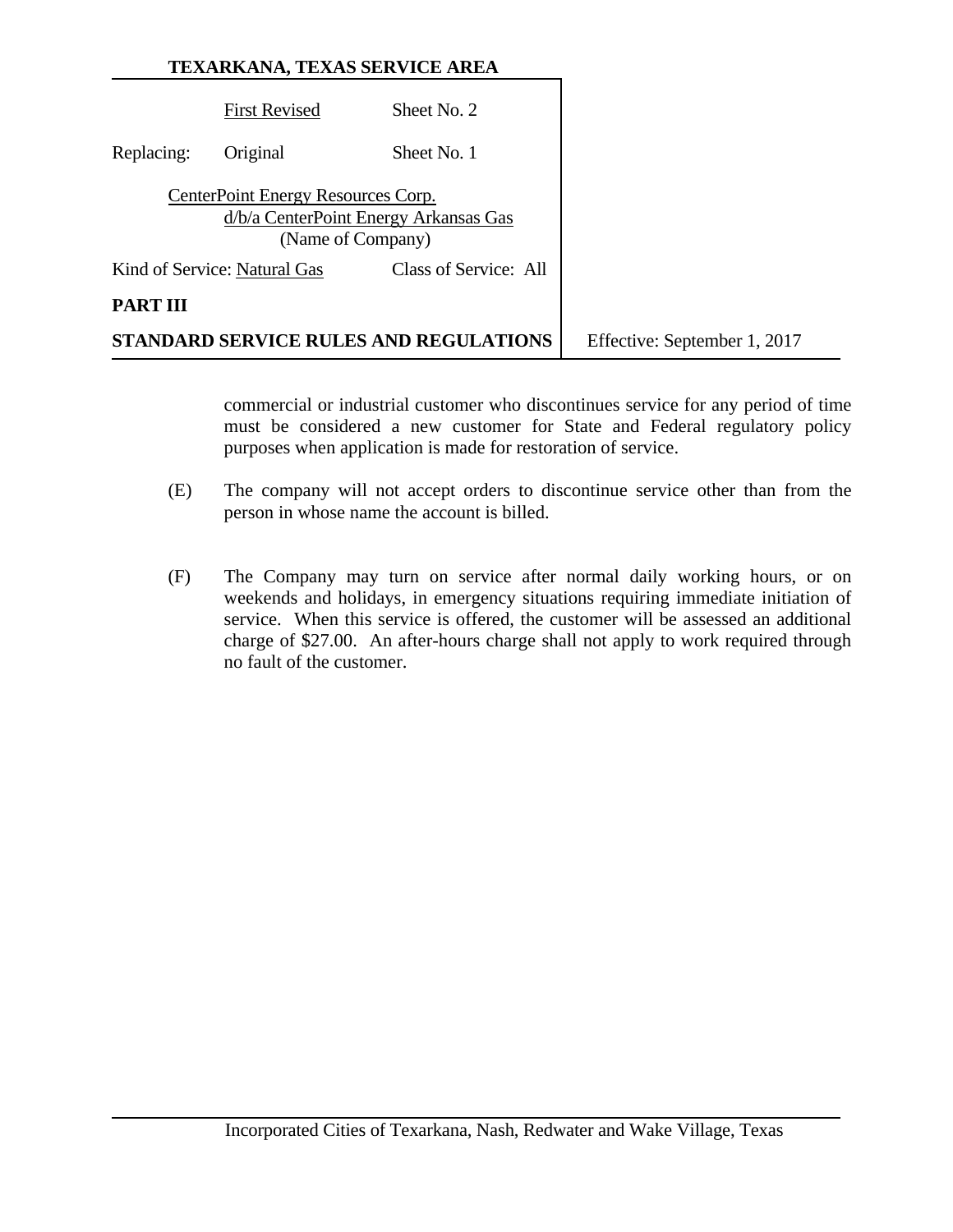|                                                                                                  | Original | Sheet No. 3                            |                             |
|--------------------------------------------------------------------------------------------------|----------|----------------------------------------|-----------------------------|
| Replacing:                                                                                       |          | Sheet No.                              |                             |
| CenterPoint Energy Resources Corp.<br>d/b/a CenterPoint Energy Arkansas Gas<br>(Name of Company) |          |                                        |                             |
| Kind of Service: Natural Gas<br>Class of Service: All                                            |          |                                        |                             |
| PART III                                                                                         |          |                                        |                             |
|                                                                                                  |          | STANDARD SERVICE RULES AND REGULATIONS | Effective: January 11, 2008 |

#### II. CUSTOMERS FACILITIES AND EQUIPMENT

- (A) Gas should be used only in appliances designed for use with natural gas, in compliance with all applicable manufacturing specifications. Vent pipes must be used on water heaters, cook stoves, enclosed type space heaters, or other appliances designed to be vented.
- (B) The customer shall provide a system of piping within his premises for connection to gas appliances. Customer's piping system will be installed and maintained in compliance with all federal, state and local laws, codes and regulations. Customer shall provide an above-ground delivery point in a suitable location, unless otherwise specified by the Company. For SCS and LCS customers, vehicle access for meter testing purposes must be provided. The normal gauge pressure**,** at which gas will be supplied through the Company's meter to the customer's piping, will be as defined in XVI(A).
- (C) The Company under previously existing regulations has provided service through one master meter to private distribution lines for multiple federal, municipal, or private housing projects and mobile home parks, and has in some cases provided individual meters for such facilities. Bills will be rendered on an individual basis to the individual metered customers, but the customer(s) owning the private distribution line or being served by the private distribution line will be responsible for payment of any differences between gas delivered through the master meter and gas delivered through the sum total of individual meters. All such construction within the above mentioned projects and mobile home parks must meet the requirements of all federal, state and local piping laws before the Company will connect the customer.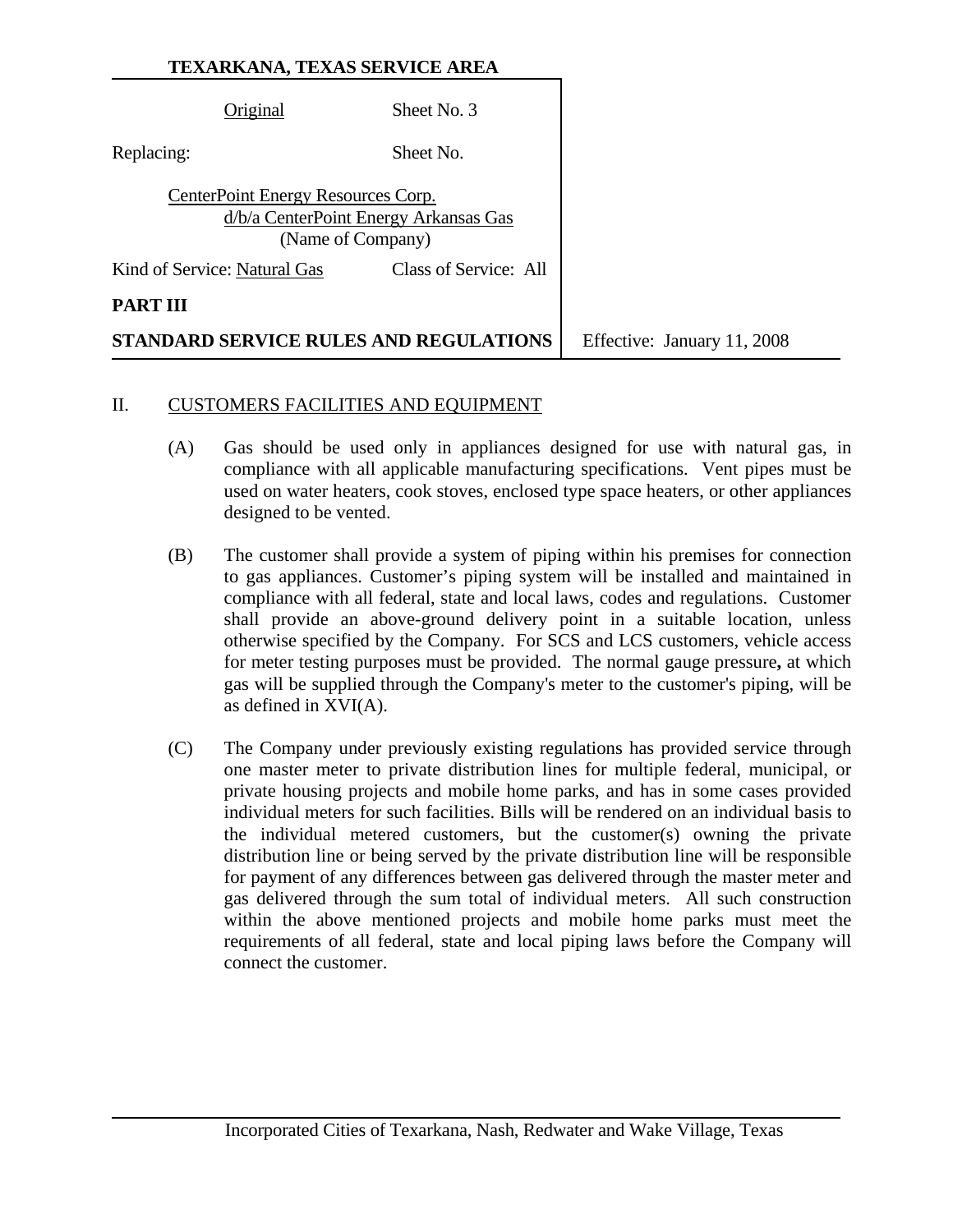|                                                                                                  | Original                     | Sheet No. 4                 |  |
|--------------------------------------------------------------------------------------------------|------------------------------|-----------------------------|--|
| Replacing:                                                                                       |                              | Sheet No.                   |  |
| CenterPoint Energy Resources Corp.<br>d/b/a CenterPoint Energy Arkansas Gas<br>(Name of Company) |                              |                             |  |
|                                                                                                  | Kind of Service: Natural Gas | Class of Service: All       |  |
| PART III                                                                                         |                              |                             |  |
| STANDARD SERVICE RULES AND REGULATIONS                                                           |                              | Effective: January 11, 2008 |  |

#### III. REFUSAL TO SERVE CUSTOMERS

- (A) The Company may decline to serve a customer or prospective customer until he has complied with the state and municipal regulations governing the service applied for and the reasonable rules and regulations of the utility.
- (B) Until adequate facilities can be provided, the Company may decline to serve an applicant for service or to change materially the service of any customer, if, in its judgement, it does not have adequate facilities to render the service applied for or if the desired service is of a character that is likely to affect unfavorably the service to other customers.
- (C) The Company may refuse to serve a customer if, in its best judgment, the customer's installation or equipment is regarded as hazardous or of such character that satisfactory service cannot be given.
- (D) The Company may refuse to serve individual mobile homes and house trailers if the trailer does not have a firm foundation which will not permit it to rock or move thereby cracking or parting the connecting pipe or facilities. None of the weight of the trailer may be carried on the wheels or springs. All piping and appliance installations in trailers must be made in compliance with applicable laws, codes, and ordinances governing such installations.
- (E) The Company may decline to serve any applicant who is indebted to the Company for gas utility service; provided, however, that in the event the indebtedness of the applicant for service is in dispute, applicant shall be served upon complying with the deposit requirement, and, in addition thereto, making a special deposit in an amount equal to the net balance in dispute. Upon settlement of a disputed account, the balance, if any, due the applicant shall be promptly repaid, together with interest thereon from the date of the deposit until repaid at the rate prescribed by law or order of the Commission.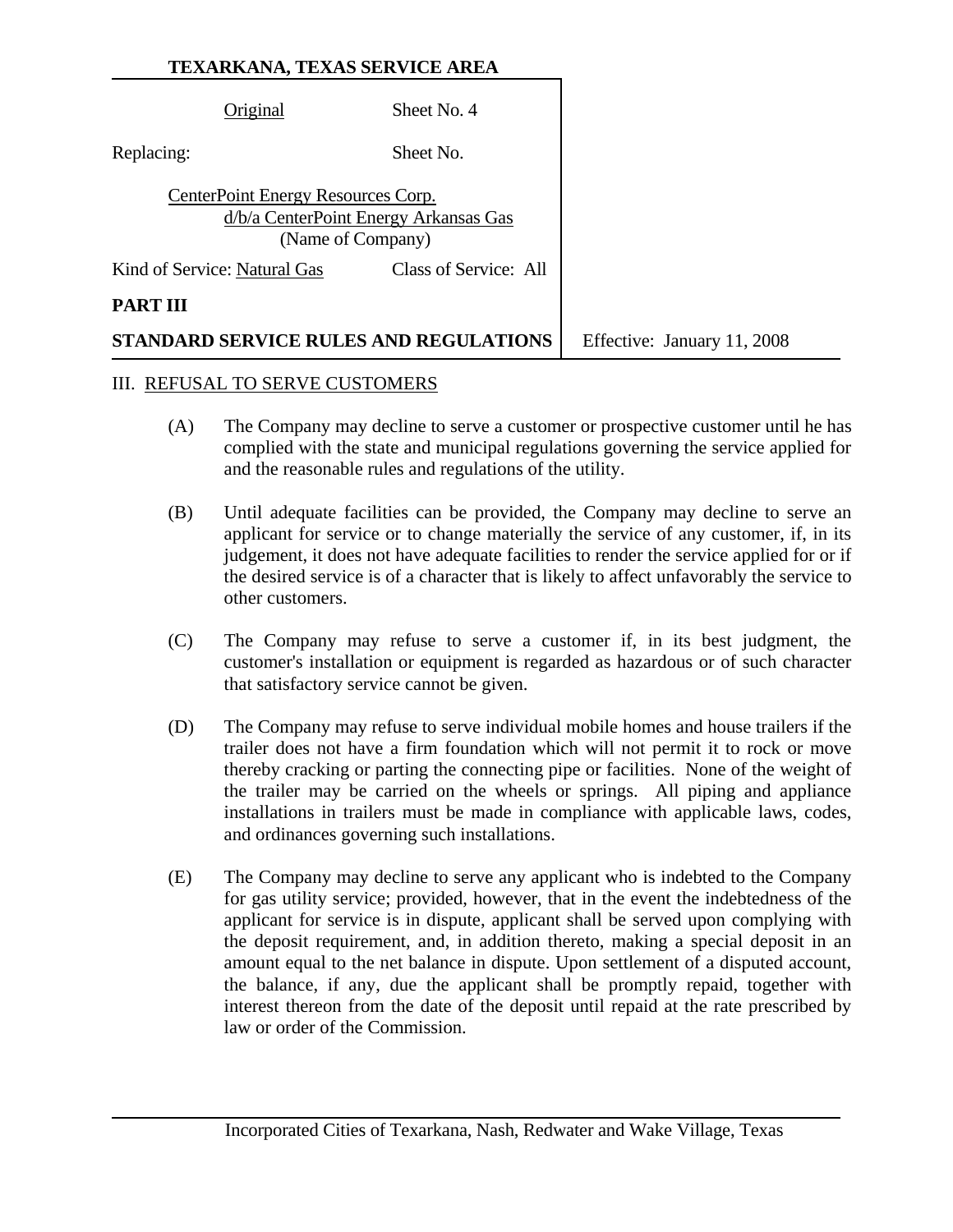| <b>TEXARKANA, TEXAS SERVICE AREA</b> |  |
|--------------------------------------|--|
|--------------------------------------|--|

|                                                                                                  | Original | Sheet No. 5                 |  |
|--------------------------------------------------------------------------------------------------|----------|-----------------------------|--|
| Replacing:                                                                                       |          | Sheet No.                   |  |
| CenterPoint Energy Resources Corp.<br>d/b/a CenterPoint Energy Arkansas Gas<br>(Name of Company) |          |                             |  |
| Class of Service: All<br>Kind of Service: Natural Gas                                            |          |                             |  |
| PART III                                                                                         |          |                             |  |
| STANDARD SERVICE RULES AND REGULATIONS                                                           |          | Effective: January 11, 2008 |  |

(F) The Company shall also have the right to refuse service or to discontinue the supply of gas to a customer at a location until payment shall be made of delinquent bills for gas utility service for the customer at other premises.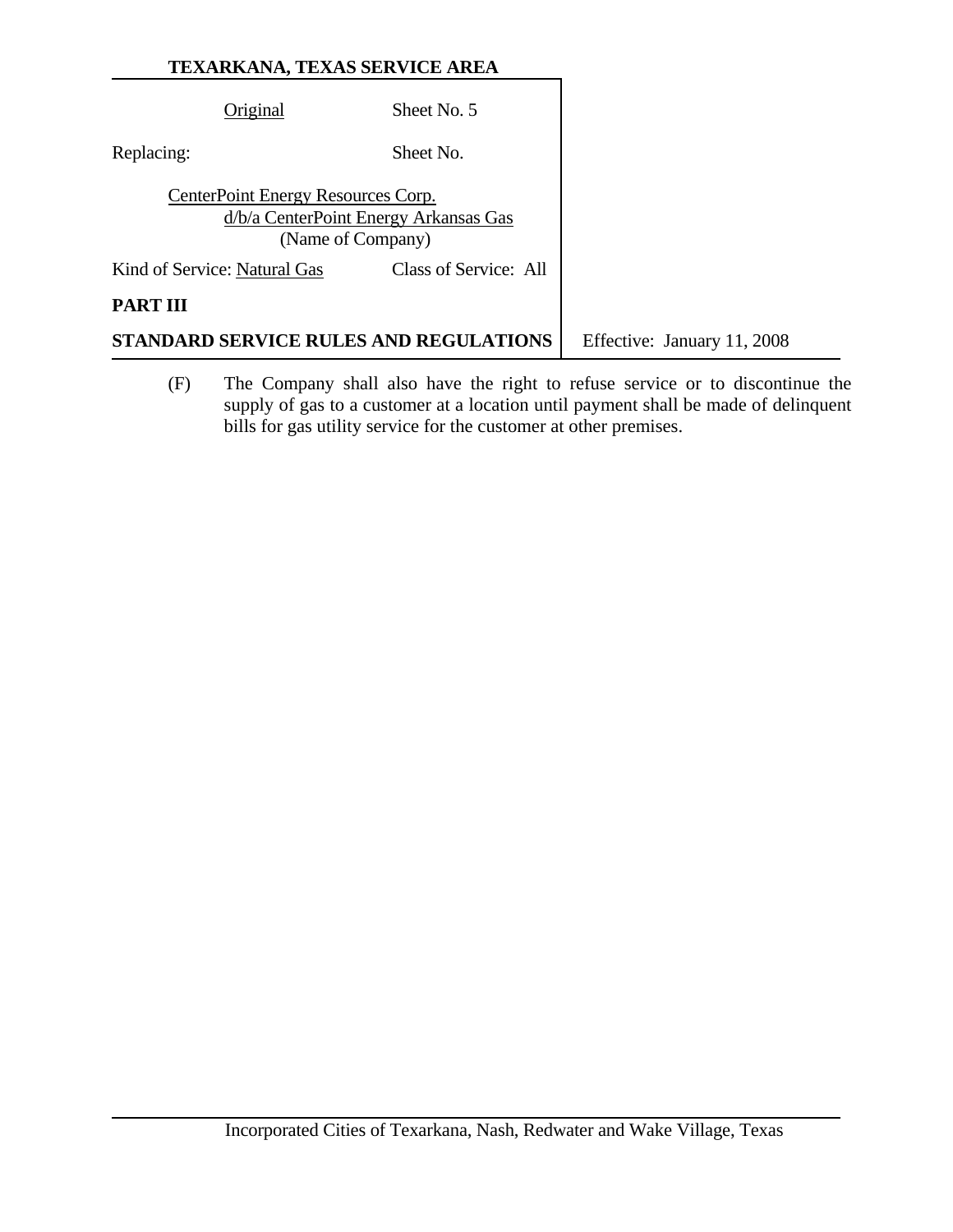|                                                                                                  | Original                     | Sheet No. 6                 |  |
|--------------------------------------------------------------------------------------------------|------------------------------|-----------------------------|--|
| Replacing:                                                                                       |                              | Sheet No.                   |  |
| CenterPoint Energy Resources Corp.<br>d/b/a CenterPoint Energy Arkansas Gas<br>(Name of Company) |                              |                             |  |
|                                                                                                  | Kind of Service: Natural Gas | Class of Service: All       |  |
| PART III                                                                                         |                              |                             |  |
| STANDARD SERVICE RULES AND REGULATIONS                                                           |                              | Effective: January 11, 2008 |  |

#### IV. DISCONTINUANCE OF SERVICE

Subject to Commission rules suspending disconnection during an extreme weather emergency (7.460):

- (A) The Company reserves the right to shut off the gas at any time and to remove its property from the premises for any of the following reasons: (a) for tests or repairs; (b) for non-payment of bills for gas utility service when due, after required notice has been given; (c) for incorrect representation of facts in application for service, after required notice has been given; (d) for failure to make or increase the cash deposit when required by the Company, after required notice has been given; (e) for reselling gas in violation of the Company's Standard Rules and Regulations, after required notice has been given; (f) for placing or permitting the placing of any bypass around any meter or service line; or for tampering; or permitting tampering with same; (g) for permitting pipes, or appliances owned or used by the customer to leak or otherwise permit the escape or waste of gas, after required notice has been given; (h) for failure to comply with the Rules and Regulations of the Company, after required notice has been given; (i) failure to pay the applicable connect charge, after required notice has been given; (j) on order of municipal authorities having jurisdiction; or (k) when checks received from customer for amounts past due or for the required deposit are repeatedly not honored when presented to the bank for payment, then service may be discontinued without advance notice.
- (B) The Company shall not discontinue service to any customer for violation of its rules or regulations nor for non-payment of bills, without first having diligently tried to induce the customer to comply with its rules and regulations, or to pay amounts due the Company. Service may be discontinued after five (5) days' written notice shall have been given to the customer by the Company in the manner provided for in Paragraph IV (d). Prior notice of disconnection shall not be required for fraudulent, negligent, or unlawful use of the commodity or service detected, or where a dangerous condition is found to exist on a customer's premises.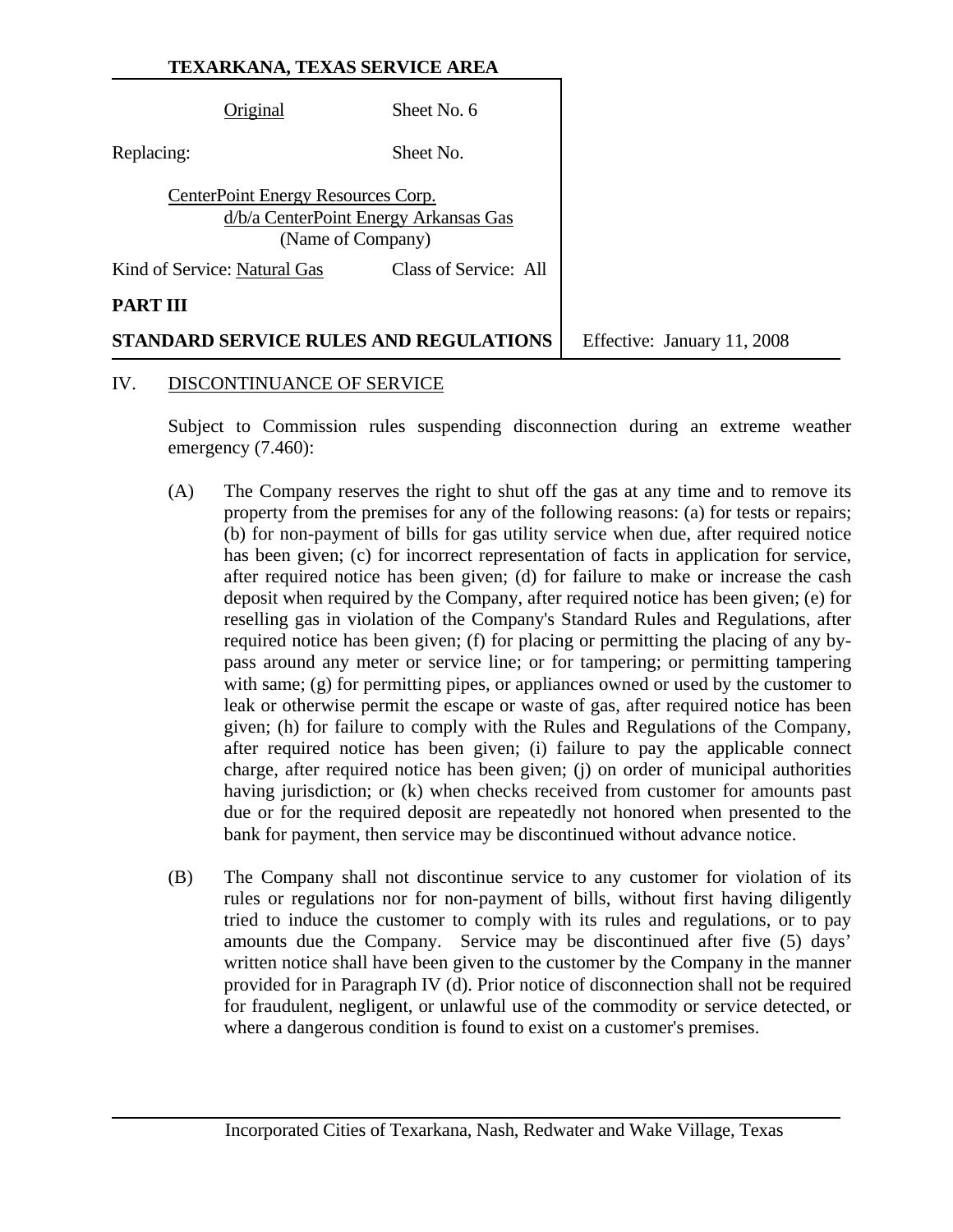| Original                           | Sheet No. 7                                                |
|------------------------------------|------------------------------------------------------------|
| Replacing:                         | Sheet No.                                                  |
| CenterPoint Energy Resources Corp. | d/b/a CenterPoint Energy Arkansas Gas<br>(Name of Company) |
| Kind of Service: Natural Gas       | Class of Service: All                                      |
| PART III                           |                                                            |

**STANDARD SERVICE RULES AND REGULATIONS** Feffective: January 11, 2008

- (C) The customer shall have the privilege of paying any delinquent account at any time prior to the actual disconnection or turning off of service; provided, however, that payment at Company's office within four hours of the time of actual disconnection or turning off of service shall not affect the right to disconnect or turn off service for non-payment. Whenever the Company dispatches an employee to the premises of any customer for the purpose of discontinuing service for non-payment, and such payment arrangements are made that do not result in actually disconnecting or turning off of service, a fee of \$16.00 shall be added to and collected as a part of such delinquent account to cover, in part, the cost to the Company of dispatching such employee to the customer's premises. A \$15.00 charge may also be added to an account and collected to recover cost for reprocessing any check that has been returned to the Company by the bank by reason of insufficient funds on deposit. Whenever service has actually been disconnected on account of the failure of the customer to pay such delinquent account, or for any other reason without fault of the utility if the customer desires the service to be reconnected, the Company shall require the customer to pay a reconnection charge of \$37.00.
- (D) Notice of delinquency shall be construed to be given to the customer when a copy of such notice is left with such customer, or left at the premises where service is required, or posted in the United States mail addressed to the customer's last known post office address except as specified in (h) and (i) below.
- (E) The Company shall not be liable for any damage to persons or property resulting from the discontinuance of gas service after having given the required notice. Arrangement satisfactory to the Company for the continuance of service on account of serious illness or other causes shall be made by the customer prior to the expiration of the notice period.
- (F) When, at the customer's request, the Company changes the location at which service is rendered the gas consumed at the new and old locations, for the purposes of billing, shall be combined. The change of the location to which service is rendered shall not be deemed to affect the rights of the Company with regard to the application of deposit or discontinuance of service for non-payment of the account.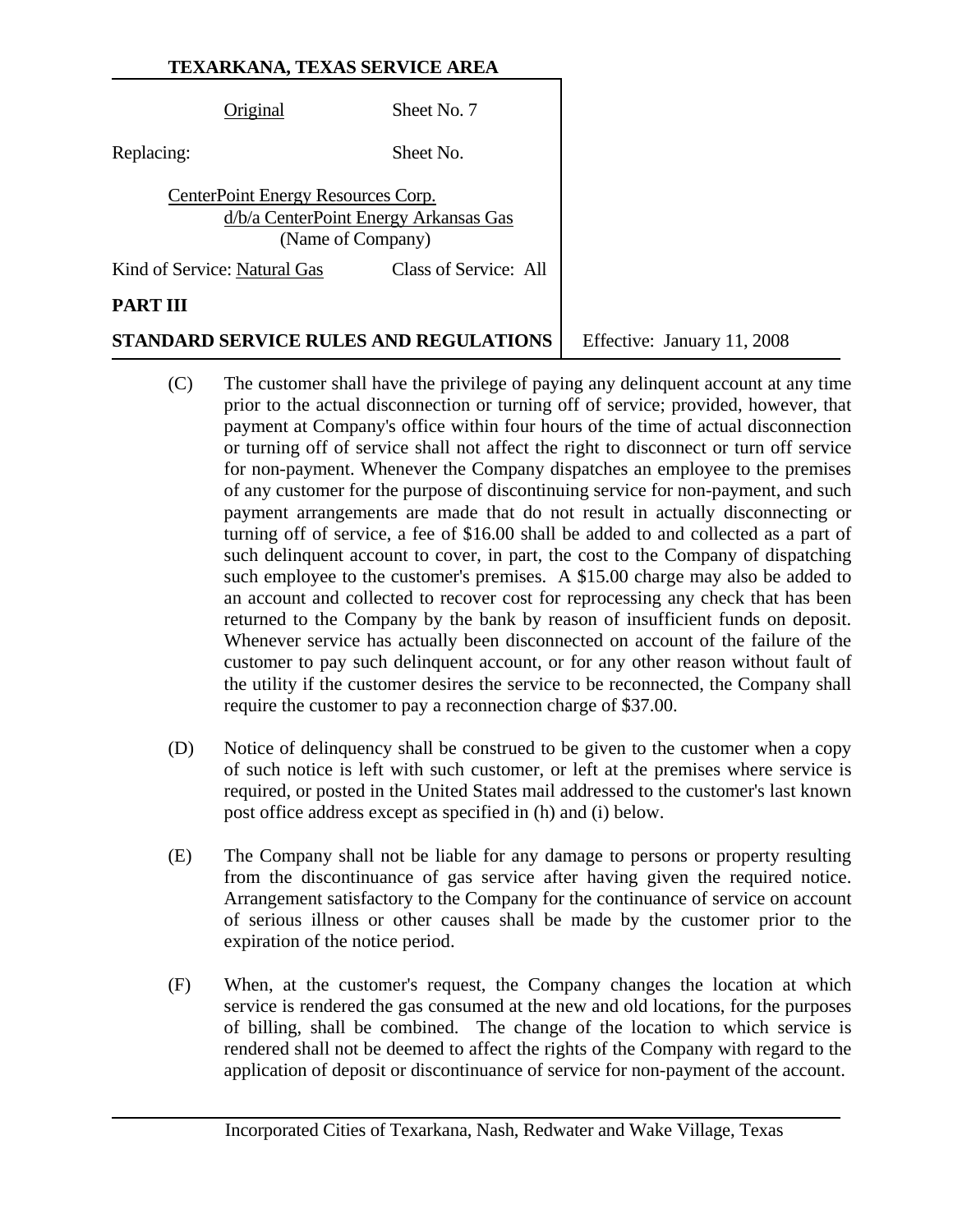| <b>TEXARKANA, TEXAS SERVICE AREA</b> |  |
|--------------------------------------|--|
|--------------------------------------|--|

|                                                                                                  | Original                     | Sheet No. 8                            |                             |
|--------------------------------------------------------------------------------------------------|------------------------------|----------------------------------------|-----------------------------|
| Replacing:                                                                                       |                              | Sheet No.                              |                             |
| CenterPoint Energy Resources Corp.<br>d/b/a CenterPoint Energy Arkansas Gas<br>(Name of Company) |                              |                                        |                             |
|                                                                                                  | Kind of Service: Natural Gas | Class of Service: All                  |                             |
| PART III                                                                                         |                              |                                        |                             |
|                                                                                                  |                              | STANDARD SERVICE RULES AND REGULATIONS | Effective: January 11, 2008 |

- (G) The fact that the Company has a cash deposit from a customer shall not in any manner affect the right of the Company to discontinue service to that customer for the non-payment of amounts past due regardless of the fact that the deposit is in excess of the amount past due.
- (H) Termination of service to Elderly Persons, Handicapped Persons, and Persons with Serious Illnesses
	- (1) Definitions
		- (a) "Elderly." An "elderly" person is any residential customer aged 65 or older whose total gross income is less than or equal to the median income for Texas families categorized as "65 years and over" in Table 19A or successor tables reported in Consumer Income: Money Income and Poverty Status in 1975 of Families and Persons in the United States and the South Region, By Divisions and States (Spring 1976 Survey of Income and Education by the Bureau of Census of the United States Department of Commerce**,** as most recently published.
		- (b) "Handicapped." A handicapped person is any residential customer:
			- (i) who has any permanent severe physical or mental impairment which substantially limits his ability to pay for utility service; and
			- (ii) who is certified as being physically or mentally disabled by a physician, licensed psychologist, by the United States Veterans Administration, the Social Security Administration, the appropriate governmental agency, or a local regional mental health center.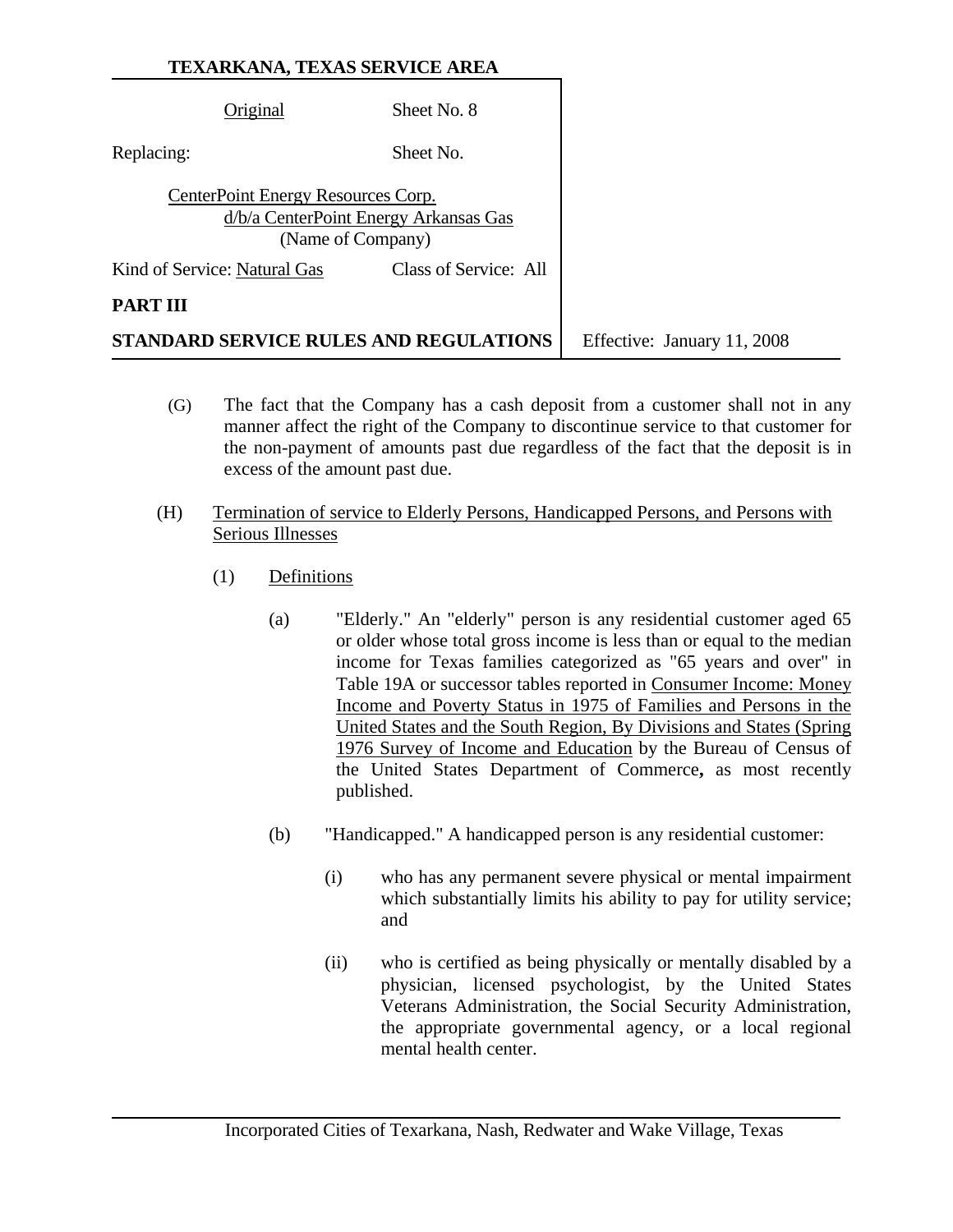| <b>PART III</b>                                                                                  |             |  |
|--------------------------------------------------------------------------------------------------|-------------|--|
| Class of Service: All<br>Kind of Service: Natural Gas                                            |             |  |
| CenterPoint Energy Resources Corp.<br>d/b/a CenterPoint Energy Arkansas Gas<br>(Name of Company) |             |  |
| Replacing:                                                                                       | Sheet No.   |  |
| Original                                                                                         | Sheet No. 9 |  |
|                                                                                                  |             |  |

- (c) "Serious illness" includes serious injury not amounting to a handicap.
- (2) Special Provision for the Elderly and Handicapped

Each utility shall file with the Commission, for its approval, procedures the utility will follow to insure the protection of elderly and handicapped customers. In addition, each utility shall keep records of all delinquent accounts of elderly or handicapped customers and the disposition of these accounts. Protection procedures shall include:

- (a) Identification of eligible households.
- (b) Personal contact by telephone or in person by utility personnel to arrange installment of deferred payment of any delinquency.
- (c) Notification of right to third-party notice before termination of service.
- (d) Assistance to customers wishing to make arrangements with state or local social service agencies for payment for service**.**

The procedures may require elderly and handicapped persons to disclose information and furnish documents in connection with the status claimed on an annual basis. If a customer provides false information to the utility in order to claim an exemption under this Rule, it shall be grounds for termination. Customers establishing eligibility to claim an exemption as elderly or handicapped shall be presumed to retain this status for one (1) year after the date eligibility is established. Eligibility related to income level and ability to pay for utility service shall be reestablished annually.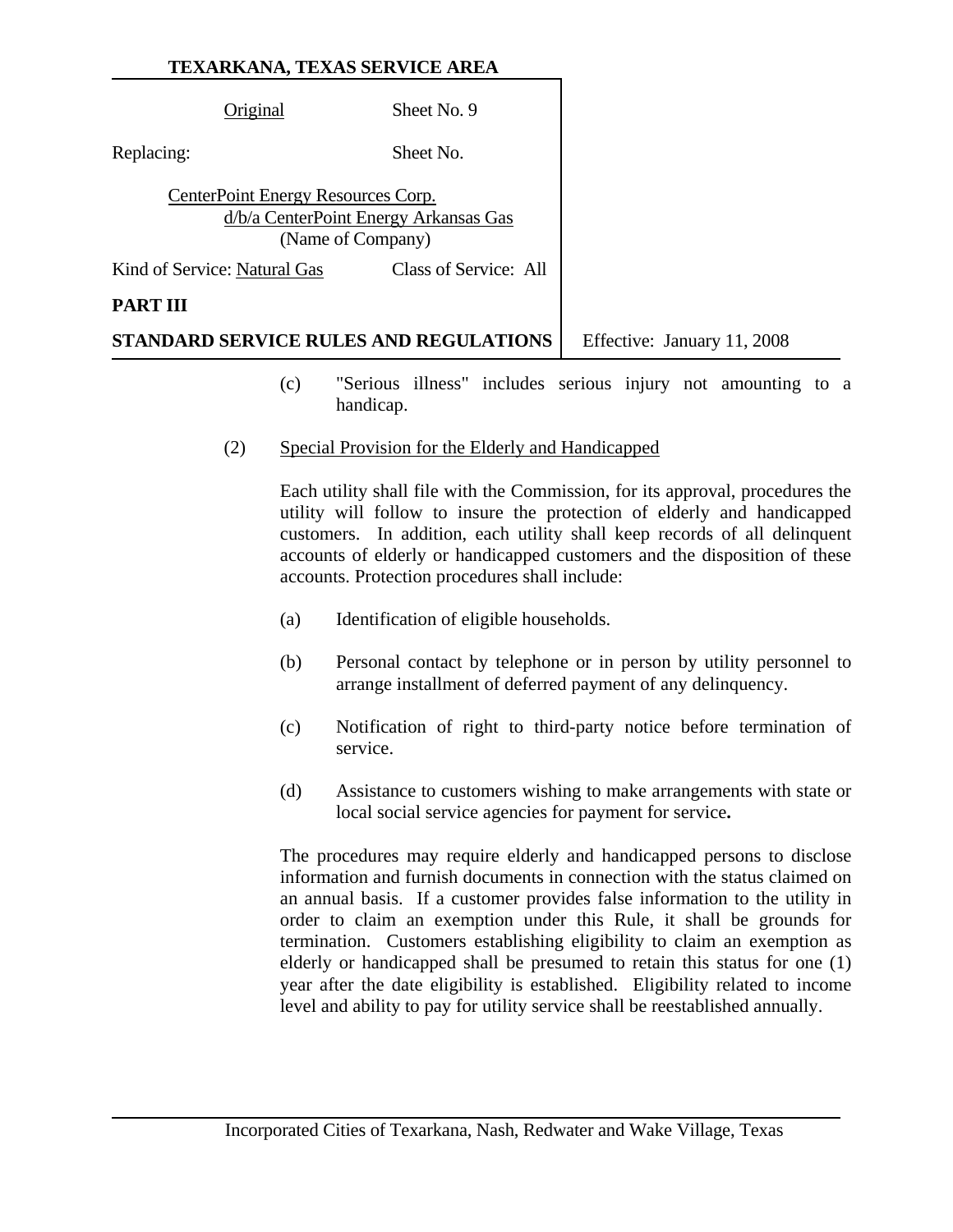| Original                                                | Sheet No. 10                          |  |
|---------------------------------------------------------|---------------------------------------|--|
| Replacing:                                              | Sheet No.                             |  |
| CenterPoint Energy Resources Corp.<br>(Name of Company) | d/b/a CenterPoint Energy Arkansas Gas |  |
| Kind of Service: Natural Gas                            | Class of Service: All                 |  |
| PART III                                                |                                       |  |

**STANDARD SERVICE RULES AND REGULATIONS** Effective: January 11, 2008

#### (3) Delay of Termination on Grounds of Serious Illness

(a) A utility shall postpone termination of service to a residential customer, or reconnect previously terminated service**,** for a reasonable time up to thirty (30) days if the customer presents a certificate from a physician stating it is likely that termination of service will either aggravate a serious illness or give rise to a substantial risk of death or a grave impairment of the health of the customer, of a member of the customer's family, or of another permanent resident of the premises where service is rendered. The certificate shall identify the medical emergency, specify the effect of termination of service, and specify the time during which termination of service will aggravate the illness. The utility may**,** at its expense, obtain an additional medical report or certificate from a physician of its choice and may rely on that opinion and in reliance on that opinion terminate service five days after mailing an additional notice of termination to the customer. Failure of customer without good cause to attend the company-scheduled medical appointment shall be sufficient reason for termination of service by the utility.

A customer, his physician, or a nurse, nurse practitioner, physician's assistant, or a public or private agency providing physical or mental health care services may notify the utility of a serious illness in person, by telephone, or by letter. The customer shall have seven (7) days from the date of notification to present the certificate. Notice by telephone shall be subject to verification by the utility.

(b) The thirty-day postponement may be extended one time by renewal by notice as above and renewal of the certificate by a physician as above.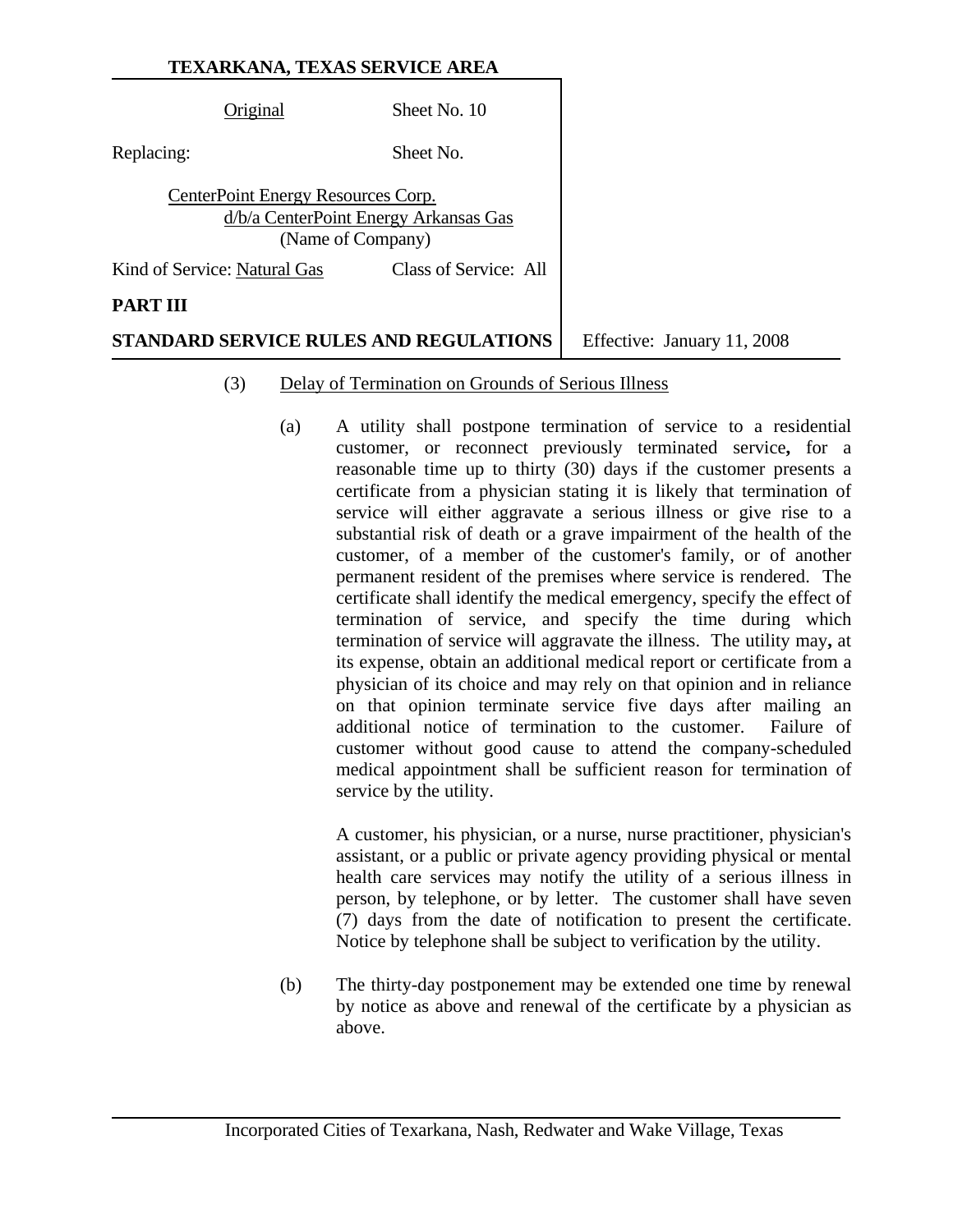|            | Original                           | Sheet No. 11                                               |                             |
|------------|------------------------------------|------------------------------------------------------------|-----------------------------|
| Replacing: |                                    | Sheet No.                                                  |                             |
|            | CenterPoint Energy Resources Corp. | d/b/a CenterPoint Energy Arkansas Gas<br>(Name of Company) |                             |
|            | Kind of Service: Natural Gas       | Class of Service: All                                      |                             |
| PART III   |                                    |                                                            |                             |
|            |                                    | STANDARD SERVICE RULES AND REGULATIONS                     | Effective: January 11, 2008 |

- (c) Continuation or reconnection of service under this rule shall not in any way relieve the customer of liability incurred for utility services.
- (4) Delay of Termination for Elderly and Handicapped Persons
	- (a) Residential utility service shall not be terminated and, if previously terminated shall be reconnected, during the months of November through March for elderly and handicapped customers of the utility, provided that service may be terminated if such customers fail to pay at least one-half of the amount billed for service either as they fall due or pursuant to delayed payment agreement. Any balance due for service during these months shall be made in the months of April through October in installments agreed upon by the customer and the utility. If, during the months of April through October**,** a customer fails to pay the deferred balance due for service from November to March, the utility shall not be obligated to refrain from terminating or to reconnect service during the next November through March time period**.** Residential gas air condition service to such customers shall not be terminated on a day when the National Weather Service forecasts between 5:00 a.m. and 8:00 a.m**.** a maximum temperature for that day of 95 degrees Fahrenheit, or higher.
	- (b) At least 72 hours prior to the proposed termination of residential service to an elderly or handicapped person, a utility shall personally contact the customer, a person living in this household, or any other person or agency designated by the elderly or handicapped person to receive notice in person or by telephone during the utility's normal, working hours or between 9:00 a.m. and 4:00 p.m. on Saturdays and holidays that termination of service is imminent and that steps can be taken to avoid termination. This notice shall include an explanation of the procedures available under this or other applicable rules. If none of these parties is contacted on the first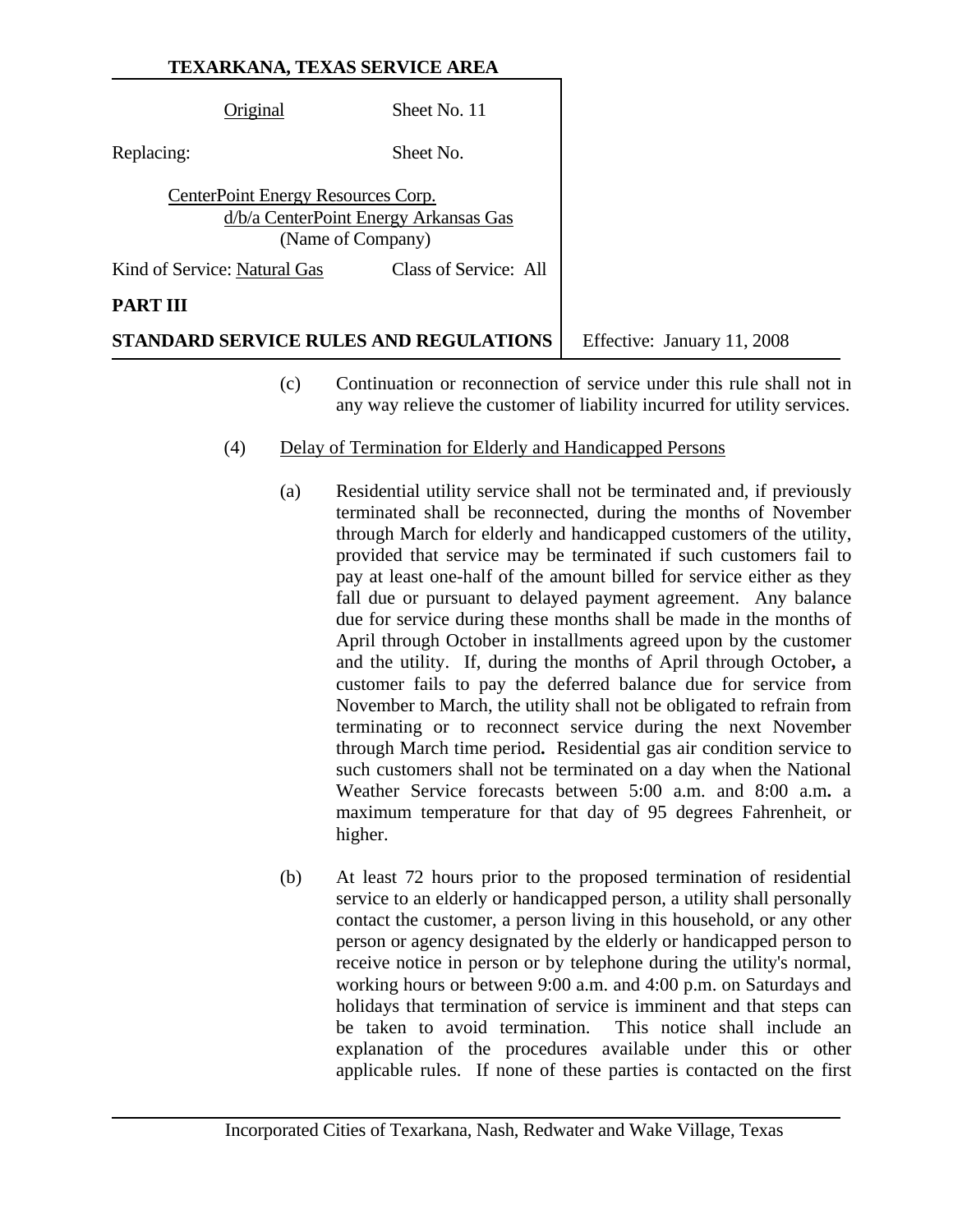|            | Original                           | Sheet No. 12                                               |                             |
|------------|------------------------------------|------------------------------------------------------------|-----------------------------|
| Replacing: |                                    | Sheet No.                                                  |                             |
|            | CenterPoint Energy Resources Corp. | d/b/a CenterPoint Energy Arkansas Gas<br>(Name of Company) |                             |
|            | Kind of Service: Natural Gas       | Class of Service: All                                      |                             |
| PART III   |                                    |                                                            |                             |
|            |                                    | STANDARD SERVICE RULES AND REGULATIONS                     | Effective: January 11, 2008 |

6:00 a.m. and 10:00 P.M.

attempt, a second attempt shall be made and may take place between

- (c) Continuation or reconnection of service under this rule shall not in any way relieve the customer of liability incurred for utility services.
- (I) Notice of Termination to Tenants
	- (1) For the purposes of this rule, **"**landlord**"** means the owner, agent, manager, or lessor of premises intended primarily for residential use for which he receives lease or rent payments which include amounts for utility service**.**
	- (2) Each utility shall file with the Commission procedures for identifying accounts where service is rendered at an address different from the mailing address of the bill. Such procedures may include requiring landlords to identifying themselves as such and to identify their tenants by name, address, and account number. Absent such identification, the utility shall not be required to treat a customer as a tenant unless it has actual knowledge or information that reliably indicates that the person to whom service is rendered is a tenant.
	- (3) The utility shall not disconnect service to such an account for nonpayment of the bill until the following actions have been taken:
		- (a) When a termination notice has been sent to the landlord, if no response is received by the utility within seven (7) days, notice shall also be sent to the affected tenants or shall be posted in conspicuous locations such as near mail boxes, building entrances and exits, and other areas of common usage.
		- (b) If a landlord fails to pay for service to a tenant a utility shall not terminate service to the tenant until at least thirty (30) days have elapsed from the date of the delinquency, and, after being notified of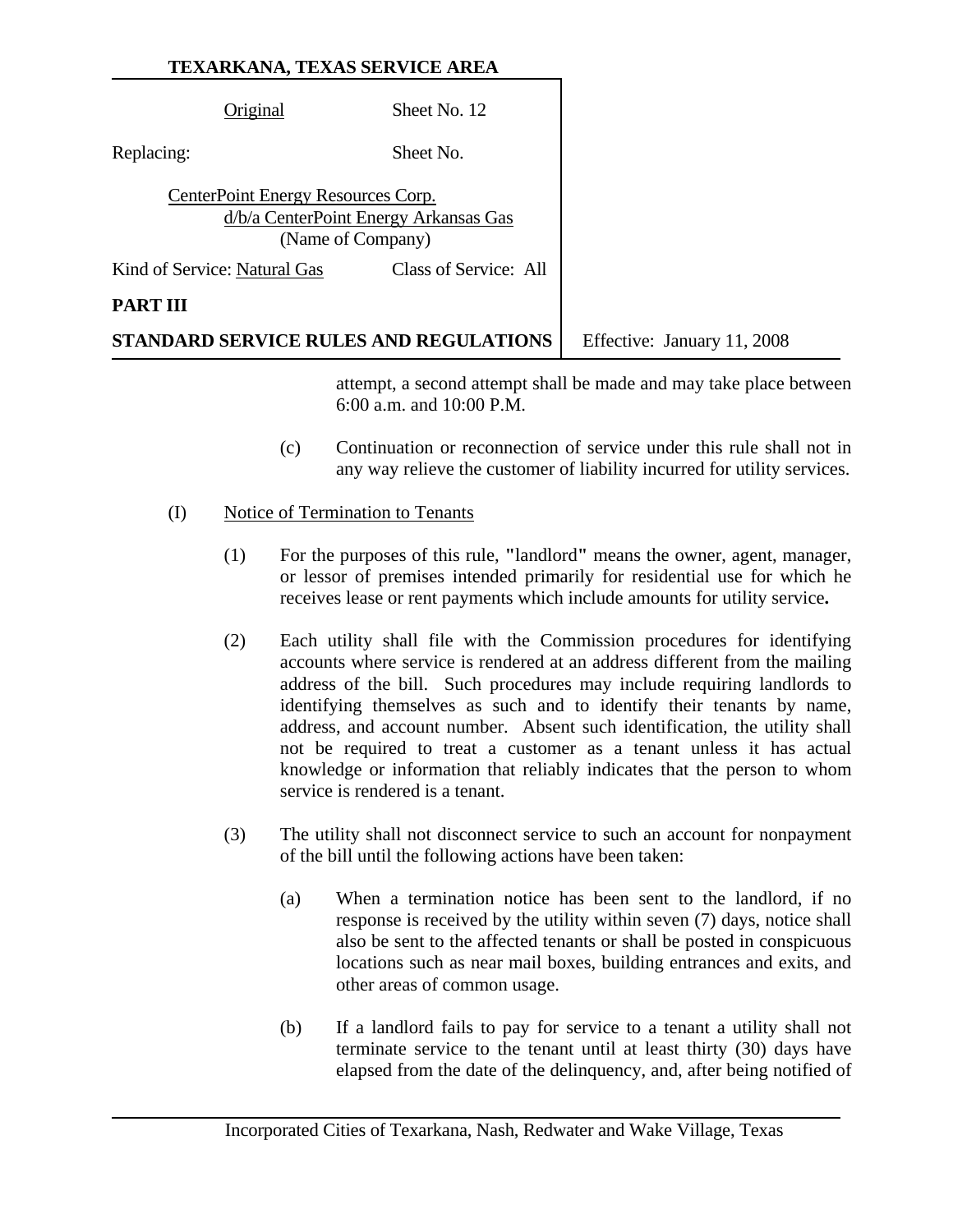|                 | Original                           | Sheet No. 13                                               |                             |
|-----------------|------------------------------------|------------------------------------------------------------|-----------------------------|
| Replacing:      |                                    | Sheet No.                                                  |                             |
|                 | CenterPoint Energy Resources Corp. | d/b/a CenterPoint Energy Arkansas Gas<br>(Name of Company) |                             |
|                 | Kind of Service: Natural Gas       | Class of Service: All                                      |                             |
| <b>PART III</b> |                                    |                                                            |                             |
|                 |                                    | <b>STANDARD SERVICE RULES AND REGULATIONS</b>              | Effective: January 11, 2008 |

the delinquency the tenant has not paid for service provided after the date of notification or made arrangements with the utility to do so.

- (c) Where feasible the utility shall offer the tenant the opportunity to apply for service in his own name. If such service is not feasible or if the tenant declines to apply for such service**,** the utility may terminate service. If the tenant chooses to take service in his own name**,** termination shall thereafter be governed by other appropriate provisions of this rule.
- (d) Where premises are master-metered and a tenant and the utility are unable to agree upon payments to be made by the tenant for service, the utility shall petition the Commission for an immediate informal resolution or formal hearing to resolve the dispute.
- (4) A utility shall not attempt to recover from a tenant or condition service to a tenant on the payment of any amounts owed by the landlord to the utility.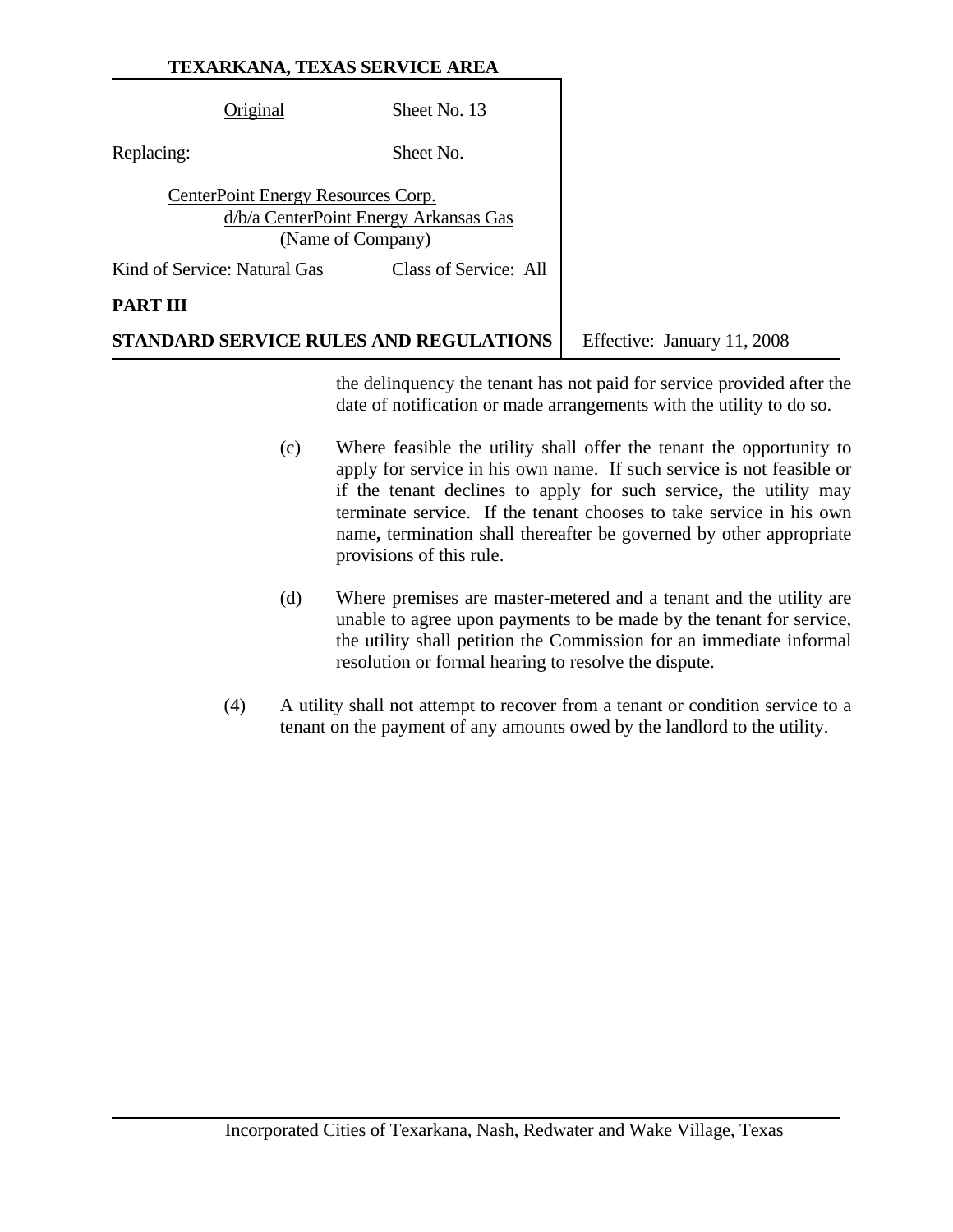|            | Original                           | Sheet No. 14                                               |                             |
|------------|------------------------------------|------------------------------------------------------------|-----------------------------|
| Replacing: |                                    | Sheet No.                                                  |                             |
|            | CenterPoint Energy Resources Corp. | d/b/a CenterPoint Energy Arkansas Gas<br>(Name of Company) |                             |
|            | Kind of Service: Natural Gas       | Class of Service: All                                      |                             |
| PART III   |                                    |                                                            |                             |
|            |                                    | STANDARD SERVICE RULES AND REGULATIONS                     | Effective: January 11, 2008 |

#### V. CUSTOMER DEPOSITS

- (A) The Company may require, with each service application from any customer or any prospective customer, a cash deposit to guarantee payment of bill. This required deposit shall not exceed an amount equivalent to two estimated average bills when payment is due after the service is rendered. The Company shall pay interest on the deposit at the rate prescribed by law or order of the Commission. When service is discontinued by the Company for any reason other than for repairs, the Company may apply such deposit to the payment of all charges authorized under these Rules and Regulations. Interest will not accrue on deposits when they become Inactive. The Company shall pay interest on deposits annually in January of each year and upon return of the deposit to the customer.
- (B) Interest shall not accrue on any cash deposit after the date the Company has made a bona fide effort to return such deposit to the depositor. The Company shall keep in its records evidence of its efforts to return such deposit.
- (C) A new or additional deposit may be required upon reasonable written notice of the need of such a requirement in any case where a deposit has been refunded or is found to be inadequate as above provided for, or as provided by the applicable provisions of the Commission's Rules, as they may be in effect from time to time. The service of any customer who fails to comply with these requirements may be disconnected upon five (5) days' written notice.
- (D) All charges authorized under these Rules and Regulations shall be due and payable on the same terms and conditions as charges made for gas service and the same procedure for discontinuance of service for such charges may be applied against refunds, if any, due on the customer's deposits.
- (E) Upon the filing of a petition for relief under the United States Bankruptcy Code, the customer will be required to provide a cash deposit in an amount not to exceed two times the maximum estimated bill for the service location.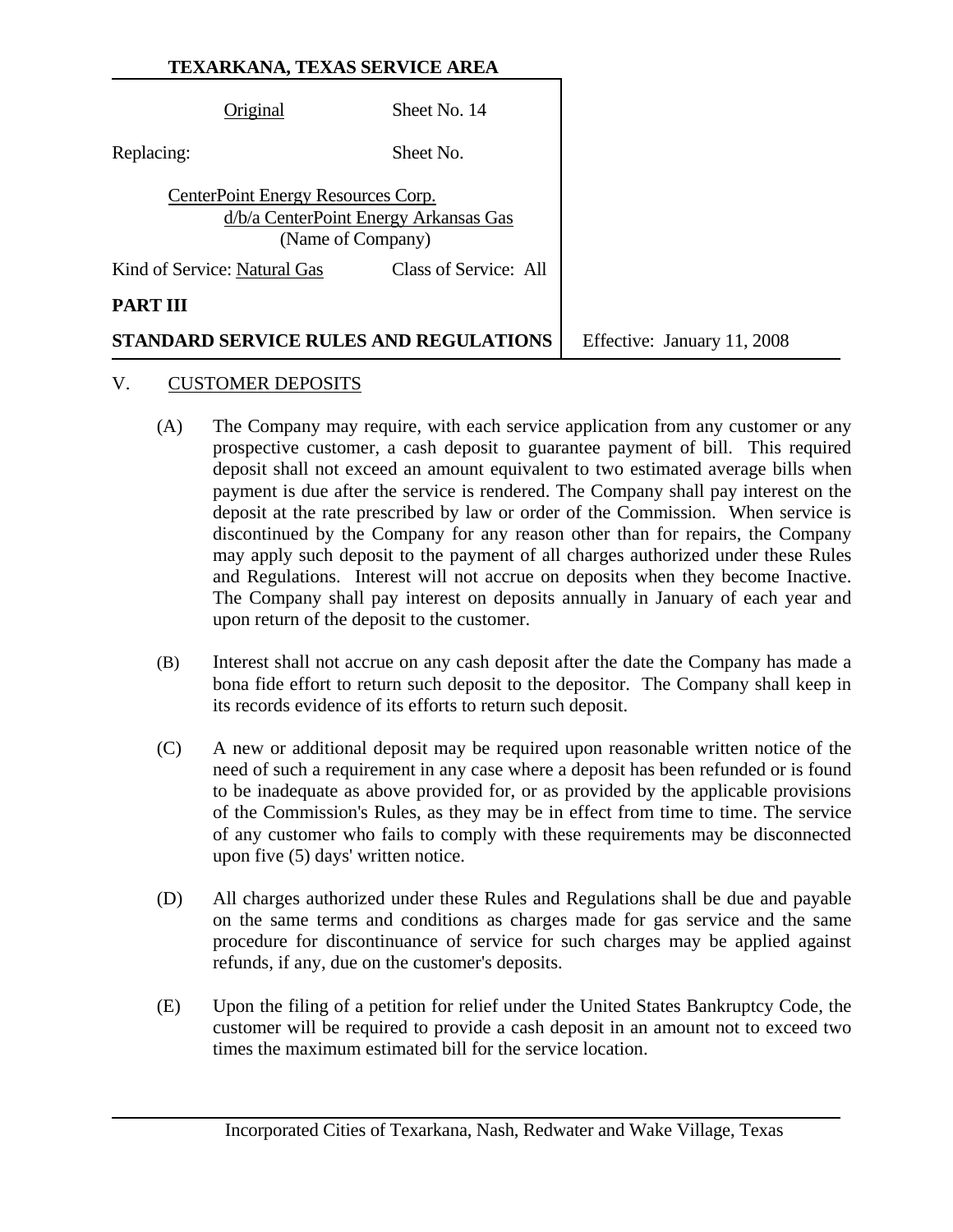|            | Original                           | Sheet No. 15                                               |                             |
|------------|------------------------------------|------------------------------------------------------------|-----------------------------|
| Replacing: |                                    | Sheet No.                                                  |                             |
|            | CenterPoint Energy Resources Corp. | d/b/a CenterPoint Energy Arkansas Gas<br>(Name of Company) |                             |
|            | Kind of Service: Natural Gas       | Class of Service: All                                      |                             |
| PART III   |                                    |                                                            |                             |
|            |                                    | STANDARD SERVICE RULES AND REGULATIONS                     | Effective: January 11, 2008 |

#### VI. BILLING

- (A) Gas supplies will be charged for from the time of turn on until the Company discontinues the supply. Failure on the part of the customer to properly notify the Company when their responsibility for the payment for gas at a premises ceases, shall not relieve the customer from the obligation of paying all bills accruing up to the time proper notification is received by the Company. The customer shall pay for all gas passing through the meter, whether the same be used or wasted through leaks in pipes, apparatus, or otherwise and shall be bound by the true reading of the meter, provided it is in good repair and working order.
- (B) Bills rendered for service for less than the standard monthly billing period shall be calculated as follows:
	- (1) Where meter reading indicates no consumption and the period involved is less than fifteen (15) days, no charge will be made. If the period involved is fifteen (15) days or more**,** applicable monthly minimum will be charged**.**
	- (2) Where meter reading indicates any consumption, regular rate schedules will apply, regardless of period involved. Meter will be read to the nearest hundred cubic feet and bills computed on this basis.
	- (3) Where customer changes location within the same distribution plant, the consumption at both locations will be combined for the monthly billing.
- (C) All customers of Company which are either, (1) sixty (60) years of age or older and depend upon a pension or Social Security check as their primary source of income, or (2) are dependent solely upon a disability income, regardless of age, are eligible to participate in the Company's FLEX-DATE Payment Plan. Such Plan will extend the due date for payment to the earlier of: (1) twenty-five (25) days after the current month's bill date, or (2) three (3) work days before the next month's bill date. Only the extended due date provided by FLEX-DATE will appear on eligible customers' bills. In addition, the Company will waive any otherwise applicable late penalty.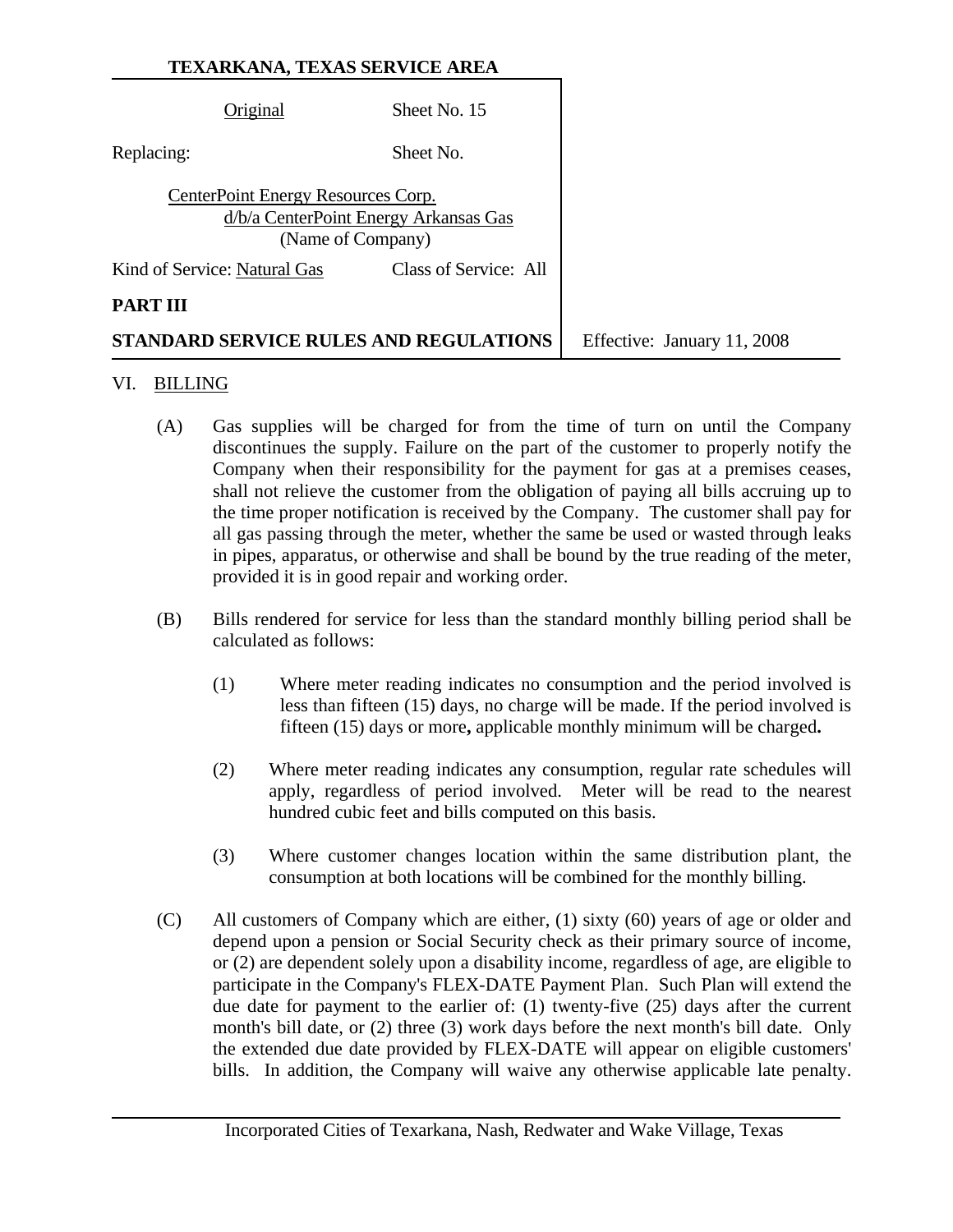|                              |                                    | STANDARD SERVICE RULES AND REGULATIONS                     | Effective: January 11, 2008 |
|------------------------------|------------------------------------|------------------------------------------------------------|-----------------------------|
| PART III                     |                                    |                                                            |                             |
| Kind of Service: Natural Gas |                                    | Class of Service: All                                      |                             |
|                              | CenterPoint Energy Resources Corp. | d/b/a CenterPoint Energy Arkansas Gas<br>(Name of Company) |                             |
| Replacing:                   |                                    | Sheet No.                                                  |                             |
|                              | Driginal                           | Sheet No. 16                                               |                             |
|                              |                                    |                                                            |                             |

Customers shall become Plan participants either upon telephone or form notification to Company, and their participation will be effective for each month of each calendar year thereafter.

- (D) Monthly statements will be delivered to the location at which gas is supplied, by an employee of the Company, or posted in the United States mail, unless the customer has directed the Company in writing to send statements to another address. The terms "Delivered" or "Rendered" shall not be construed as an obligation on the part of the Company to deliver or render statements to the customer in person, or to other occupants of the premises**.** Duplicate copies of statements will be furnished upon request, and failure to receive statements for any reason whatsoever, will not entitle customer to further time to pay account, or to a continuation of gas supply if account is over due.
- (E) Customers whose facilities are located on pipeline taps which are not centrally odorized will receive monthly statements based on the customer's reading of the meter. If the meter is not read by the customer, bills will be estimated. The Company will read these meters at least every six (6) months and the difference between the customer readings or the estimated consumption will be billed or credited to the customer's account.
- (F) A residential apartment shall be defined as a room or group of rooms which contain a sink and/or cooking facilities and shall be considered a separate apartment for metering and billing purposes. House trailers shall also be considered separate apartments for metering and billing purposes.
- (G) Individual residential customer premises shall be metered and billed separately even if under common ownership, and combined metering or billing shall not be permitted. Commercial and industrial premises shall be considered separate when not on the same tract or contiguous tracts of land, or when each is a complete unit not physically integrated with, or essentially a part of, the other or others, and each renders a complete service or produces a finished product. Tracts of land separated by public streets, roads or alleys shall be considered non-contiguous tracts.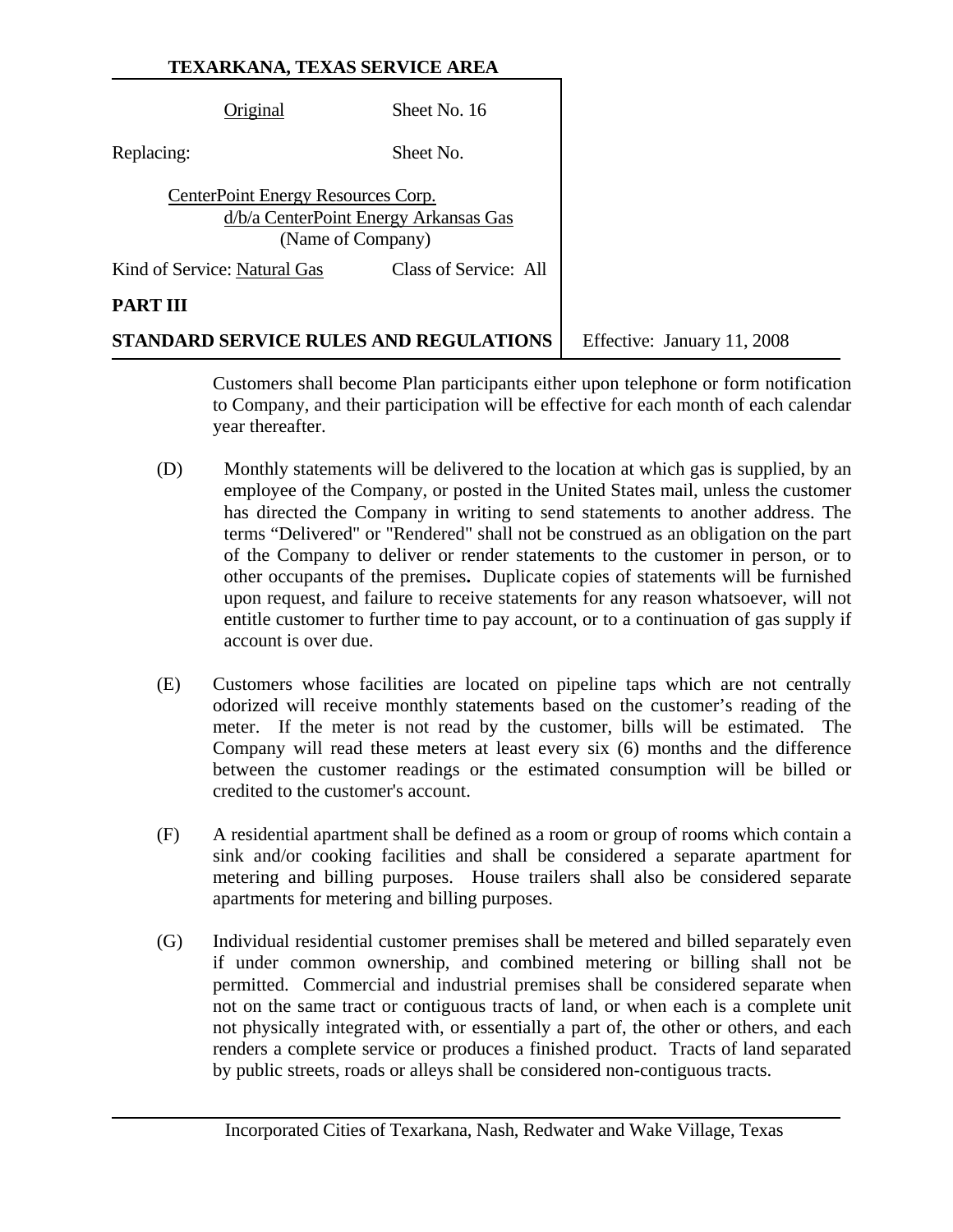| <b>TEXARKANA, TEXAS SERVICE AREA</b> |  |
|--------------------------------------|--|
|--------------------------------------|--|

|            | Original                           | Sheet No. 17                                               |                             |
|------------|------------------------------------|------------------------------------------------------------|-----------------------------|
| Replacing: |                                    | Sheet No.                                                  |                             |
|            | CenterPoint Energy Resources Corp. | d/b/a CenterPoint Energy Arkansas Gas<br>(Name of Company) |                             |
|            | Kind of Service: Natural Gas       | Class of Service: All                                      |                             |
| PART III   |                                    |                                                            |                             |
|            |                                    | STANDARD SERVICE RULES AND REGULATIONS                     | Effective: January 11, 2008 |

- (H) The commercial rate schedule of the Company will be applied to the gas used in two or more individual flats or apartments in a dwelling which was originally constructed as, or which has been converted into, a multiple-family building and where the owner has not elected to separately meter the gas used in each individual flat or apartment. Rooming houses without cooking facilities, tourist homes for transients and hotels will be metered and billed as single unit on the commercial rate.
- (I) The Company may make a charge of \$5.00 for any special meter reading which it is called upon to make other than on the regular reading date. Where interim meter readings are furnished the owner of premises the Company accepts no responsibility as to the distribution of the monthly bill as between tenants.
- (J) Claims for error in statements rendered should be made by the customer as soon as discovered; if the claim is found to be meritorious, the Company will make proper adjustment on the Customer's subsequent bills, or make refund to the customer within a reasonable time.
- (K) The Company shall make a test of the accuracy of registration of a meter upon request of a customer. Except as otherwise provided in these rate schedules, if such test shows the meter to be slow or within the tolerance limit as to accuracy of registration, the customer may be required to pay a charge of ten dollars (\$10.00) for each test so made. If the test shows the meter to be fast and in excess of the tolerance limit of accuracy, such test shall be made at the expense of the Company and an adjustment shall be made with the customer. If no such test has been performed within the previous four years for the same customer at the same location, the test is to be performed without charge.
- (L) In case a meter ceases to register, the quantity consumed will be estimated from the amount consumed during the corresponding period for the previous year, giving due consideration to weather and other pertinent factors**,** or by such other method that will be equitable.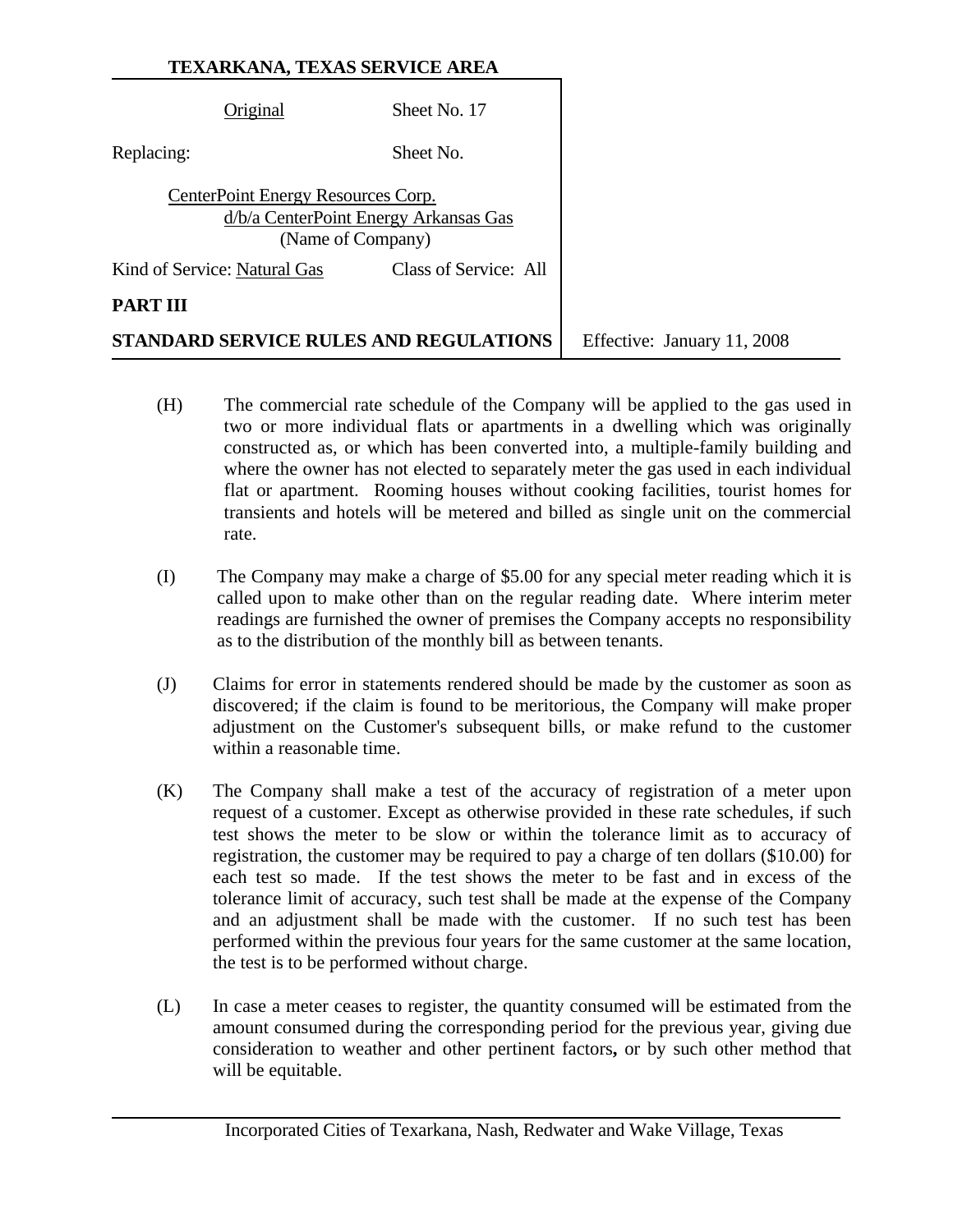Original Sheet No. 18 Replacing: Sheet No. CenterPoint Energy Resources Corp. d/b/a CenterPoint Energy Arkansas Gas (Name of Company) Kind of Service: Natural Gas Class of Service: All

#### **PART III**

**STANDARD SERVICE RULES AND REGULATIONS** Feffective: January 11, 2008

#### VII. EXTENSION OF FACILITIES

#### (A) SERVICE LINES AND CONNECTIONS

 (1) The Company will make, own and maintain all necessary connections with its street mains. Under normal construction conditions, the Company will install up to 100 feet of service line (up to one inch in diameter and capable of a delivery pressure of up to 60 psig) at no cost to the customer. In the event a service line exceeding the diameter and pressure requirements set forth above is needed, or in the event of abnormal construction conditions, such as solid rock, road crossings that require a bore, the need to bore under landscaping, etc., or in regard to the installation of excess flow valves, any additional costs incurred by the Company will be charged to the customer. The Company may waive these charges when it determines that it is economically justifiable to do so. The Company will own, maintain and specify the route of the piping. Access must be granted on customer's property for replacement or repairs of these facilities. The Company may at its option install a service cock and box. The meter location will be determined by the Company. The Company will also set and own the meter and regulator, but all other piping, connections, and appliances for the purpose of utilizing gas shall be furnished and installed by the customer at the customer's risk and expense. Customer will pay the cost of any relocation of the Company's facilities that the Company may perform at customer's request.

# (B) MAIN EXTENSIONS

- (1) Extensions from the Company's distribution lines, will be made under the following conditions and circumstances:
	- (a) Subject to the availability of capital funds, the Company shall construct main extensions from its existing facilities to serve new customers where the cost of the Company's capital investment is economically feasible. Determination of whether a proposed extension is economically feasible shall be made through the use of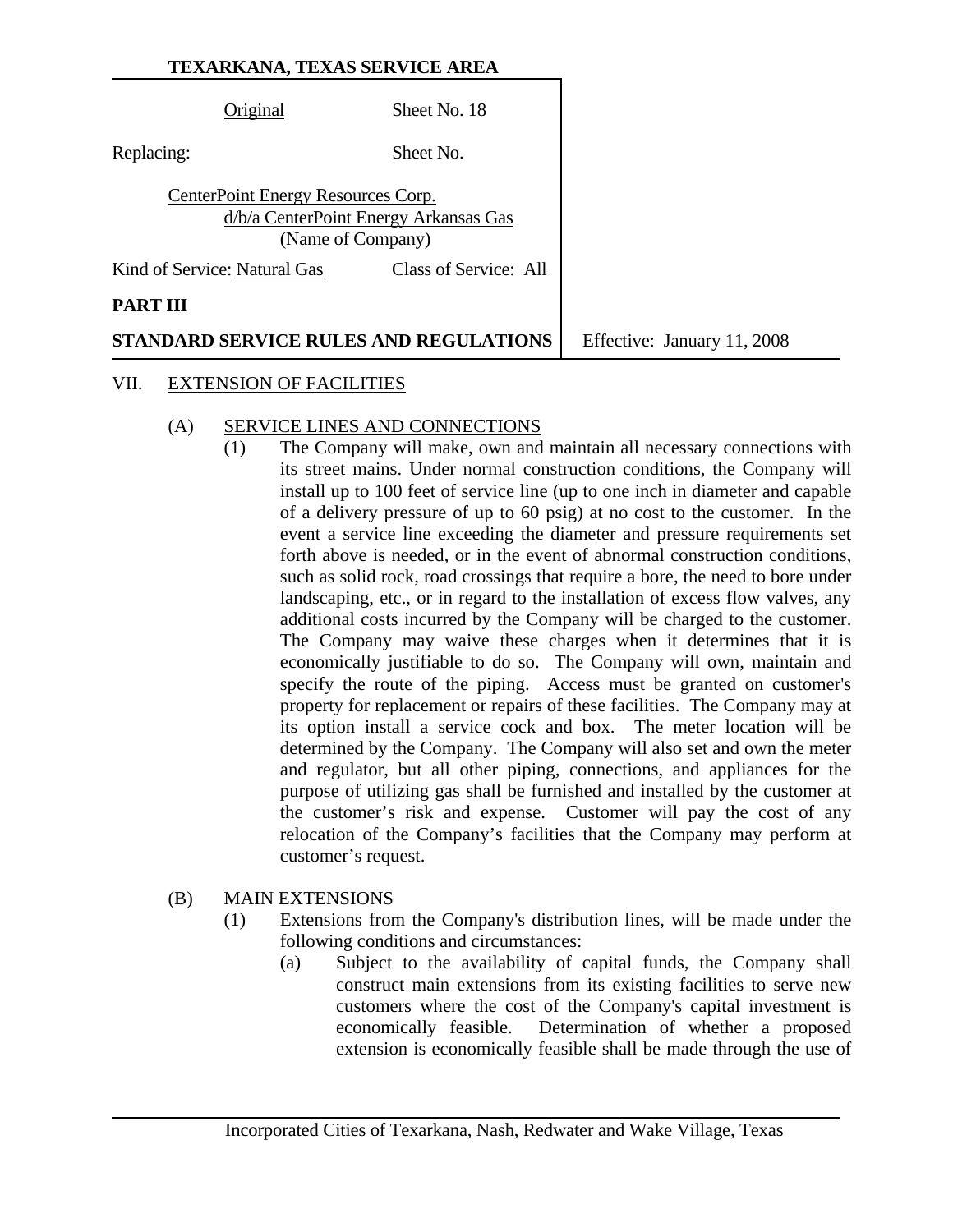Original Sheet No. 19

Replacing: Sheet No.

CenterPoint Energy Resources Corp. d/b/a CenterPoint Energy Arkansas Gas (Name of Company)

Kind of Service: Natural Gas Class of Service: All

#### **PART III**

**STANDARD SERVICE RULES AND REGULATIONS** Feffective: January 11, 2008

an economic model that will take into consideration the following factors:

- (1) construction cost estimate;
- (2) non-gas revenue;
- (3) depreciation;
- (4) incremental operating costs; and,
- (5) any other factors relevant to economic feasibility of the project.
- (b) If it is determined that the Company's return on investment (ROI) on the proposed main extension will equal or exceed the Company's cost of funding capital projects, the extension will be made at no cost to the customer. If it is determined that the Company's ROI will be less than the Company's cost of funding capital projects, the customer shall be required to pay an amount sufficient to ensure that the Company is able to earn an ROI equal to its cost of funding capital projects. On such an advance, the Company may enter into an agreement with the customer to refund the customer contribution. Refunds will be based only on changes in the factors considered in the economic model under which the investment was originally made. The Company shall establish, when capital funds are available, such new distribution service where the Company will be reasonably assured of a sufficient number of customers and an annual revenue to justify the capital expenditure. The Company may, however, refuse to extend facilities in the event system design and/or operational considerations so dictate.
- (c) When the Company is requested to extend its distribution facilities to an area with existing potential users where no contributory capital is available, the Company has the option to provide the necessary capital in the amount equal to the necessary customer contribution to be recovered by a fixed daily surcharge rate applied to each customer account within the boundaries of the project for up to five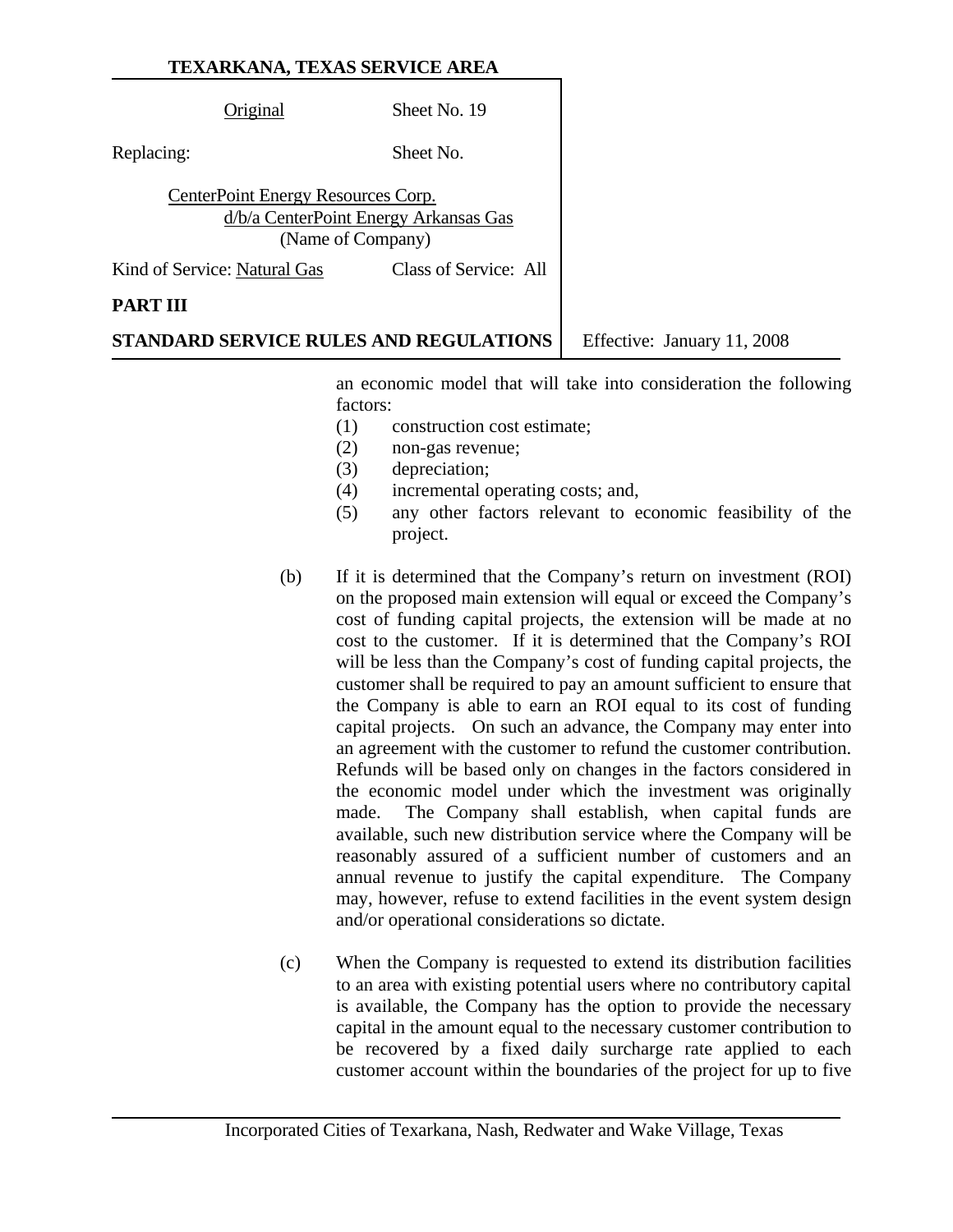Original Sheet No. 20

Replacing: Sheet No.

CenterPoint Energy Resources Corp. d/b/a CenterPoint Energy Arkansas Gas (Name of Company)

Kind of Service: Natural Gas Class of Service: All

### **PART III**

# **STANDARD SERVICE RULES AND REGULATIONS** Feffective: January 11, 2008

years\* or until the customer contribution is recovered by the Company, whichever comes first. Under this option, the Company will construct and finance the facilities and recover the customer contribution, in addition to an appropriate interest (or finance charge) assigned to the capital required to fund the customer contribution, through the surcharge rate. If the customer contribution is not recovered during the pay-back period, the remaining balance of the customer contribution (including interest or finance charge) will be added to and included in the Company's overall rate base from that point forward. To insure sufficient customer commitment to each project, each customer will be required to sign an Extension Surcharge Agreement and may be required to make a reasonable customer deposit prior to commencement of construction. Surcharge areas are defined as those areas served by the facilities to be constructed. After the initial installation of facilities to serve the surcharge area, all subsequent connections which utilize mains from the original surcharge area installation will be subject to the same surcharge rate for the remaining period of the surcharge agreement.

\*Special conditions may warrant extending this period based on economic conditions.

- (d) When new extensions from the surcharge area are requested, the person(s) requesting an extension from these facilities will be required to make whatever customer contribution might otherwise be required for the extension under Part VII  $(B)(1)(b)$  and, in addition, will be subject to the surcharge rate for the remaining surcharge period.
- (e) When a subsequent area requests service utilizing the facilities of an existing surcharge area, the following regulations will apply: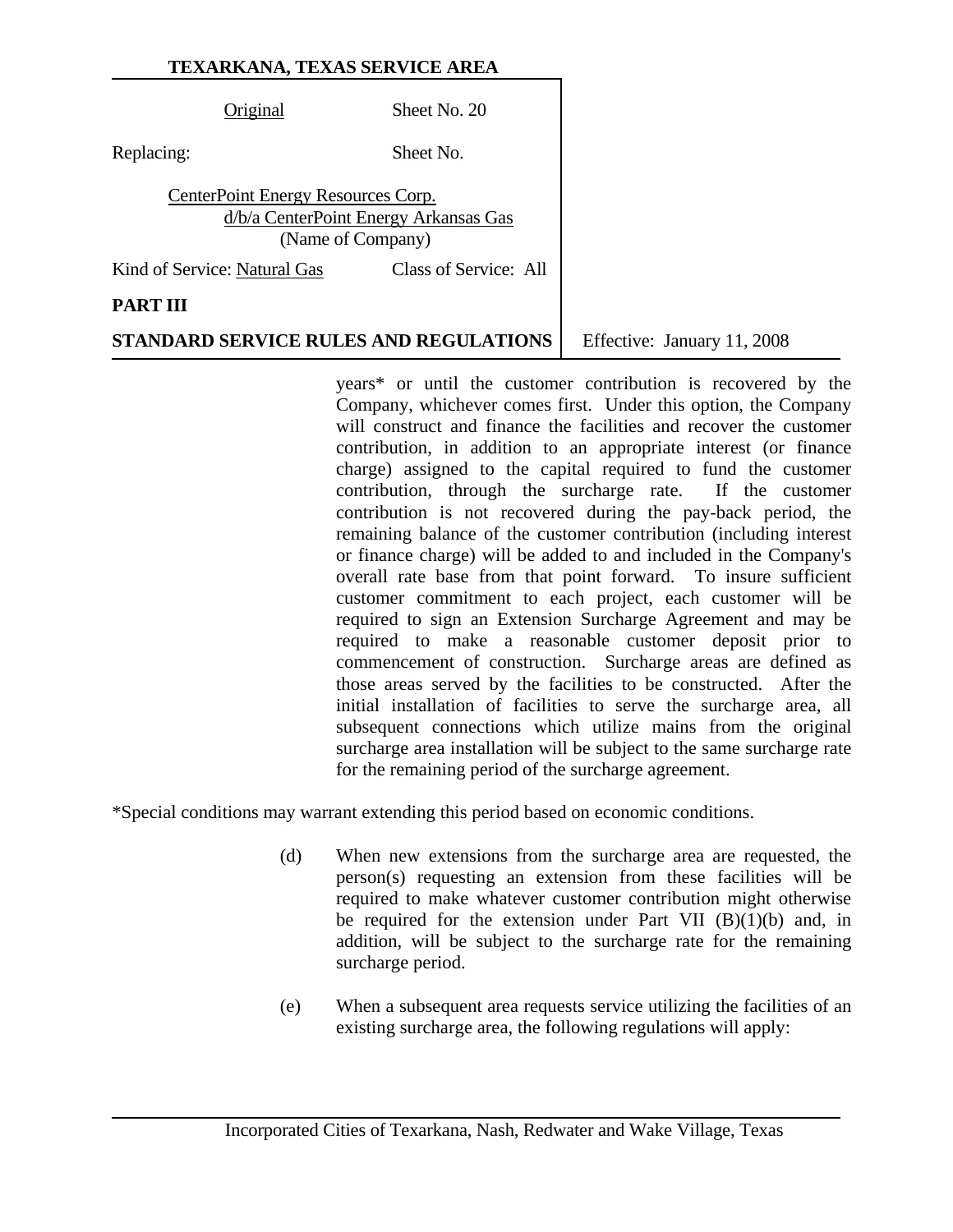| Original                           | Sheet No. 21                                               |  |
|------------------------------------|------------------------------------------------------------|--|
| Replacing:                         | Sheet No.                                                  |  |
| CenterPoint Energy Resources Corp. | d/b/a CenterPoint Energy Arkansas Gas<br>(Name of Company) |  |
| Kind of Service: Natural Gas       | Class of Service: All                                      |  |
| PAR'                               |                                                            |  |

# **STANDARD SERVICE RULES AND REGULATIONS** Effective: January 11, 2008

- (1) When a subsequent surcharge area is established after the installation of an existing surcharge area and the subsequent surcharge area's surcharge rate would be in excess of the surcharge rate applicable to the established surcharge area, the subsequent surcharge area will bear only the cost of their new facilities.
- (2) When a subsequent surcharge area is established after the installation of an existing surcharge area and the subsequent surcharge rate is less than the surcharge rates applicable to the established surcharge area, the subsequent surcharge area will bear a portion of the remaining unpaid customer contribution of the established surcharge area in addition to its own surcharge allocation as follows:
	- (2)(a)The cost of the mainline established for the existing surcharge area shall be shared by the subsequent surcharge area up to an amount equal to the existing area surcharge rate if their computed surcharge is lower than the surcharge for the existing area. This shall be achieved by assigning an unamortized portion of the mainline investment which was required for the existing surcharge area to the subsequent surcharge area in order to fairly equate the surcharges. The amount of investment cost assigned to the subsequent surcharge area will then be credited to the unamortized amount payable by the existing surcharge area customers.
- (2) The Company will not be required to enlarge its system of mains to meet the demand for gas of a prospective customer or to provide for an appreciable increase in the demands of a present customer, unless in the judgment of the Company, a reasonable rate of return is assured as a result of the expenditure required.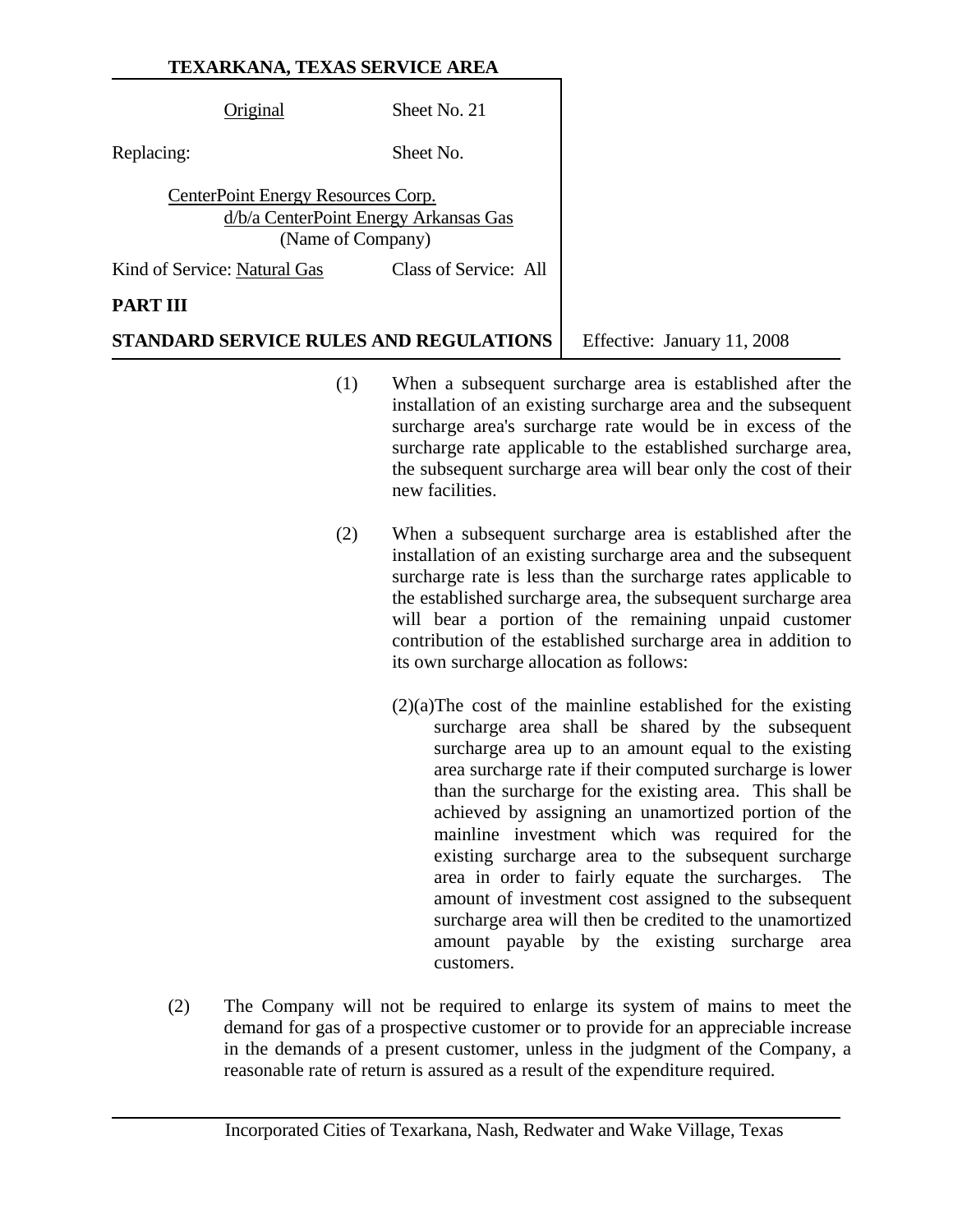| <b>TEXARKANA, TEXAS SERVICE AREA</b> |  |
|--------------------------------------|--|
|--------------------------------------|--|

|                              | d/b/a CenterPoint Energy Arkansas Gas<br>(Name of Company) |                             |
|------------------------------|------------------------------------------------------------|-----------------------------|
| Kind of Service: Natural Gas | Class of Service: All                                      |                             |
| <b>PART III</b>              |                                                            |                             |
|                              | <b>STANDARD SERVICE RULES AND REGULATIONS</b>              | Effective: January 11, 2008 |

- (3) When the Company extends its main to serve new customers, the Company will extend its main, in a manner which, in its judgment, will be most advantageous for rendering service.
- (4) Where the customer requires that his meter be placed in a particular location, the customer will be required to pay any additional cost that may result from compliance with the customer's request.
- (5) A standard Rural Gas Contract must be executed by each customer requesting a pipeline tap. The Company will not make or serve a tap on any federally certificated transmission line, unless, in the judgment of the Company, a reasonable rate of return can be earned as a result of the expenditure required to construct the tap and serve the customer, without unreasonable consequences to other customers. In addition, the Company will not make or serve a tap on any other transmission line, field gathering pipeline, or lines to wells which in the Company's opinion, presently contain or may in the foreseeable future contain undehydrated gas, liquid hydrocarbons, sour gas, or gas that is otherwise not merchantable. The Company may discontinue service whenever it believes reliable service cannot continue to be provided for any reason, including, but not limited to, water content of the gas furnished. In the event service is suspended or terminated because the Company cannot or believes it cannot continue to provide safe and reliable service, the Company will be under no obligation to compensate the affected customer(s) for such loss of service.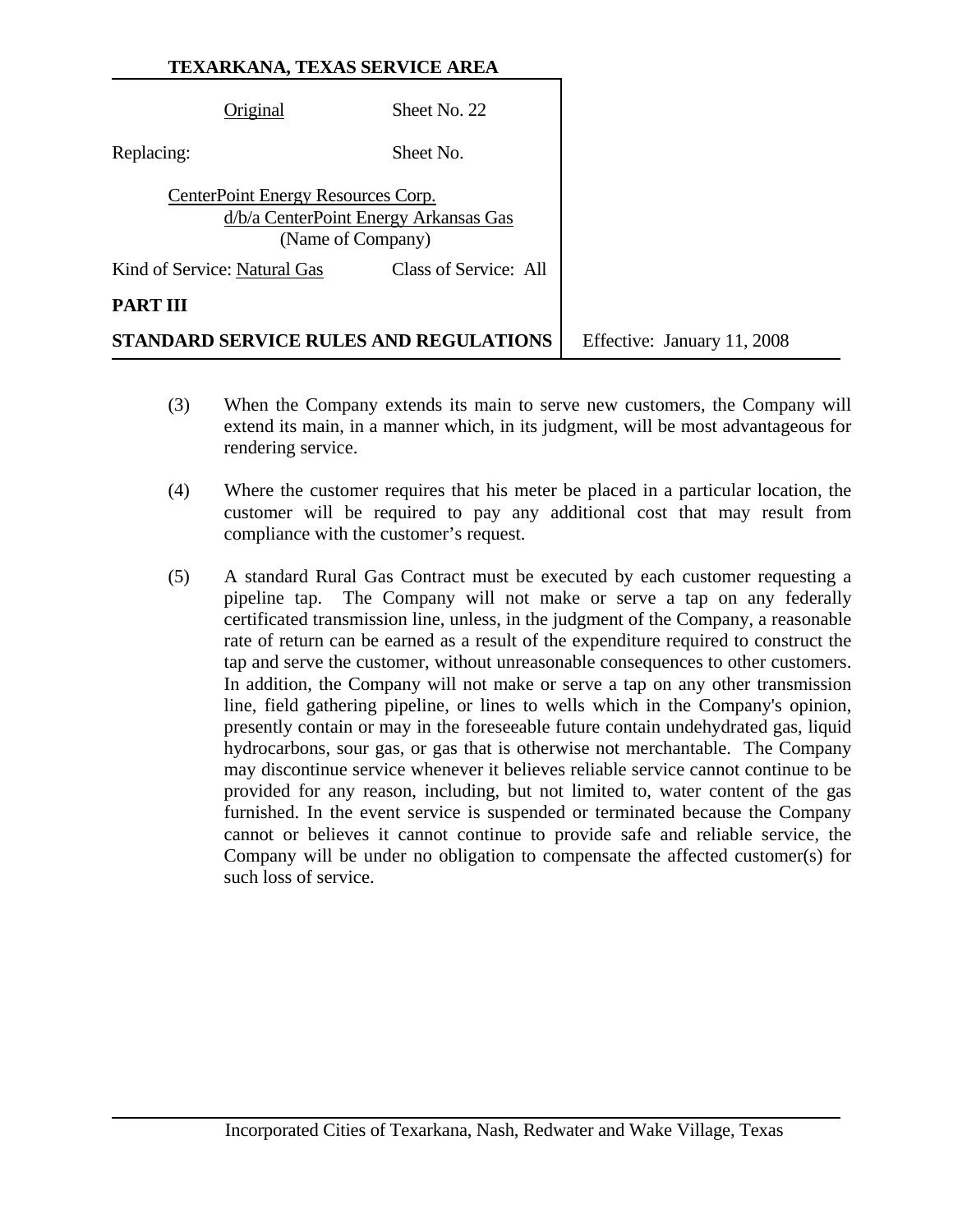|            | Original                           | Sheet No. 23                                               |                             |
|------------|------------------------------------|------------------------------------------------------------|-----------------------------|
| Replacing: |                                    | Sheet No.                                                  |                             |
|            | CenterPoint Energy Resources Corp. | d/b/a CenterPoint Energy Arkansas Gas<br>(Name of Company) |                             |
|            | Kind of Service: Natural Gas       | Class of Service: All                                      |                             |
| PART III   |                                    |                                                            |                             |
|            |                                    | STANDARD SERVICE RULES AND REGULATIONS                     | Effective: January 11, 2008 |

#### EXTENSION SURCHARGE AGREEMENT

The undersigned promises to pay to CenterPoint Energy Resources Corp., d/b/a CenterPoint Energy Arkansas Gas ("Company"), a surcharge on his/her/their/its monthly gas bill in consideration of the Company's extension of its facilities into the surcharge area in which the undersigned resides. The surcharge amount will be \$\_\_\_\_\_\_\_\_\_\_ per month. The surcharge will be applied to all monthly billings to the undersigned for a \_\_\_\_ year period or until the Company recovers the required customer contribution for the surcharge area, whichever comes first. The surcharge amount will appear as a separate line item on the undersigned's bill.

The terms of this Extension Surcharge Agreement shall be subject to the provisions of the Company's rates and policies.

 $\overline{\phantom{a}}$  , which is a set of the set of the set of the set of the set of the set of the set of the set of the set of the set of the set of the set of the set of the set of the set of the set of the set of the set of th

 $\overline{\phantom{a}}$  , which is a set of the set of the set of the set of the set of the set of the set of the set of the set of the set of the set of the set of the set of the set of the set of the set of the set of the set of th

Accepted this  $\_\_\_\_\_\_$  day of  $\_\_\_\_$ , 20 $\_\.\_\$ 

CENTERPOINT ENERGY RESOURCES CORP. d/b/a CenterPoint Energy Arkansas Gas

 $\mathbf{By}$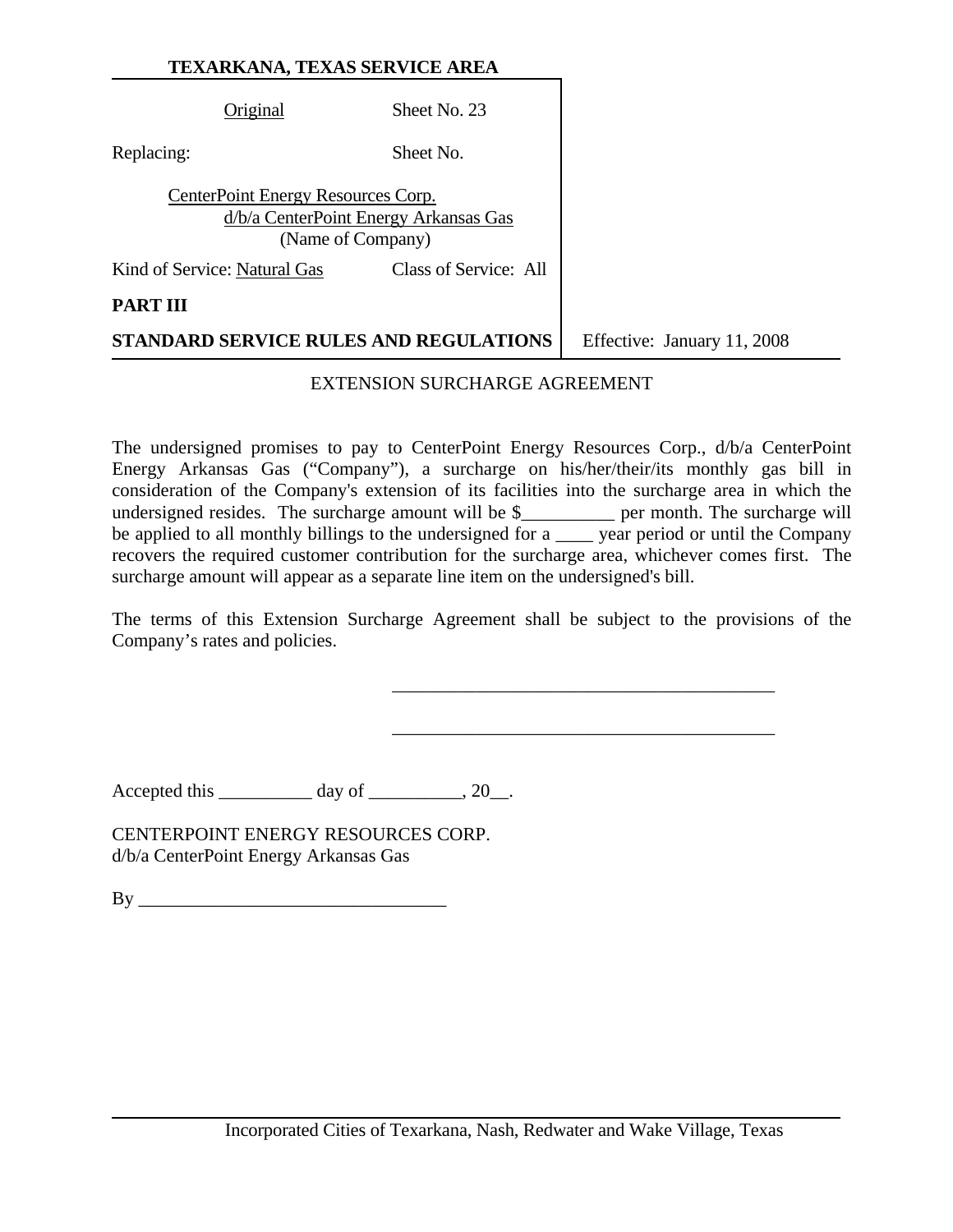|            | Original                           | Sheet No. 24                                               |                             |
|------------|------------------------------------|------------------------------------------------------------|-----------------------------|
| Replacing: |                                    | Sheet No.                                                  |                             |
|            | CenterPoint Energy Resources Corp. | d/b/a CenterPoint Energy Arkansas Gas<br>(Name of Company) |                             |
|            | Kind of Service: Natural Gas       | Class of Service: All                                      |                             |
| PART III   |                                    |                                                            |                             |
|            |                                    | STANDARD SERVICE RULES AND REGULATIONS                     | Effective: January 11, 2008 |

#### VIII. GENERAL

The customer shall use the gas delivered by the Company for his purposes only. The customer shall not, under any circumstances, resell or share with others any gas delivered by the Company. No changes**,** extensions, or replacement of service `lines shall be made without the written consent of the Company. No extension whatsoever of customer owned piping shall be made for the purpose of supplying gas to adjacent property**,** or other person or concerns residing or operating on the premises of the customer.

The foregoing natural gas resale prohibition shall not apply to distributors selling compressed natural gas as a motor vehicle fuel.

The authorized agent of the Company shall have the right and permission to enter upon the premises of the customer to inspect or test lines, and appliances, to read, change or remove the meter, to turn on and shut off the gas, or to perform other related functions. This right shall not be construed as placing any responsibility on the Company to inspect and test the lines or equipment of the customer.

No structures shall be erected over the Company's gas lines. In the event any such structure is erected, the customer will be provided the option of either removing the structure or paying the Company the cost of relocating the gas line, including the cost of obtaining alternative easements, if required.

The place of delivery of all gas purchased shall be at the outside wall of the first structure being served if the Company has installed or replaced the service line to that point. In all other cases, the place of delivery of all gas purchased shall be at the point of connection to the customer's service line from which point all gas delivered shall become the property of the customer, who shall thereafter be responsible for its passage through the meter and for all damage caused by said gas.

The Company shall have no responsibility for any act or omission, and shall have no liability from any cause, downstream of delivery. In case the supply of gas should fail, whether from natural causes, bursting of pipes or accident in any way, the Company shall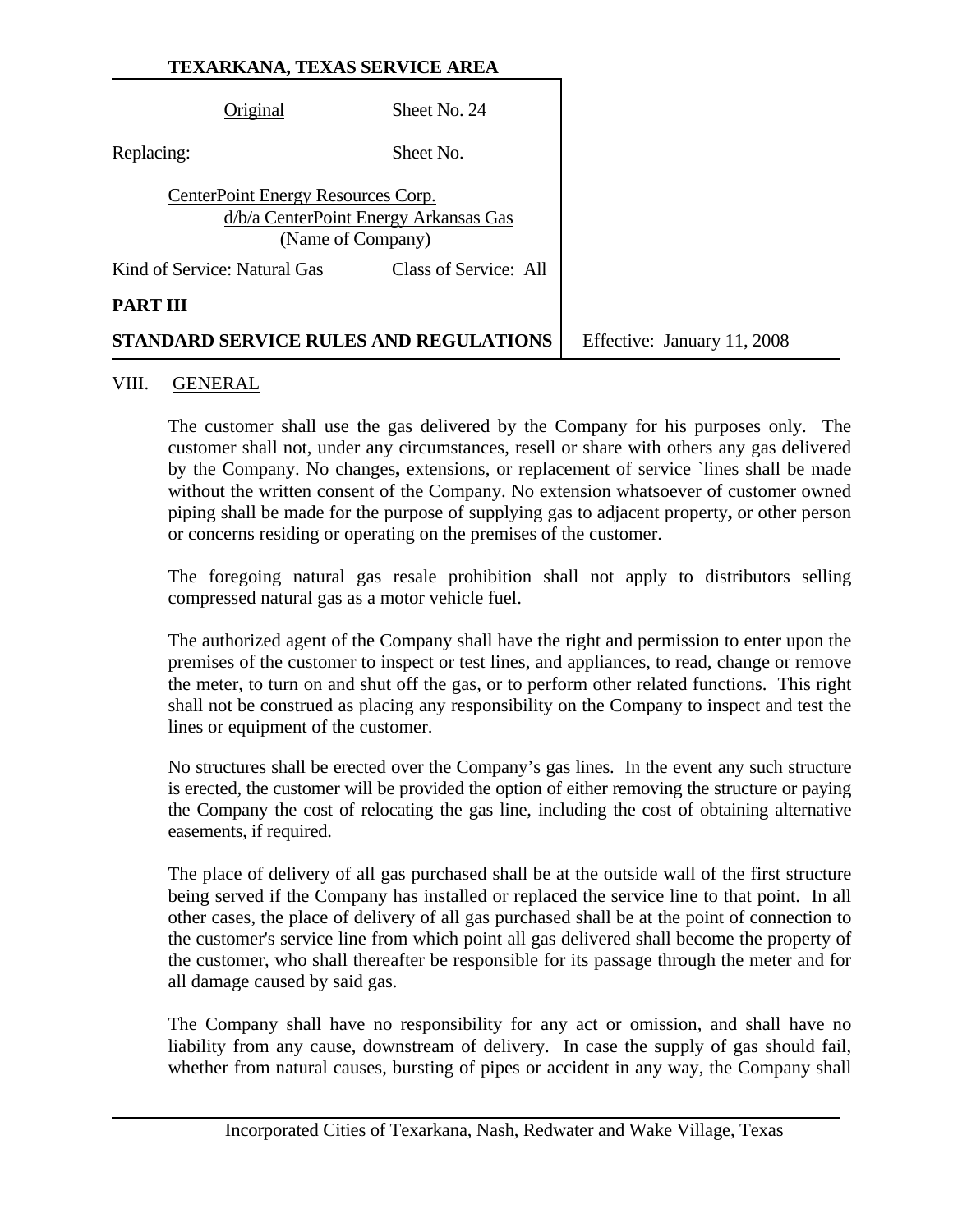| Original                           | Sheet No. 25                                               |
|------------------------------------|------------------------------------------------------------|
| Replacing:                         | Sheet No.                                                  |
| CenterPoint Energy Resources Corp. | d/b/a CenterPoint Energy Arkansas Gas<br>(Name of Company) |
| Kind of Service: Natural Gas       | Class of Service: All                                      |
| PAR'I                              |                                                            |

**STANDARD SERVICE RULES AND REGULATIONS** | Effective: January 11, 2008

not be liable for damages, whether direct, special, continuing, exemplary, presumptive, incidental, indirect or consequential, including without limitation, loss of profits, loss of revenue, or loss of production capacity by reason of such failure. The Company shall not be liable in damages for any act or event that is beyond the Company's control and which could not be reasonably anticipated and prevented through the use of reasonable measures, including, but not limited to acts of God, strikes, lockouts or other industrial disturbances, acts of the public enemy, arrests, wars, blockades, insurrections, riots and epidemics, landslides, lightning, earthquakes, fires, storms, floods and washouts, priority limitation or restraining orders of any governmental authority and civil disturbances, explosions, breakage, accidents, tests, maintenance or repair to machinery, equipment, lines of pipe or other facilities; inability to obtain, or unavoidable delay in obtaining, material, equipment, rights-of-way or permits; and any other causes whether of the kind herein enumerated or otherwise.

Meters and pipes are likely to freeze in cold weather, and it shall be the duty of each customer to protect the pipes and the meter or meters from the action of the elements.

These Rules and Regulations are made a part and condition of all rate schedules of the Company and all customers served under such schedules shall be subject to these Rules and Regulations.

These Rules and Regulations are in addition to Rules and Regulations now established by the Regulatory Body having jurisdiction over these matters.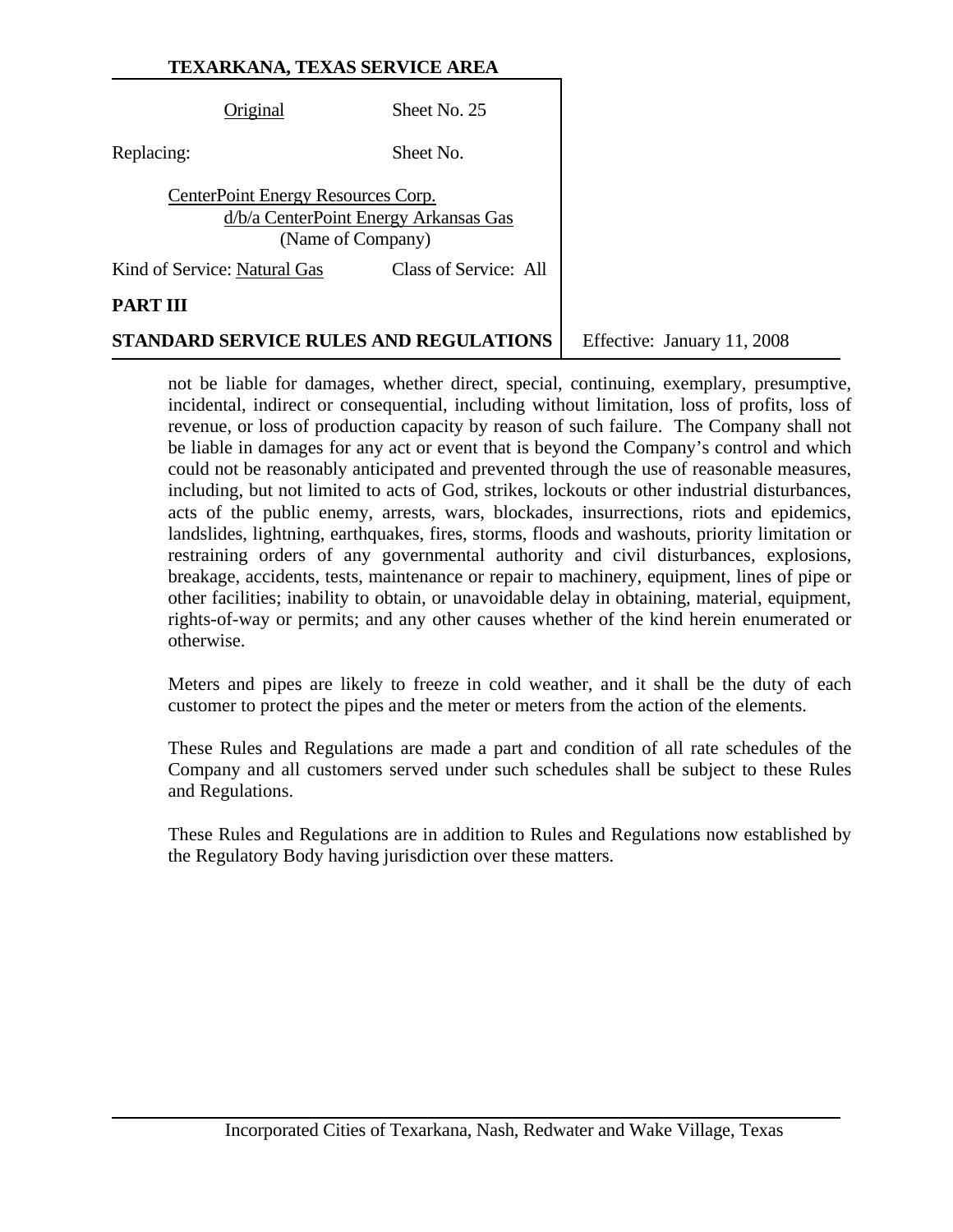|            | Original                           | Sheet No. 26                                               |                             |
|------------|------------------------------------|------------------------------------------------------------|-----------------------------|
| Replacing: |                                    | Sheet No.                                                  |                             |
|            | CenterPoint Energy Resources Corp. | d/b/a CenterPoint Energy Arkansas Gas<br>(Name of Company) |                             |
|            | Kind of Service: Natural Gas       | Class of Service: All                                      |                             |
| PART III   |                                    |                                                            |                             |
|            |                                    | STANDARD SERVICE RULES AND REGULATIONS                     | Effective: January 11, 2008 |

# IX. STATE AND MUNICIPAL TAXES

Whenever the State or a municipality imposes upon the Company any sales privilege, occupation, meter, or other special tax, except ad valorem taxes, the Company shall pass the tax on to customers within the jurisdiction of the taxing authority in accordance with provisions set forth in such tax law or ordinance.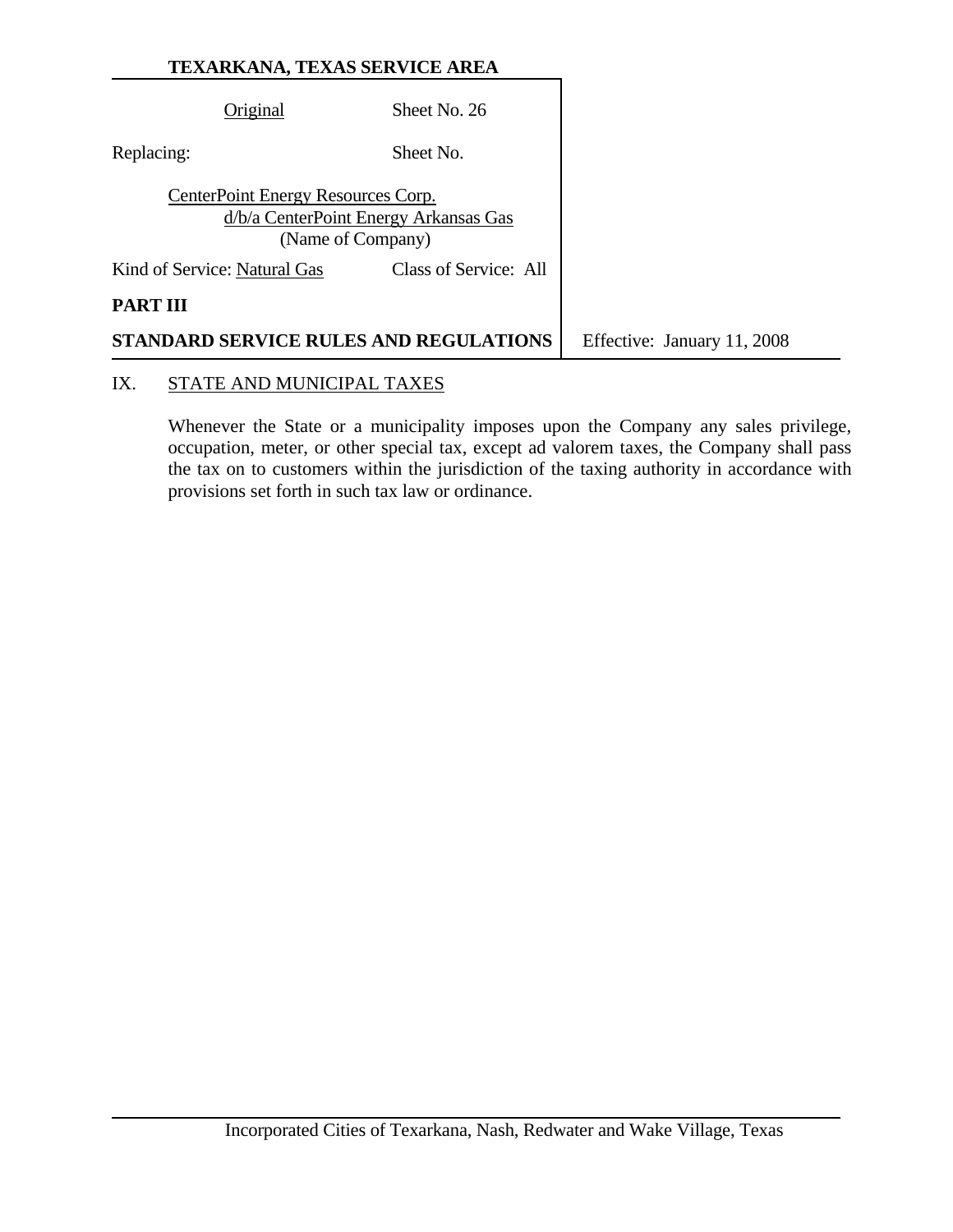Original Sheet No. 27 Replacing: Sheet No. CenterPoint Energy Resources Corp. d/b/a CenterPoint Energy Arkansas Gas (Name of Company) Kind of Service: Natural Gas Class of Service: All **PART III STANDARD SERVICE RULES AND REGULATIONS** Feffective: January 11, 2008

#### X. LEVELIZED PAYMENT PLAN

- A. Residential customers and small commercial customers having less than 500 MMBtu annual usage may have the option of participating in the "Levelized Payment Plan" (LPP) for billing purposes as opposed to the normal billing procedure.
- B. Operation of the Levelized Payment Plan

Under the LPP a customer's bill will be computed by averaging to the nearest dollar, the amount derived by applying the current applicable rate schedule, cost-of-gas adjustment, and applicable tax factor to each of the most recent twelve months historical volumes. The average bill amount thus derived will be the monthly payment amount for each of the succeeding six months.

Actual billings will continue to be based upon the applicable rates and meter readings obtained to determine consumption. The amount due under the LPP will be identified as a separate item on the customer's bill so the customer will know the amount to pay. The actual bill amount will also be reflected on the bill as a memo item for the customer's information.

The cumulative difference between actual billings and the levelized billings under the LPP will be carried in a deferred balance that will accumulate both debit and credit differences.

The monthly payment amount will be automatically reviewed and adjusted six months after the anniversary date. This adjustment will be made to assure that the difference between actual payments and average payments under the LPP will be minimal. The new LPP payment amount will be computed by averaging the sum of the most recent six months actual billings and a projected amount for the next six months. The projected amount will be derived by applying the current applicable rate schedule, cost-of-gas adjustment, and applicable tax factor to each of the most recent year's historical volumes for the corresponding months. This amount will be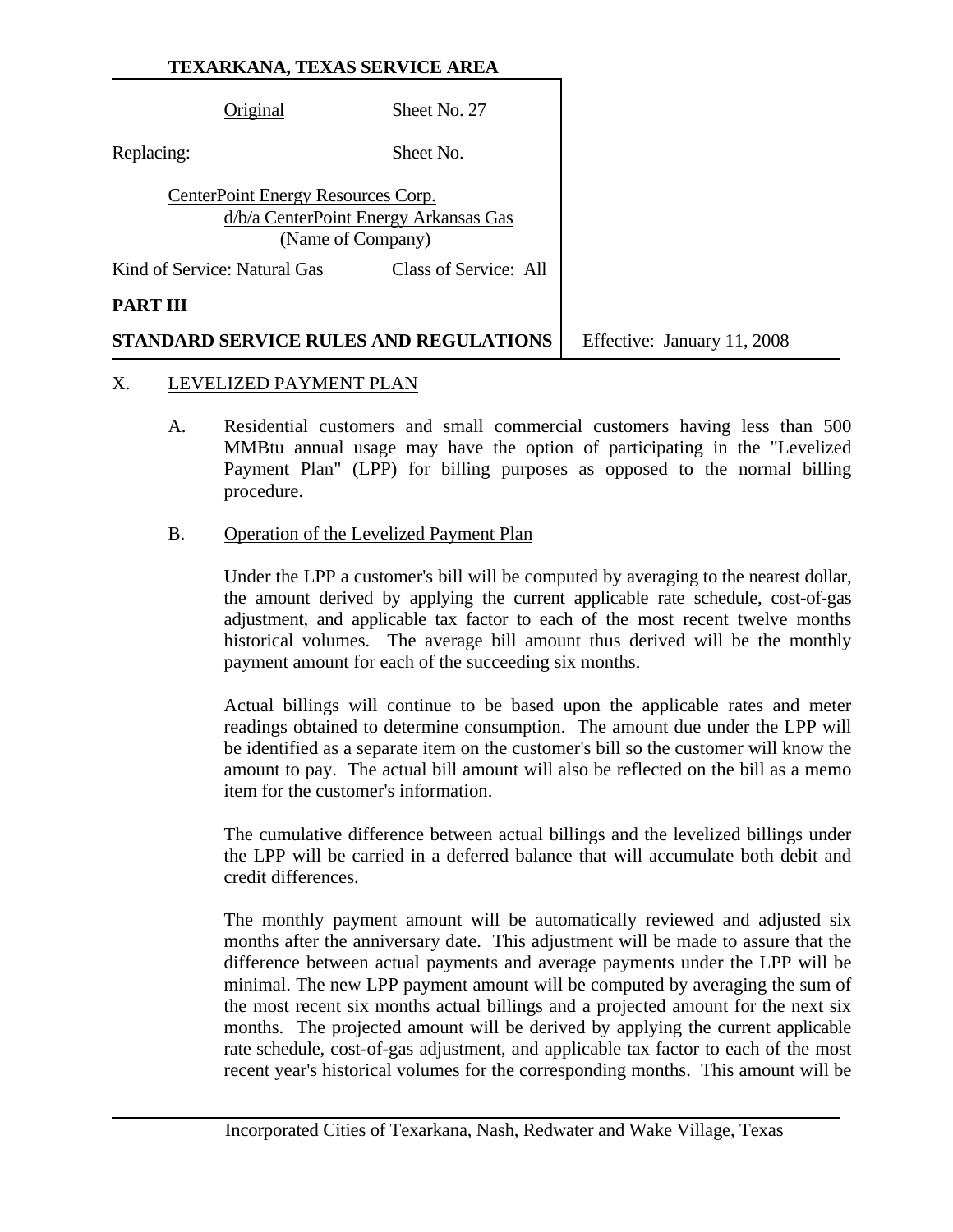|            | Original                           | Sheet No. 28                                               |                             |
|------------|------------------------------------|------------------------------------------------------------|-----------------------------|
| Replacing: |                                    | Sheet No.                                                  |                             |
|            | CenterPoint Energy Resources Corp. | d/b/a CenterPoint Energy Arkansas Gas<br>(Name of Company) |                             |
|            | Kind of Service: Natural Gas       | Class of Service: All                                      |                             |
| PART III   |                                    |                                                            |                             |
|            |                                    | STANDARD SERVICE RULES AND REGULATIONS                     | Effective: January 11, 2008 |

rounded to the nearest dollar and will be the monthly LPP payment amount for the

next six months.

On the initial and subsequent anniversary dates a new levelized payment amount is calculated by averaging to the nearest dollar, the amount of the deferred balance and the amount derived by applying the current applicable rate schedule, cost-of-gas adjustment, and applicable tax factor to each of the most recent twelve months historical volumes. This new LPP amount will then be in effect until the time of the next six-months review. On each subsequent anniversary date a new levelized payment amount will be calculated in this manner.

In such instances where sufficient billing history is not available, a twelve-month billing history will be estimated by the local office. The estimated history will be based on actual billings for those months in which actual billing data is available and estimated based on the service address or a similar location for those months in which no such actual billing is available.

Participation in the LPP will have no effect on the Company's approved rate schedules or other billing charges used to calculate the customer's actual monthly billing.

# C. Customer Qualification for "Levelized Payment Plan"

No additional customers shall be added to the LPP. The Company will, however, maintain the LPP for those customers participating in the LPP.

Customer may discontinue LPP at any time by notifying the Company. If a customer requests termination, if an account is final billed, or if the customer is suspended by the Company as a result of past due amounts on an account, any outstanding balance owed to the Company at the time, including any differences between billings under the LPP and billings which would have been rendered under normal billing procedures shall be immediately due and payable. Likewise, any credit due customer shall be applied to the next bill or refunded, as appropriate.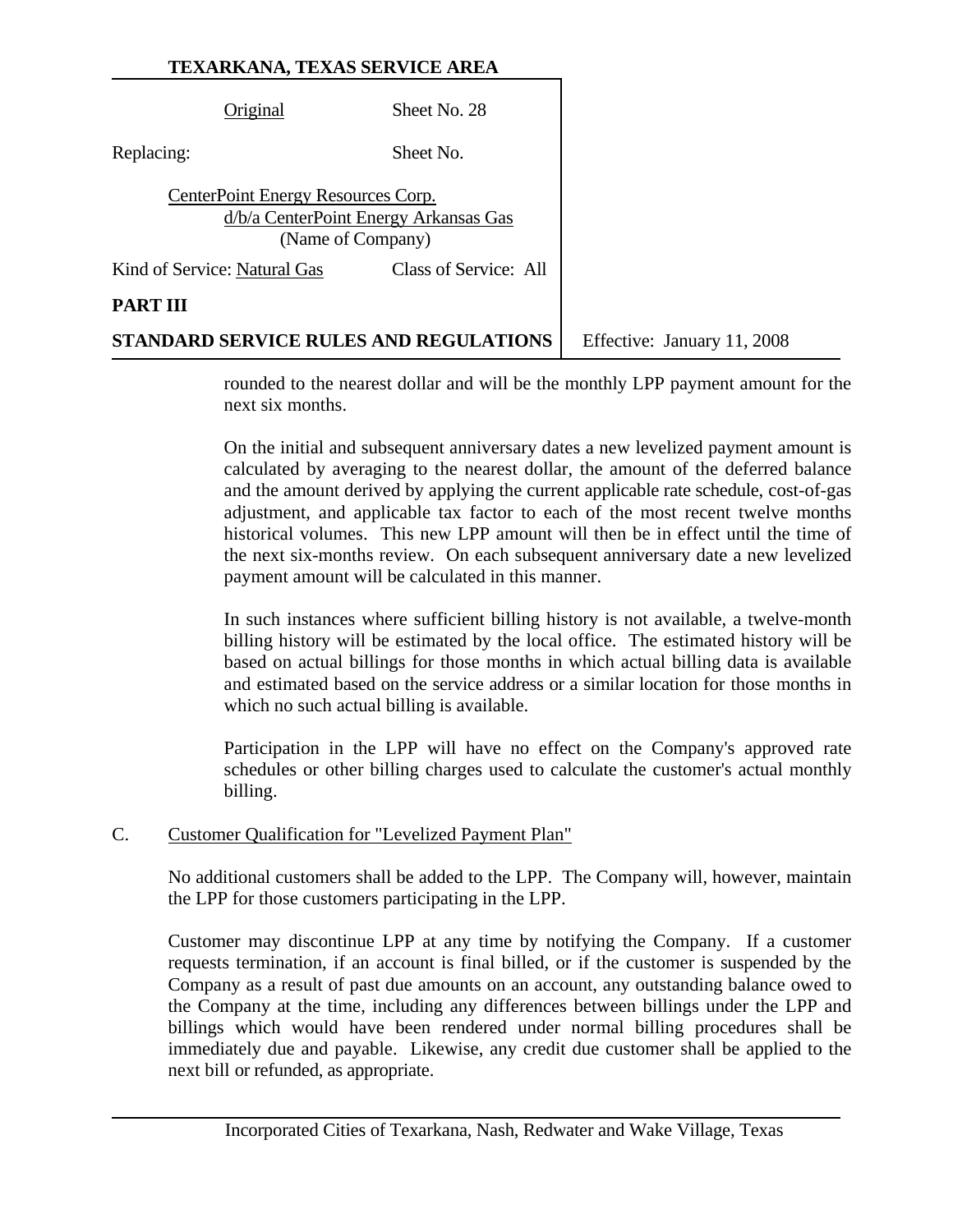|            | Original                           | Sheet No. 29                                               |                             |
|------------|------------------------------------|------------------------------------------------------------|-----------------------------|
| Replacing: |                                    | Sheet No.                                                  |                             |
|            | CenterPoint Energy Resources Corp. | d/b/a CenterPoint Energy Arkansas Gas<br>(Name of Company) |                             |
|            | Kind of Service: Natural Gas       | Class of Service: All                                      |                             |
| PART III   |                                    |                                                            |                             |
| STAN       |                                    | DARD SERVICE RULES AND REGULATIONS                         | Effective: January 11, 2008 |

### XI. EXTENDED ABSENCE PAYMENT PLAN

- (A) The following options are available to residential customers to avoid suspension of service during any extended absence over one (1) month:
	- (1) Bills due during the customer's absence may be paid in advance. The amount of the payment will be based on the prior year's corresponding usage based on current rates. Any over or under payment by the customer will be applied to the customer's next bill when he returns. A delayed payment agreement will be available for underpayments.
	- (2) The customer will be given the opportunity to enroll in the Company's automatic bank draft program. The monthly bill will be paid automatically through the customer's checking or savings account.
		- (a) This option may be utilized by the customer in conjunction with the Company's Average Monthly Billing (AMB), which establishes the monthly bill amount for customer's budgeting purposes during the absence.
	- (3) The customer can arrange to have bills coming due mailed to an alternate address, or to a third party during the absence.
		- (a) Third-party notification does not imply the third party will be responsible for the bill. Normal suspension of service rules will apply in the event bills are not paid.
- (B) The customer must notify the Company in order to take advantage of any of these extended absence payment plans.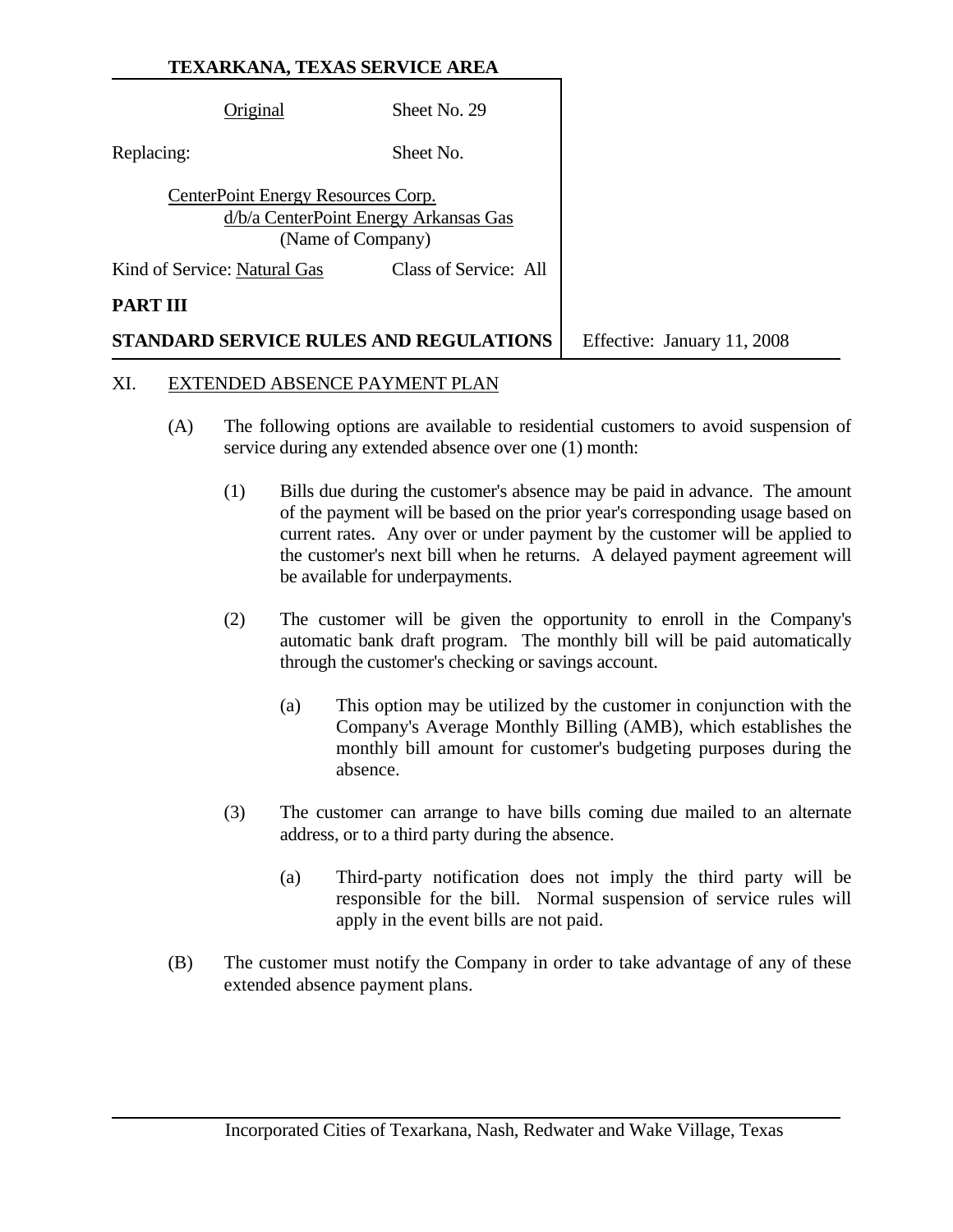|            | Original                           | Sheet No. 30                                               |                             |
|------------|------------------------------------|------------------------------------------------------------|-----------------------------|
| Replacing: |                                    | Sheet No.                                                  |                             |
|            | CenterPoint Energy Resources Corp. | d/b/a CenterPoint Energy Arkansas Gas<br>(Name of Company) |                             |
|            | Kind of Service: Natural Gas       | Class of Service: All                                      |                             |
| PART III   |                                    |                                                            |                             |
|            |                                    | STANDARD SERVICE RULES AND REGULATIONS                     | Effective: January 11, 2008 |

- XII. AVERAGE MONTHLY BILLING
	- (A) Residential customers have the option of adopting the "Average Monthly Billing" plan ("AMB") for billing purposes as opposed to the normal billing procedure.
	- (B) OPERATION OF THE "AVERAGE MONTHLY BILLING"
		- (1) Each month, under the AMB a customer's bill will be computed by averaging to the nearest dollar, the amount billed to the customer's account during the last 12 months, plus or minus one-twelfth of the deferred budget balance. The average bill amount thus derived will be the payment amount for the month.
		- (2) Actual billings will continue to be based upon the appropriate rate schedules, riders, tax factors, and meter readings used to determine consumption. The AMB amount will be identified as a separate item on the customer's bill so the customer will know the amount to pay. The actual bill amount will also be shown on the bill as a memo item for the customer's information.
		- (3) The cumulative difference between actual billings and the AMB billings will be carried in a deferred budget balance that will accumulate both debits and credits and will adjust monthly.
		- (4) The monthly payment amount will be automatically reviewed and adjusted each month.
		- (5) In such instances where sufficient billing history is not available, a twelvemonth billing history may be estimated.
		- (6) Participation in the AMB will have no effect on the Company's approved rate schedules or other billing charges used to calculate the customer's actual monthly billing.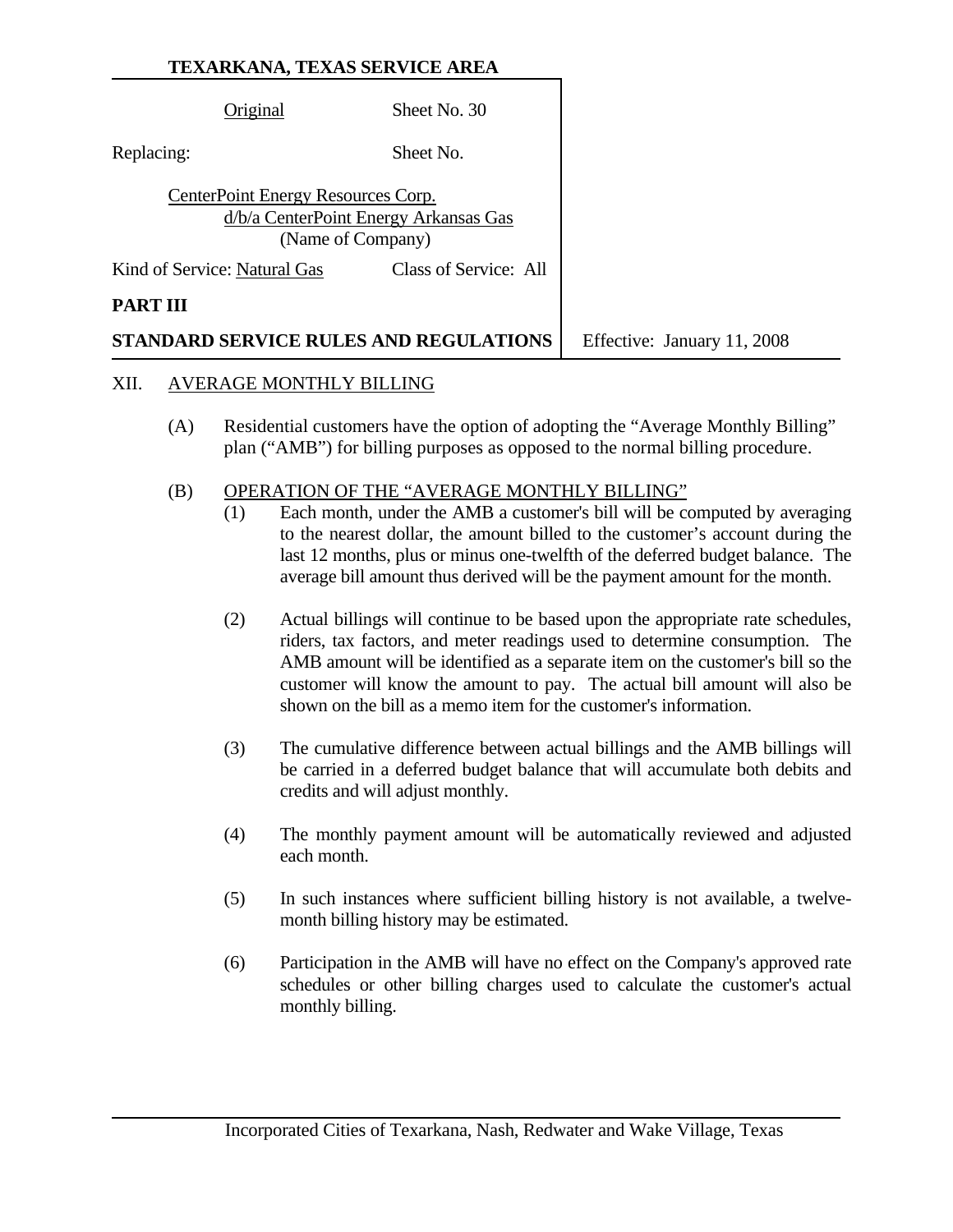Original Sheet No. 31 Replacing: Sheet No. CenterPoint Energy Resources Corp. d/b/a CenterPoint Energy Arkansas Gas (Name of Company) Kind of Service: Natural Gas Class of Service: All **PART III** 

**STANDARD SERVICE RULES AND REGULATIONS** Feffective: January 11, 2008

- (C) CUSTOMER QUALIFICATION FOR "AVERAGE MONTHLY BILLING" PLAN
	- (1) The AMB shall be made available to residential customers. The AMB is optional and will be available only on customer request, after an appropriate application for the AMB is completed, submitted and approved by the Company.
	- (2) At the time a customer chooses to participate in the AMB, his account must be current. This means that the current billings must not be past due and no unpaid balance exists.
	- (3) The customer may discontinue the AMB at any time by notifying the Company. The AMB will be discontinued if the customer requests a disconnect, if the customer is delinquent 30 or more days, if an account is final billed, or if the customer is turned off for non-payment as a result of past due amounts. Any outstanding balance owed to the Company at the time, including the deferred balance, will be due immediately. A delayed payment plan may be available to qualifying customers. Likewise, any credit due customer shall be applied to the next bill or refunded, as appropriate.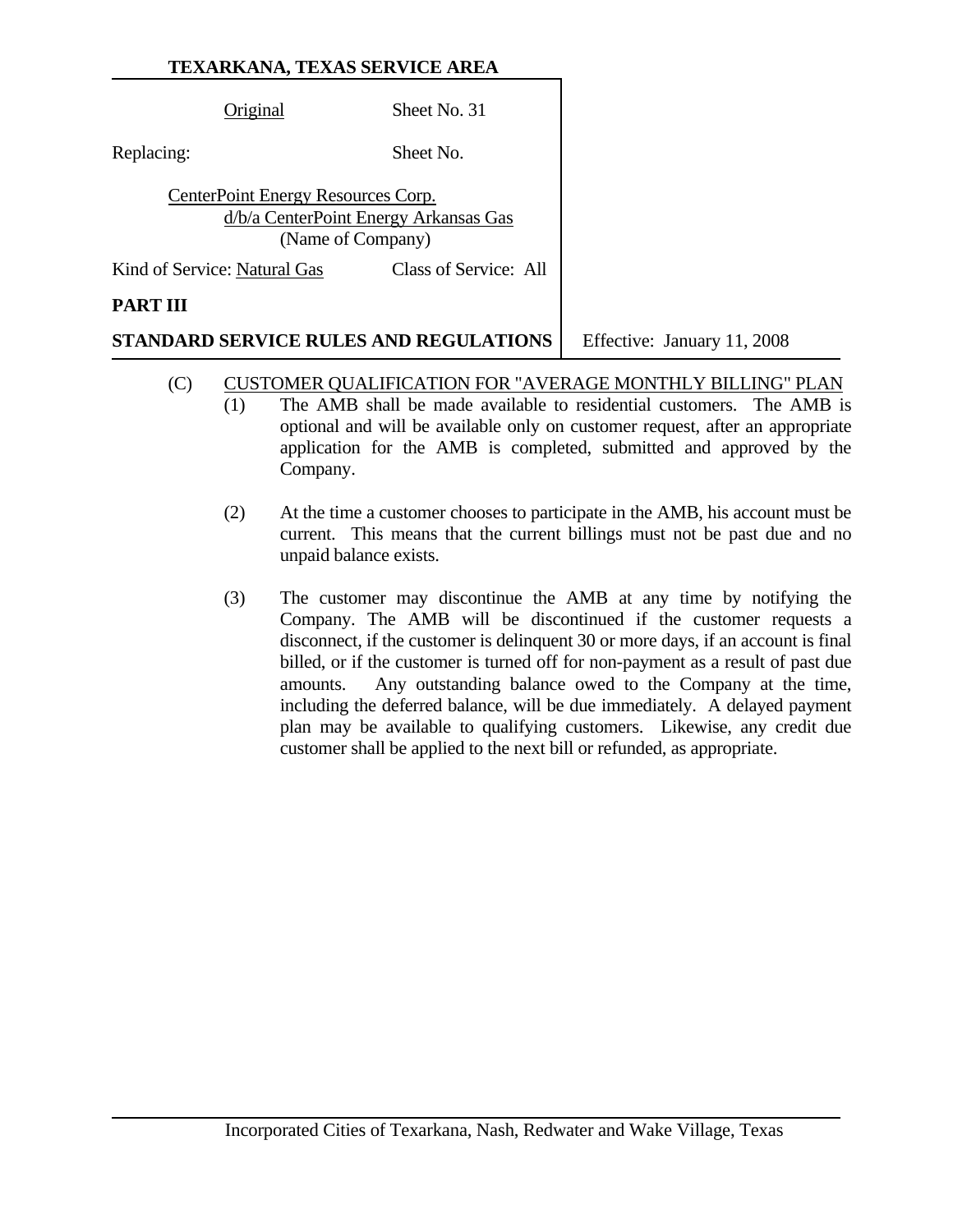|                 | Original                           | Sheet No. 32                                               |                             |
|-----------------|------------------------------------|------------------------------------------------------------|-----------------------------|
| Replacing:      |                                    | Sheet No.                                                  |                             |
|                 | CenterPoint Energy Resources Corp. | d/b/a CenterPoint Energy Arkansas Gas<br>(Name of Company) |                             |
|                 | Kind of Service: Natural Gas       | Class of Service: All                                      |                             |
| <b>PART III</b> |                                    |                                                            |                             |
|                 |                                    | <b>STANDARD SERVICE RULES AND REGULATIONS</b>              | Effective: January 11, 2008 |

#### XIII. PROVISIONS FOR LANDLORDS AND TENANTS

#### (A) LANDLORD/TENANT ACCOUNT IDENTIFICATION

- $\overline{(1)}$  The following procedure is used by the Company to identify landlord/tenant accounts:
	- (a) New service applicants are questioned during the initial application to determine if a landlord/tenant relationship exists.
	- (b) If Company personnel determine a landlord/tenant relationship exists, then the account will be coded accordingly.
		- (1) The landlord may be contacted to confirm tenant information.
	- (c) Company personnel may review landlord/tenant accounts periodically to verify landlord/tenant status.
	- (d) The Company will not be liable for any damage to persons or property resulting from the failure to properly identify a landlord/tenant account.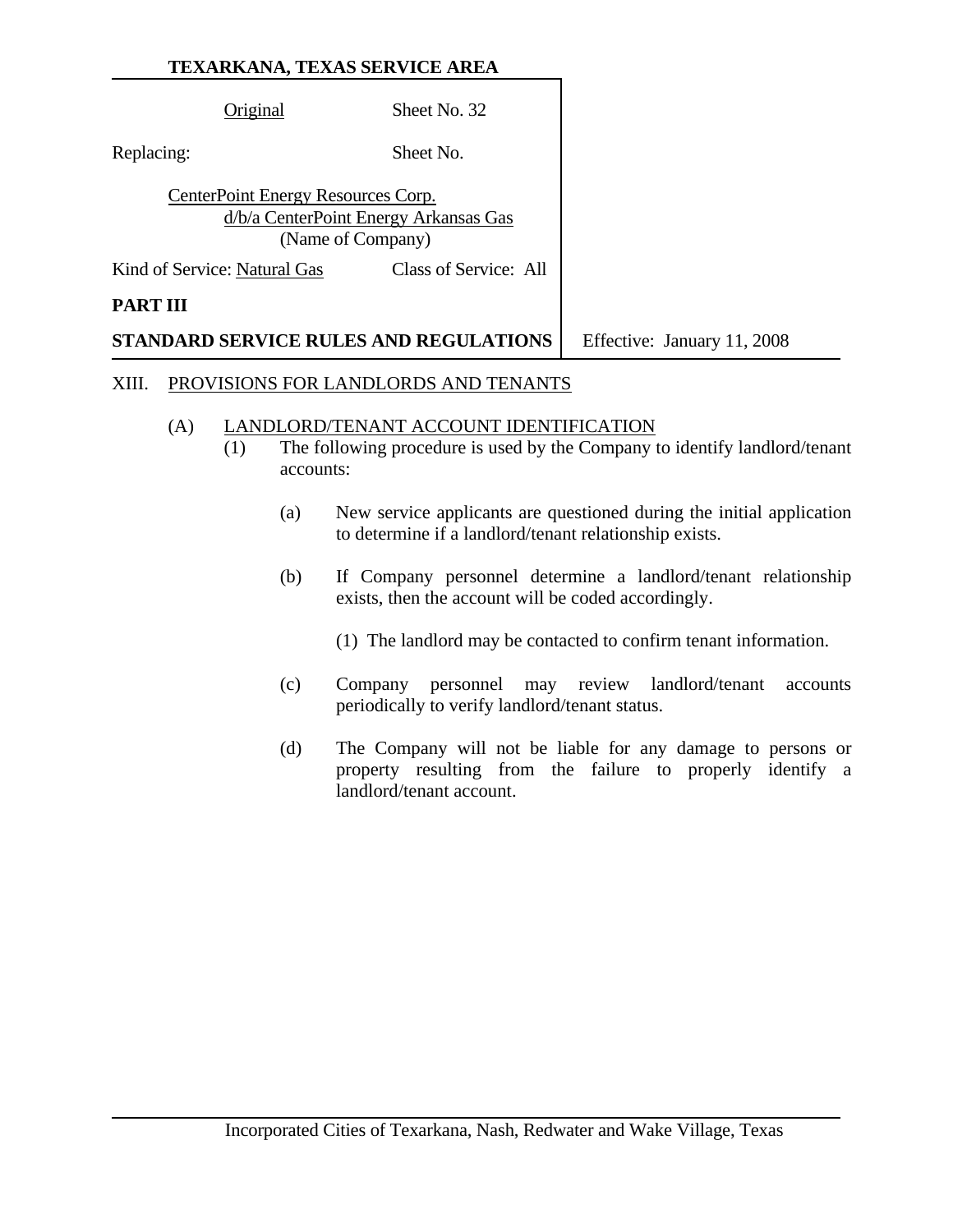|                 | <b>TEXARKANA, TEXAS SERVICE AREA</b> |                                                            |                             |
|-----------------|--------------------------------------|------------------------------------------------------------|-----------------------------|
|                 | Original                             | Sheet No. 33                                               |                             |
| Replacing:      |                                      | Sheet No.                                                  |                             |
|                 | CenterPoint Energy Resources Corp.   | d/b/a CenterPoint Energy Arkansas Gas<br>(Name of Company) |                             |
|                 | Kind of Service: Natural Gas         | Class of Service: All                                      |                             |
| <b>PART III</b> |                                      |                                                            |                             |
|                 |                                      | <b>STANDARD SERVICE RULES AND REGULATIONS</b>              | Effective: January 11, 2008 |
| XIV.            | NIMUM HEATING VALUE FOR GAS          |                                                            |                             |

 (A) The average heating value for gas delivered to customers shall not be less than 975 Btu per cubic foot at 14.73 psia and 60° Fahrenheit.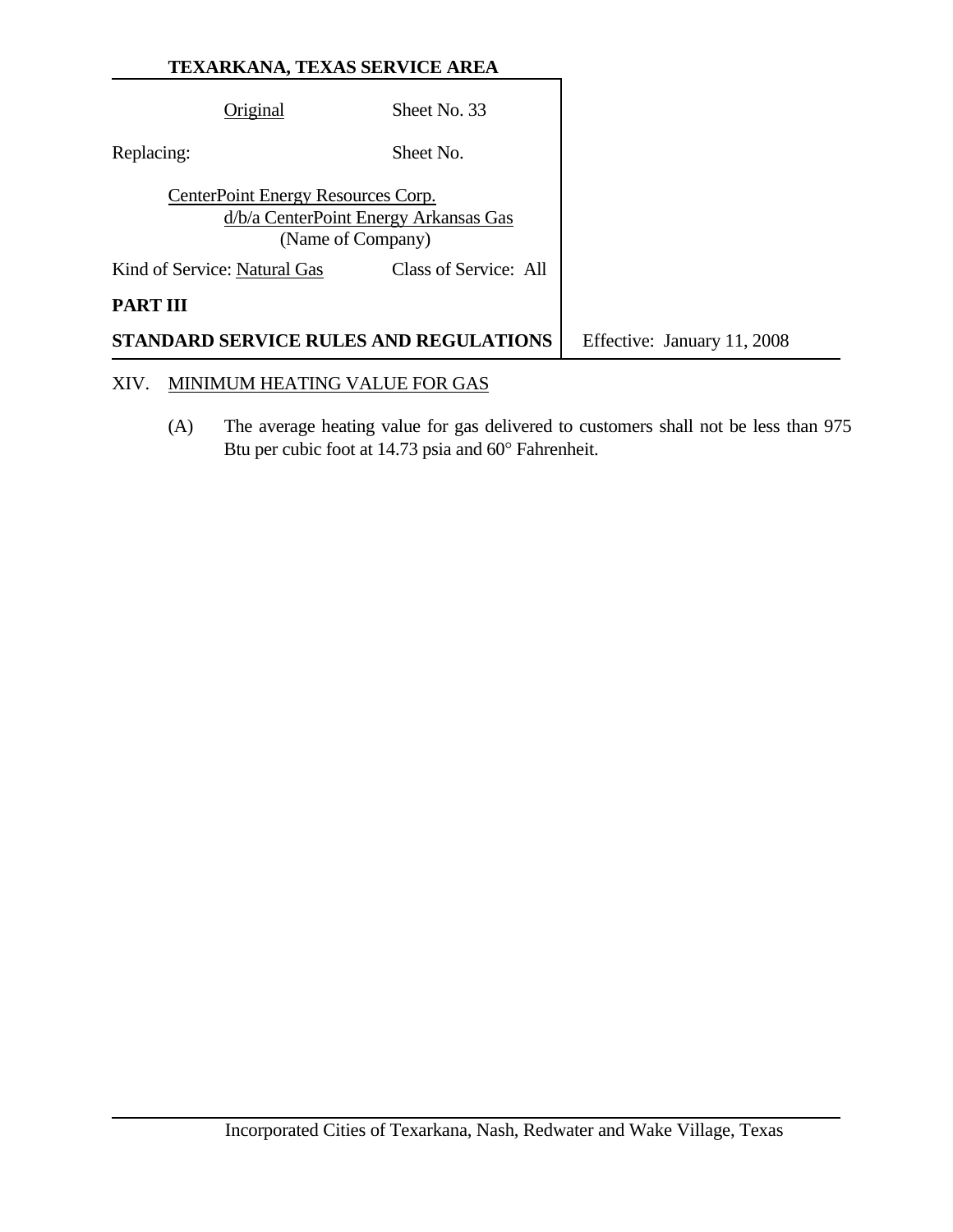|                                    | <b>STANDARD SERVICE RULES AND REGULATIONS</b>              | Effective: January 11, 2008 |
|------------------------------------|------------------------------------------------------------|-----------------------------|
| <b>PART III</b>                    |                                                            |                             |
| Kind of Service: Natural Gas       | Class of Service: All                                      |                             |
| CenterPoint Energy Resources Corp. | d/b/a CenterPoint Energy Arkansas Gas<br>(Name of Company) |                             |
| Replacing:                         | Sheet No.                                                  |                             |
| .)riginal                          | Sheet No. 34                                               |                             |
|                                    |                                                            |                             |

# XV. BASE OR ABSOLUTE GAS PRESSURE

(A) The established absolute pressure base for all deliveries shall be 14.73 psia.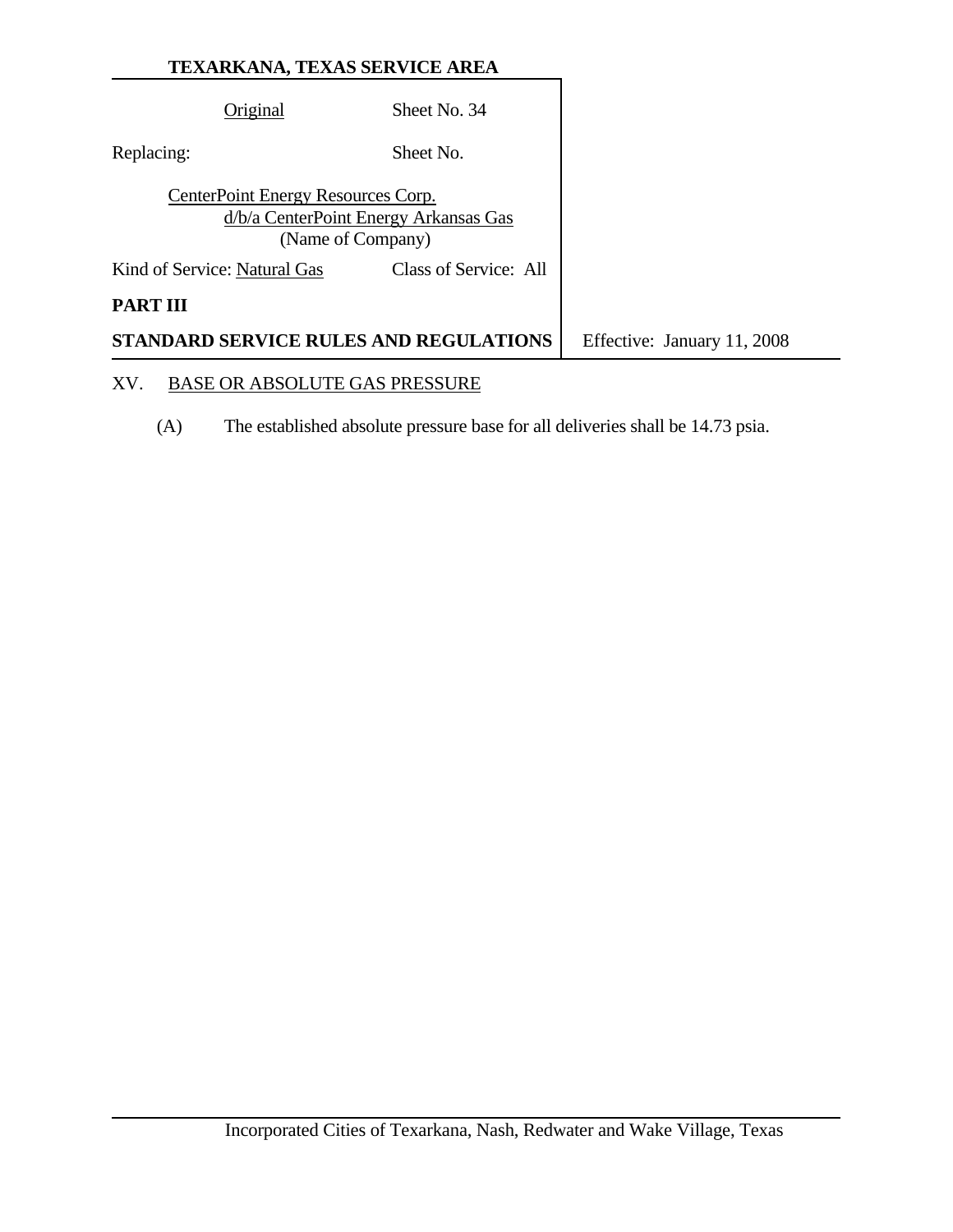|                 | TEXARKANA, TEXAS SERVICE AREA      |                                                            |                             |
|-----------------|------------------------------------|------------------------------------------------------------|-----------------------------|
|                 | Original                           | Sheet No. 35                                               |                             |
| Replacing:      |                                    | Sheet No.                                                  |                             |
|                 | CenterPoint Energy Resources Corp. | d/b/a CenterPoint Energy Arkansas Gas<br>(Name of Company) |                             |
|                 | Kind of Service: Natural Gas       | Class of Service: All                                      |                             |
| <b>PART III</b> |                                    |                                                            |                             |
|                 |                                    | <b>STANDARD SERVICE RULES AND REGULATIONS</b>              | Effective: January 11, 2008 |
| XVI.            | NORMAL GAUGE PRESSURE FOR GAS      |                                                            |                             |

 (A) The normal gauge pressure for all deliveries shall be .33 pounds gauge pressure per square inch above 14.4 assumed atmospheric pressure.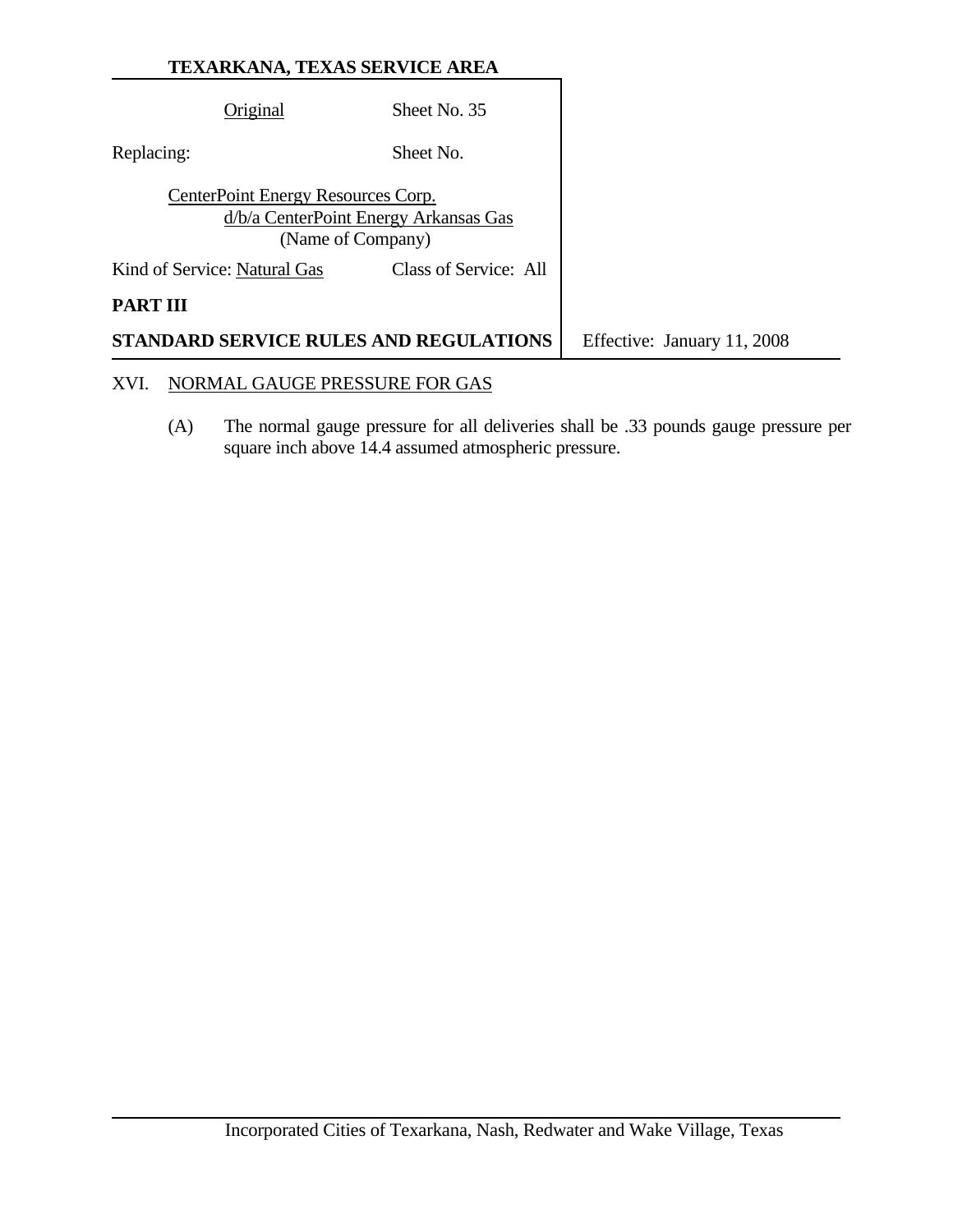| <b>TEXARKANA, TEXAS SERVICE AREA</b> |  |
|--------------------------------------|--|
|--------------------------------------|--|

| Original                     | Sheet No. 36                           |                             |
|------------------------------|----------------------------------------|-----------------------------|
|                              |                                        |                             |
| Replacing:                   | Sheet No.                              |                             |
|                              |                                        |                             |
|                              | CenterPoint Energy Resources Corp.     |                             |
|                              | d/b/a CenterPoint Energy Arkansas Gas  |                             |
|                              |                                        |                             |
|                              | (Name of Company)                      |                             |
| Kind of Service: Natural Gas | Class of Service: All                  |                             |
|                              |                                        |                             |
| PART III                     |                                        |                             |
|                              | STANDARD SERVICE RULES AND REGULATIONS | Effective: January 11, 2008 |

#### XVII. LEAVE ON AGREEMENT

 (A) Pursuant to owner/manager's request and upon completion and approval of a Leave on Agreement as provided on sheet numbers 36 through 39 herein, the Company agrees to continue to sell and deliver natural gas service to owner/manager's rental units identified in the Agreement and the owner/manager agrees to pay Company for all gas service and charges provided for in the Agreement, subject to the terms and conditions of the Agreement.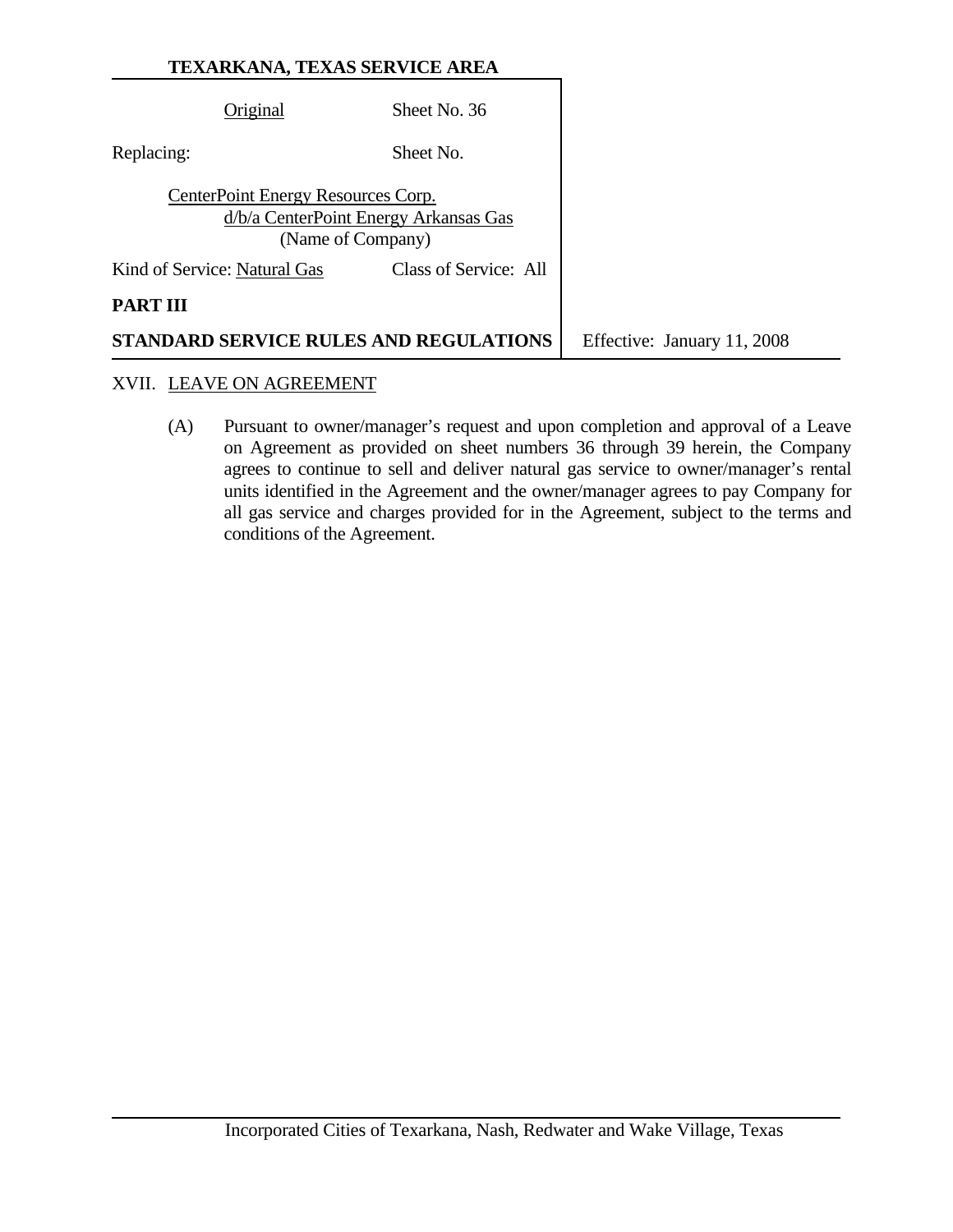Original Sheet No. 37

Replacing: Sheet No.

CenterPoint Energy Resources Corp. d/b/a CenterPoint Energy Arkansas Gas (Name of Company)

Kind of Service: Natural Gas Class of Service: All

### **PART III**

**STANDARD SERVICE RULES AND REGULATIONS** Feffective: January 11, 2008

## **LEAVE ON AGREEMENT FOR NATURAL GAS SERVICE**

 This contract and agreement (hereinafter called the "Agreement") is made and entered into this \_\_\_\_\_\_ day of \_\_\_\_\_\_\_\_\_\_\_\_, 20\_\_\_\_, by and between CenterPoint Energy Resources Corp., d/b/a CenterPoint Energy Arkansas Gas, (hereinafter called "Company") its successors and assigns, and  $\blacksquare$ , (hereinafter called "Customer").

 Customer represents that it is the owner/manager of the residential or commercial property identified on Attachment A hereto (said property being hereinafter referred to as the "rental property"), and that the terms and provisions of this Agreement are intended to cover and pertain to said rental property, consisting of a total of <u>equal times</u>.

#### Article I

 Customer hereby requests that Company continue to sell and deliver natural gas service to each of the rental units identified above during any period of time subsequent to the closing of an account for service to a tenant or occupant of any of such rental units, or to the discontinuance or termination of service to any such rental units for any reason whatsoever except the nonpayment of utility bills by either the tenant or customer, and prior to the opening of an account for service to a new tenant or occupant of such rental unit. Customer agrees to be responsible for payment of all charges for gas service provided to any and all rental units covered by this Agreement during the aforesaid period of time.

#### Article II

 A. Company agrees to waive the connection charge on all units identified on Attachment A, provided the gas service is transferred directly to the Customer without interruption. It is understood and agreed to by the Customer that the normal connection fee as approved by the appropriate regulatory authority will apply on units where a service interruption has occurred.

 B. Customer agrees to pay Company for all gas service and charges provided for in this Agreement in accordance with all rates, tariffs, schedules and charges which have been approved by the prevailing regulatory authority. Both parties understand that the charges provided and set forth in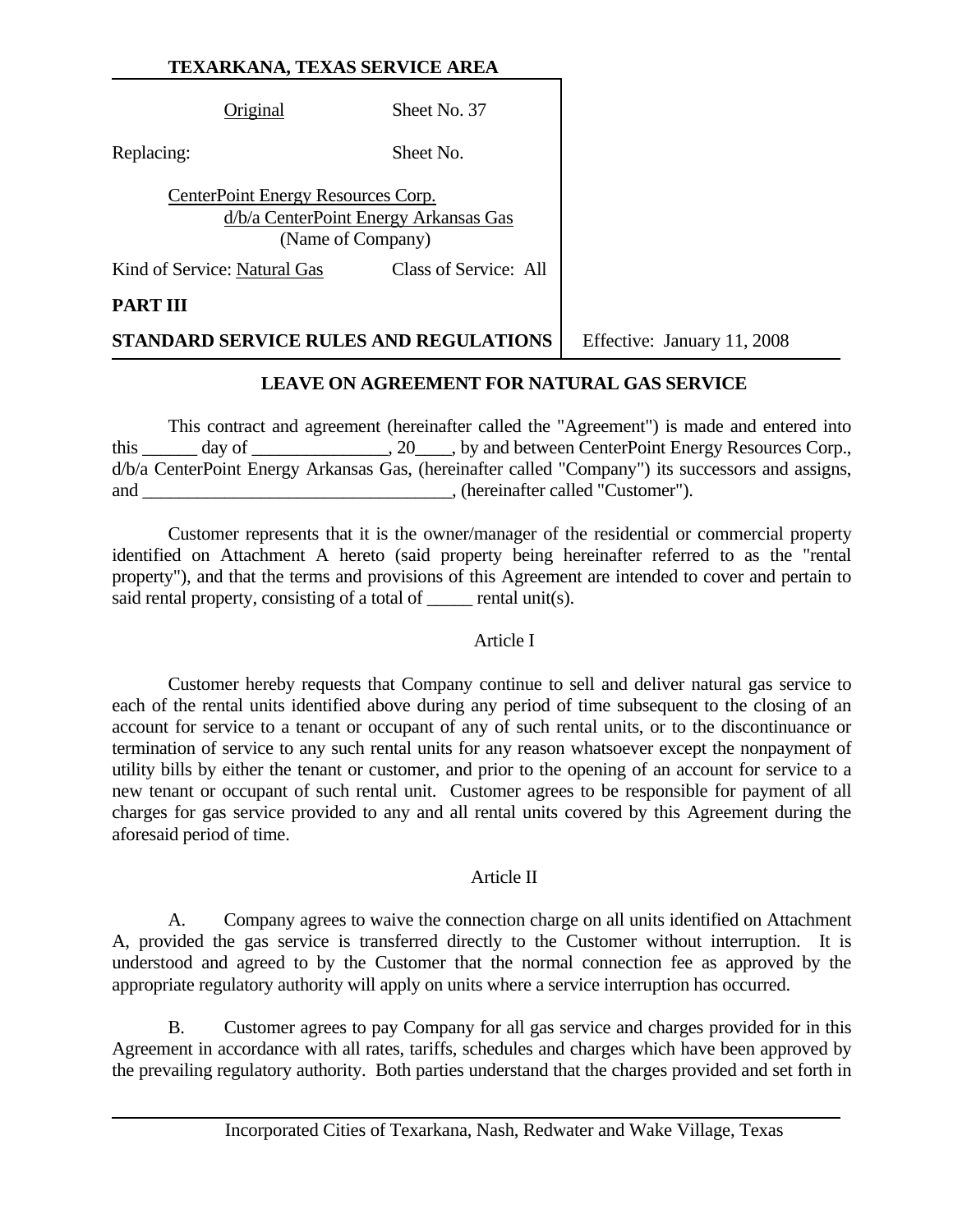|                 | Original                           | Sheet No. 38                                               |                             |
|-----------------|------------------------------------|------------------------------------------------------------|-----------------------------|
| Replacing:      |                                    | Sheet No.                                                  |                             |
|                 | CenterPoint Energy Resources Corp. | d/b/a CenterPoint Energy Arkansas Gas<br>(Name of Company) |                             |
|                 | Kind of Service: Natural Gas       | Class of Service: All                                      |                             |
| <b>PART III</b> |                                    |                                                            |                             |
|                 |                                    | STANDARD SERVICE RULES AND REGULATIONS                     | Effective: January 11, 2008 |

this Agreement may, from time to time, be revised pursuant to order of prevailing regulatory authorities. The parties agree that in the event any charge provided and set forth in this Agreement is so revised, the provisions of this Agreement will automatically be revised in accordance therewith without further action by either party.

#### Article III

 A. This Agreement shall continue in full force and effect as to all rental units identified herein until terminated by either party by written notice mailed or delivered to the other party at least thirty (30) days prior to the date on which termination of this Agreement is desired.

 B. In the event the Customer desires additional rental units to be covered by this Agreement or to delete rental units covered by this Agreement from such coverage, Customer agrees to provide notice of such changes to Company in writing. It is agreed that changes in the coverage of this Agreement requested by Customer shall become effective no more than one (1) business day after Customer's written request for such changes is received by Company.

#### Article IV

 It is understood and agreed that this Agreement and the gas service to be provided by Company hereunder shall be subject to all applicable rules of the prevailing regulatory authorities, and the Company's rates and policies as presently on file with those authorities, as the same may be changed in accordance with the law.

#### Article V

 This Agreement supersedes any previous Leave On Agreements entered into between Company and Customer with respect to the rental property or units identified herein.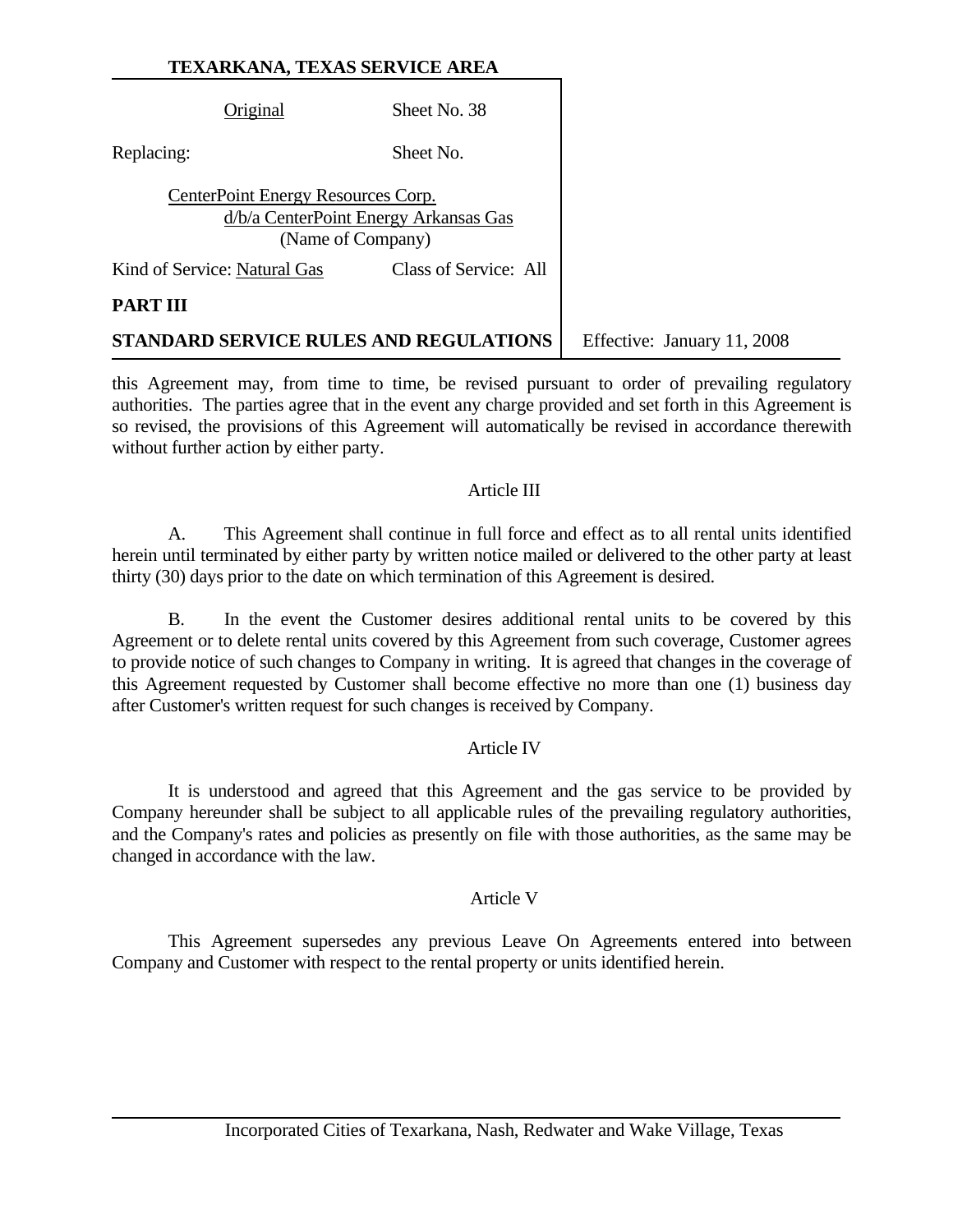|                 | TEXARKANA, TEXAS SERVICE AREA                           |                                               |                             |
|-----------------|---------------------------------------------------------|-----------------------------------------------|-----------------------------|
|                 | Original                                                | Sheet No. 39                                  |                             |
| Replacing:      |                                                         | Sheet No.                                     |                             |
|                 | CenterPoint Energy Resources Corp.<br>(Name of Company) | d/b/a CenterPoint Energy Arkansas Gas         |                             |
|                 | Kind of Service: Natural Gas                            | Class of Service: All                         |                             |
| <b>PART III</b> |                                                         |                                               |                             |
|                 |                                                         | <b>STANDARD SERVICE RULES AND REGULATIONS</b> | Effective: January 11, 2008 |

Article VI

 This Agreement shall bind and benefit the successors and assigns of Company and may be assigned by Customer upon written consent of Company.

|                                                 | CENTERPOINT ENERGY RESOURCES CORP.,<br>d/b/a/ CenterPoint Energy Arkansas Gas |
|-------------------------------------------------|-------------------------------------------------------------------------------|
| $By:\_\_\_\_\_\_\_\_\_\_\_\_$                   | $\mathbf{By:}\_\_\_\_\_\_\_\_$                                                |
| Mailing Address for Notices Required<br>Herein: | Mailing Address for Notices Required<br>Herein:                               |
|                                                 |                                                                               |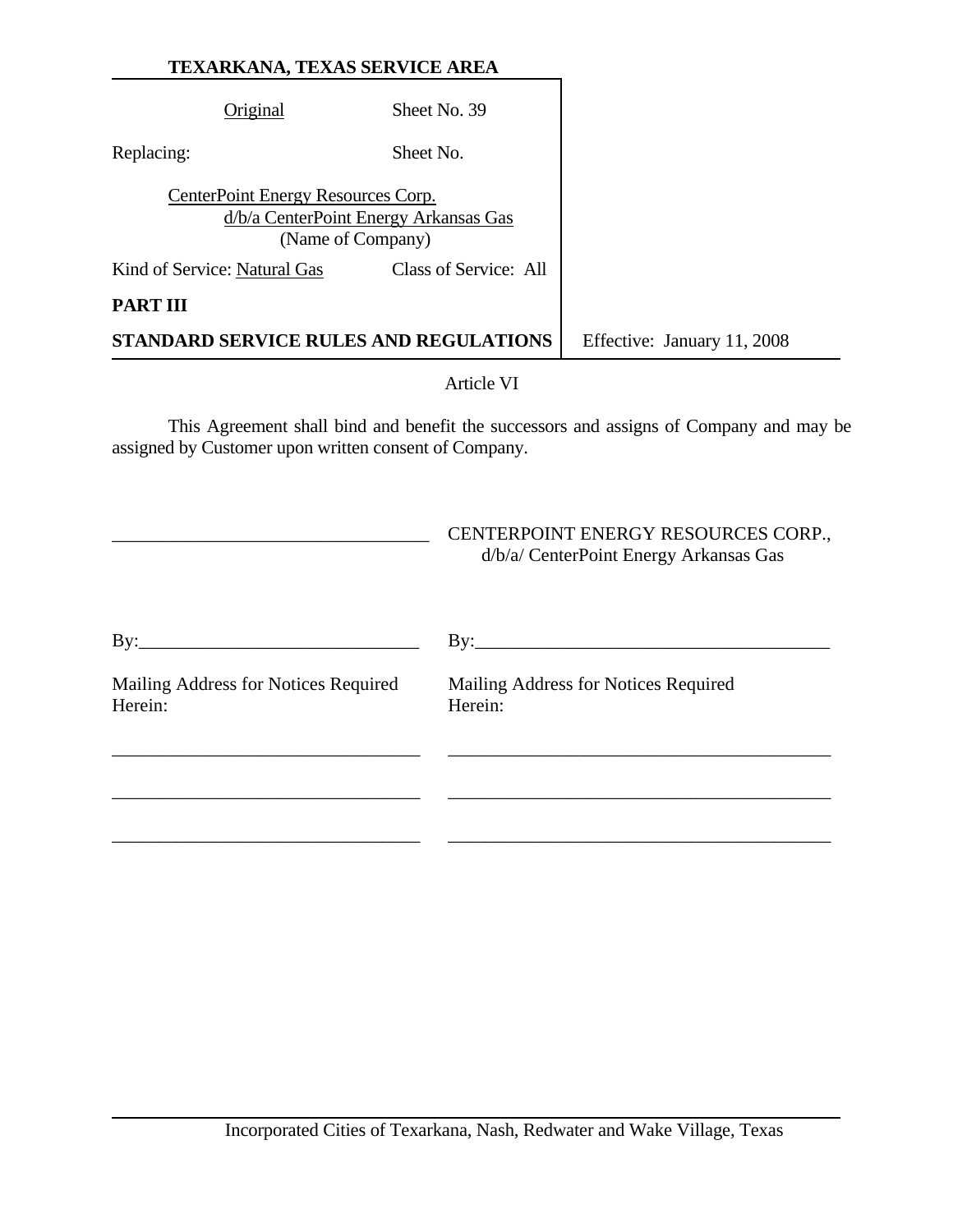|                 | Original                                                | Sheet No. 40                                  |                             |
|-----------------|---------------------------------------------------------|-----------------------------------------------|-----------------------------|
| Replacing:      |                                                         | Sheet No.                                     |                             |
|                 | CenterPoint Energy Resources Corp.<br>(Name of Company) | d/b/a CenterPoint Energy Arkansas Gas         |                             |
|                 | Kind of Service: Natural Gas                            | Class of Service: All                         |                             |
| <b>PART III</b> |                                                         |                                               |                             |
|                 |                                                         | <b>STANDARD SERVICE RULES AND REGULATIONS</b> | Effective: January 11, 2008 |

# ATTACHMENT A

# CENTERPOINT ENERGY RESOURCES CORP. D/B/A CENTERPOINT ENERGY ARKANSAS GAS LEAVE ON AGREEMENT PROPERTY LISTING

| Customer                                    |           |              |
|---------------------------------------------|-----------|--------------|
| UNIT PROPERTY<br>NUMBER DESCRIPTION ADDRESS | CITY/TOWN | <b>STATE</b> |
|                                             |           |              |
|                                             |           |              |
|                                             |           |              |
|                                             |           |              |
|                                             |           |              |
|                                             |           |              |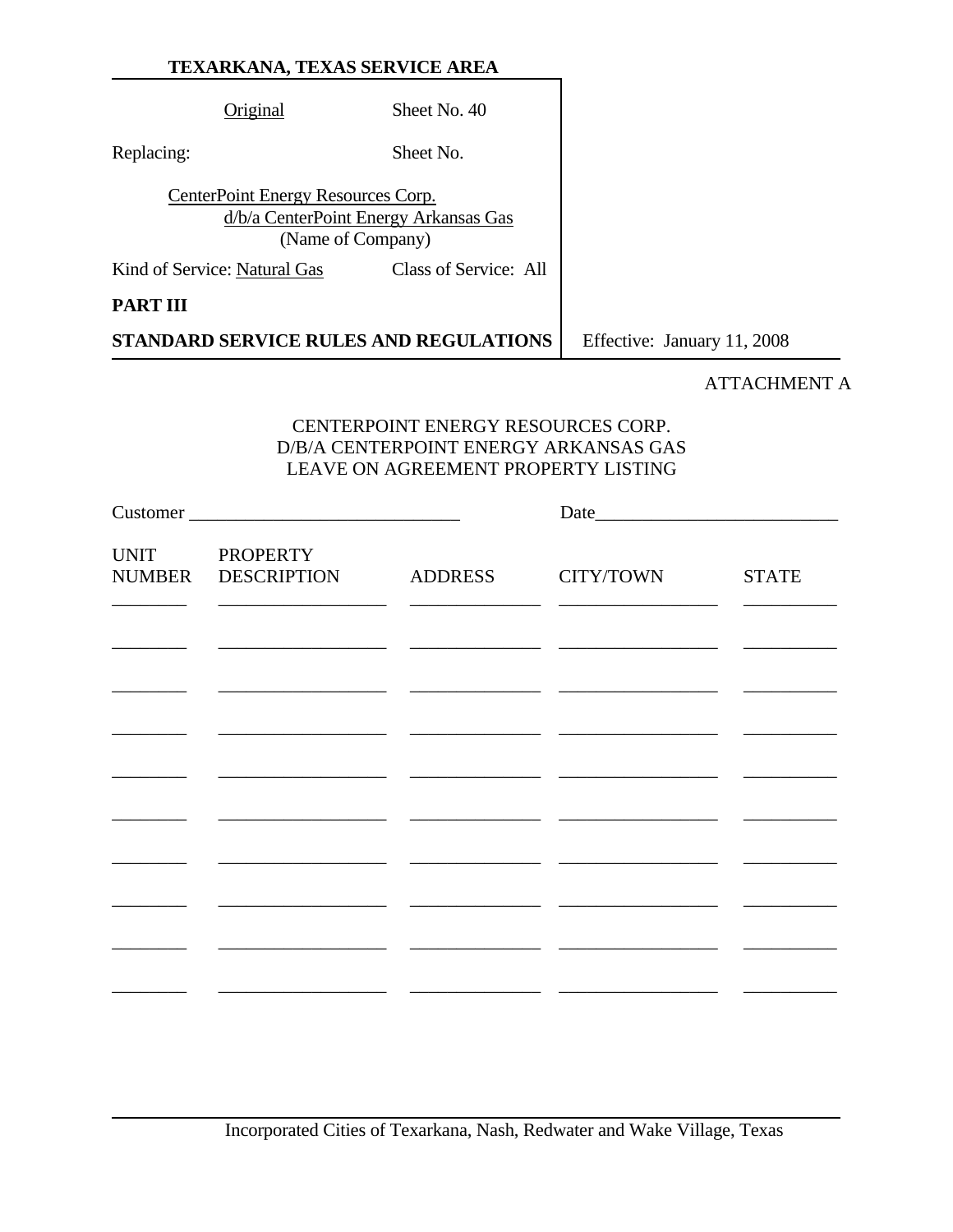|            | Original                           | Sheet No. 41                                               |                             |
|------------|------------------------------------|------------------------------------------------------------|-----------------------------|
| Replacing: |                                    | Sheet No.                                                  |                             |
|            | CenterPoint Energy Resources Corp. | d/b/a CenterPoint Energy Arkansas Gas<br>(Name of Company) |                             |
|            | Kind of Service: Natural Gas       | Class of Service: All                                      |                             |
| PART III   |                                    |                                                            |                             |
|            |                                    | STANDARD SERVICE RULES AND REGULATIONS                     | Effective: January 11, 2008 |

#### XVIII. ORDER OF CURTAILMENT (OC)

- (A) In order to take steps necessary for the protection of the reliable and adequate service that present supplies, capacities and facilities will permit, the Company will adhere to the following curtailment program:
	- (1) Deliveries of gas will be curtailed to whatever extent and for whatever periods Company may find necessary from time to time in the operation of its system for the primary benefit of human needs customers.
	- (2) In case of curtailments for whatever reason, the following order of priorities will be observed insofar as practicable, with the first noted category having the highest priority, and so on:
- Priority 1.1 Residential; all commercial requirements of less than 500 Ccf per peak day.
- Priority 1.2 All other commercial requirements (including schools, hospitals, and similar institutions unless they have provided an affidavit of waiver as set forth in Affidavit B of the LCS-1 Appendix), plant protection, small industrial and essential agricultural users with total requirements of up to 3,000 Ccf per day, and other uses the curtailment of which the Secretary of Energy or FERC determines would endanger life, health, or maintenance of physical property.
- Priority 2.1\* All other firm requirements for essential agricultural uses as defined in Section 401 of the Natural Gas Policy Act of 1978 which cannot use an alternate fuel within the meaning of applicable rules and regulations promulgated by the FERC under Section 401(b) of that Act.
- Priority 2.2\* Firm requirements for essential commercial process and feedstock uses as defined in Section 402 of the Natural Gas Policy Act of 1978 which cannot use an alternate fuel.
- Priority 2.3<sup>\*</sup> Firm requirements for other feedstock and process needs.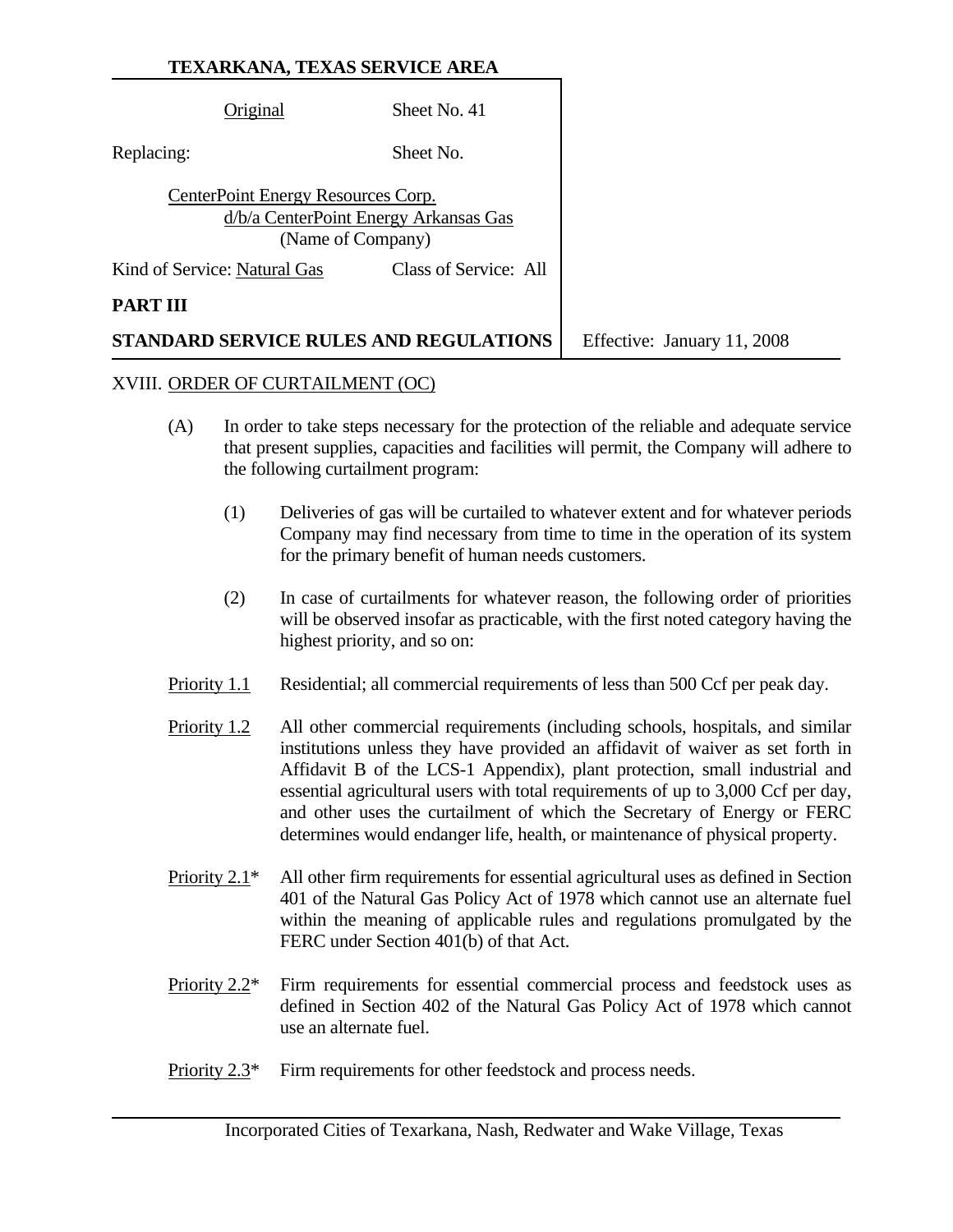|                 | Original                                                                                         | Sheet No. 42                                  |                             |
|-----------------|--------------------------------------------------------------------------------------------------|-----------------------------------------------|-----------------------------|
| Replacing:      |                                                                                                  | Sheet No.                                     |                             |
|                 | CenterPoint Energy Resources Corp.<br>d/b/a CenterPoint Energy Arkansas Gas<br>(Name of Company) |                                               |                             |
|                 | Kind of Service: Natural Gas                                                                     | Class of Service: All                         |                             |
| <b>PART III</b> |                                                                                                  |                                               |                             |
|                 |                                                                                                  | <b>STANDARD SERVICE RULES AND REGULATIONS</b> | Effective: January 11, 2008 |

- Priority 3 Firm requirements for commercial needs not covered elsewhere.
- Priority 4 Firm requirements for commercial needs for boiler fuel use of more than 3,000 Ccf per day but not more than 15,000 Ccf per day.
- Priority 5 Firm requirements for commercial needs for boiler fuel use of more than 15,000 Ccf per day but not more than 30,000 Ccf per day.
- Priority 6 Firm requirements for commercial needs for boiler fuel use of more than 30,000 Ccf per day.
- Priority 7 Commercial transportation requirements for customers contracting directly with an upstream pipeline where gas supply deliveries have been interrupted or curtailed by the pipeline.

# **\* When it is necessary to curtail loads in each of these priorities, the large requirements that normally use more than 3,000 Mcf per day will be curtailed before the smaller loads.**

- (3) Each higher priority of use will be fully protected from curtailment until all lower priorities have been ordered curtailed 100 percent; that is, no curtailments of Priority 5 uses will be ordered until all Priority 6 uses have been ordered curtailed, and so forth.
- (4) If system deliverability permits only partial delivery of gas to a given category of use, curtailment will occur, on the basis of a pro rata sharing based on historical deliveries to customers for that category. On days when curtailment is required, total deliveries to individual customers may not exceed contract volumes.
- (5) Before service commences, when the character of gas usage materially changes, and from time to time upon request, each customer shall furnish Company with all information reasonably required by Company with regard to gas usage at the facility served to assist Company in its determination of the proportionate parts, if any, of that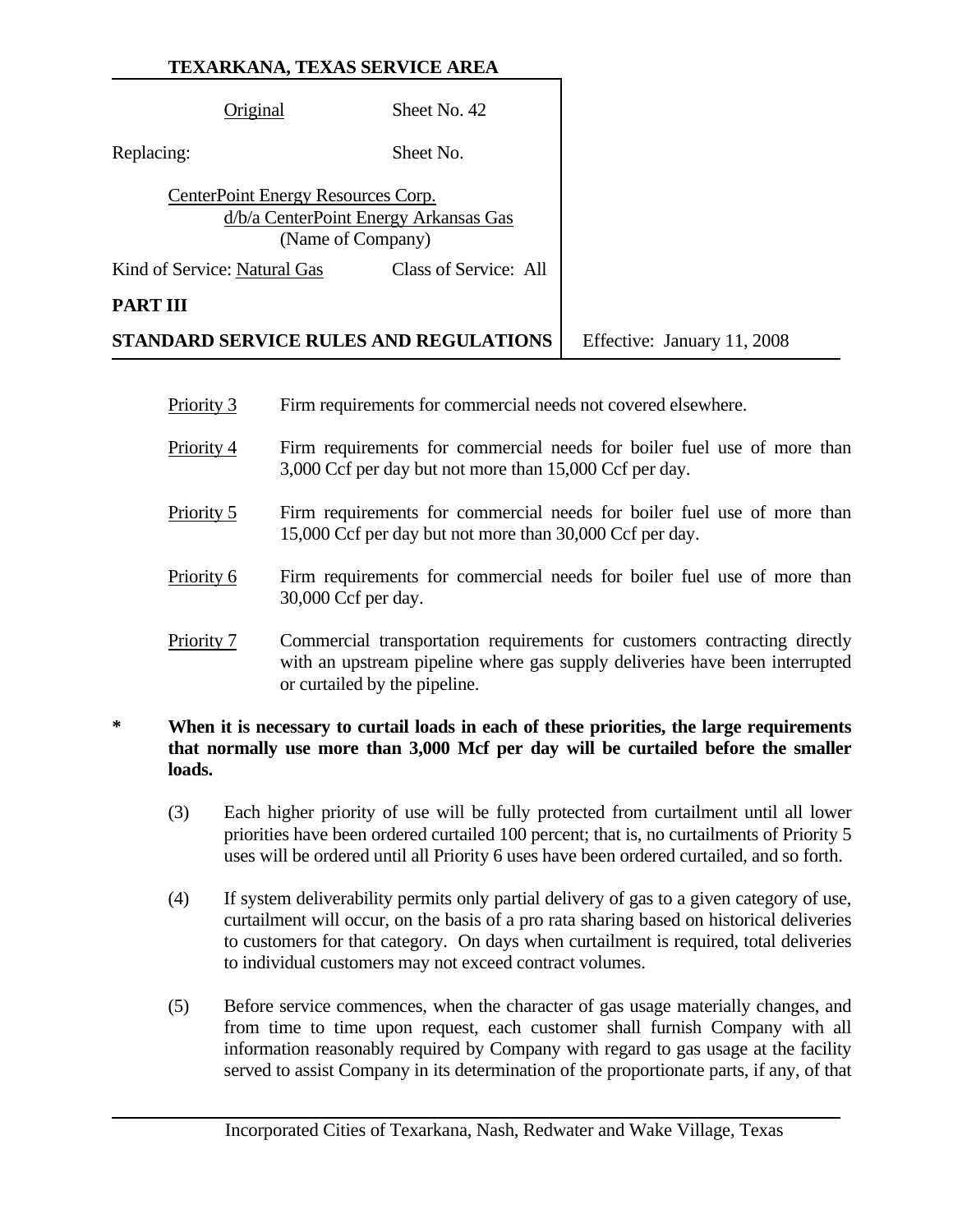| Original                               | Sheet No. 43                                               |               |
|----------------------------------------|------------------------------------------------------------|---------------|
| Replacing:                             | Sheet No.                                                  |               |
| CenterPoint Energy Resources Corp.     | d/b/a CenterPoint Energy Arkansas Gas<br>(Name of Company) |               |
| Kind of Service: Natural Gas           | Class of Service: All                                      |               |
| PART III                               |                                                            |               |
| STANDARD SERVICE RULES AND REGULATIONS |                                                            | Effective: Ja |

**STANDARD SERVICE SERVICE SERVICE** 

usage falling in different priority categories. In determining the appropriate priority category for gas sold, no distinction will be made between gas sold to direct customers and to resale customers.

 (6) Company will implement this curtailment plan throughout each of Company's systems to the extent possible consistent with the practical operation of the system, giving due regard to such factors as system capacity and where curtailable customers are located in relation to where the gas is needed.

 Any customer who fails to comply with any curtailment directive issued by the Company in response to this order shall be subject to total curtailment of gas during the remainder of the curtailment period. The Company shall have the right to enter the premises of the customer to ascertain the degree of compliance with the curtailment order and to take such other steps as may be necessary to enforce the provisions of this curtailment order.

- (7) An emergency exemption from curtailment will be provided for all firm electric utility customers to the extent required to avoid the curtailment of firm electric load upon an attestation by a utility to Company that: (1) the utility faces an emergency situation wherein it will be required to shed firm electric load necessary to serve human needs customers unless an exemption from curtailment is granted in an amount which will avoid the curtailment of firm electric load necessary to serve human needs customers; (2) the utility has no alternate fuel capability; (3) the utility has exhausted all purchased power opportunities; (4) the utility has utilized all alternative sources of power; and (5) the utility will accept reduced deliveries during the emergency exemption from curtailment. Electric utilities served at more than one location are permitted to divert their entitlements between plants so long as they stay within their total entitlements, where Company determines that this can be done consistently with prudent operation of its system.
- (8) Any firm customer claiming an emergency need for supplemental deliveries during curtailment to forestall irreparable injury to life or property shall furnish Company with full details of the nature, cause, unavoidability and estimated duration of the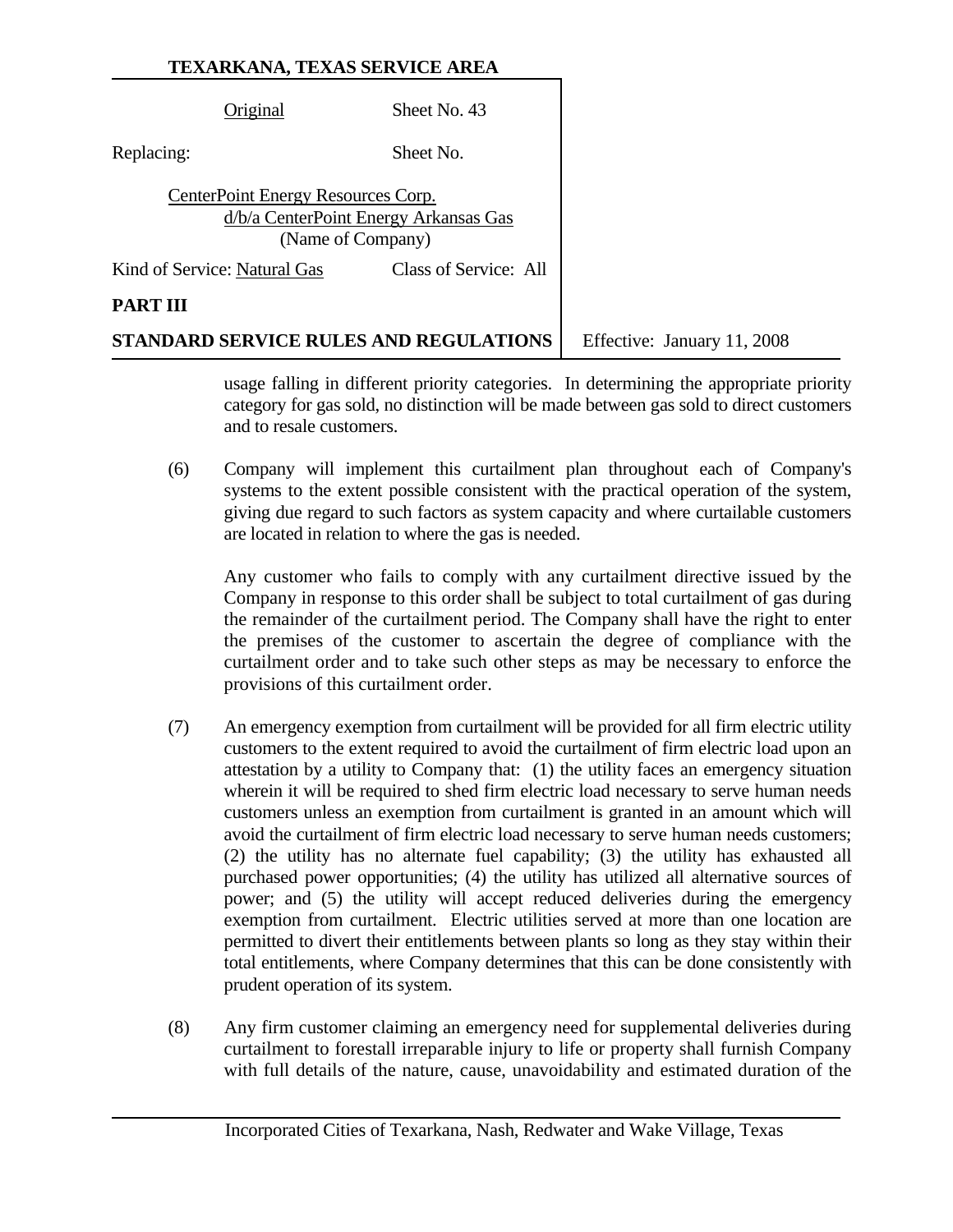| Original                           | Sheet No. 44                                               |
|------------------------------------|------------------------------------------------------------|
| Replacing:                         | Sheet No.                                                  |
| CenterPoint Energy Resources Corp. | d/b/a CenterPoint Energy Arkansas Gas<br>(Name of Company) |
| Kind of Service: Natural Gas       | Class of Service: All                                      |
| PAR'I                              |                                                            |

**STANDARD SERVICE RULES AND REGULATIONS** Feffective: January 11, 2008

emergency. This information is to be given by telephone followed by immediate written notice to Company signed by an officer or responsible employee under oath. Upon receipt of the initial notice Company will make such investigation as is reasonably possible under the circumstances and if gas is available, Company will deliver such supplemental volumes as Company determines the situation to require. The customer must promptly take all reasonable steps to eliminate the cause of the emergency and accept reduced deliveries after the emergency to offset the supplemental deliveries.

- (9) Company shall be relieved of all liabilities, penalties, charges, payments, price adjustments, alternate fuel subsidizations and claims of whatever kind, contractual and otherwise, resulting from or arising out of Company's failure to deliver all, or any portion of, the volumes of gas desired by any particular customer or customers to the extent that such failure results from Company's implementation of this curtailment plan in accordance with its provisions and applicable regulatory orders, notwithstanding inconsistent provisions in contracts, jurisdictional and nonjurisdictional, heretofore entered into.
- (10) Until the reserves available to Company's system are substantially augmented, Company will husband its existing gas supply by regulating its receipts from connected sources so as to receive gas at rates reasonably calculated to permit the maximum utilization of the reserves for the benefit of Company's human needs customers over the longest possible periods of time.
- (11) All surplus gas deliveries are to be discontinued completely before contract service to the above listed priorities is curtailed.
- (12) To the extent Company has gas available, Company will deliver volumes of natural gas to firm customers:
	- (a) to respond to emergency situations (including environmental emergencies) during period of curtailment where additional supplies are required to forestall irreparable injury to life or to property; and